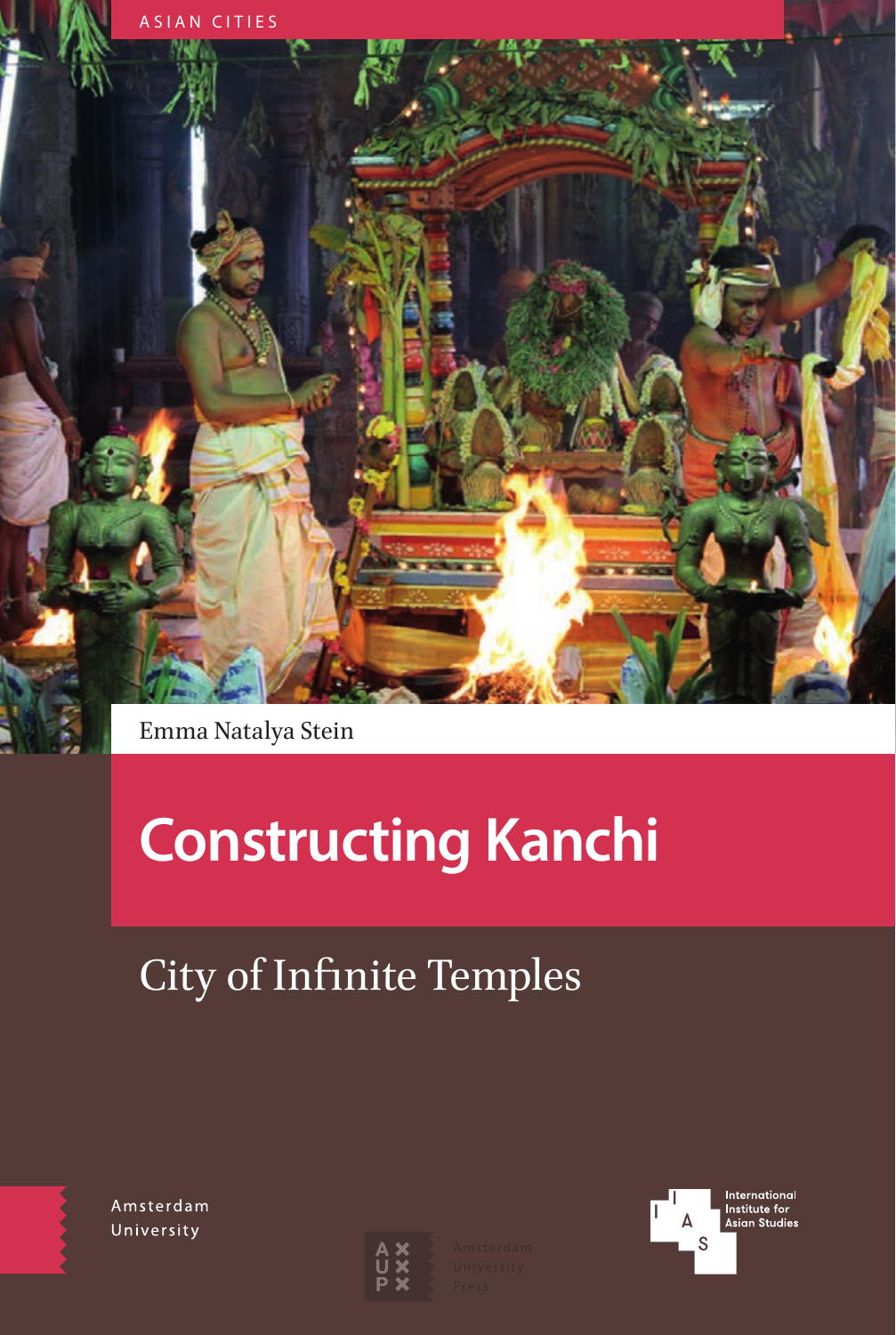Constructing Kanchi

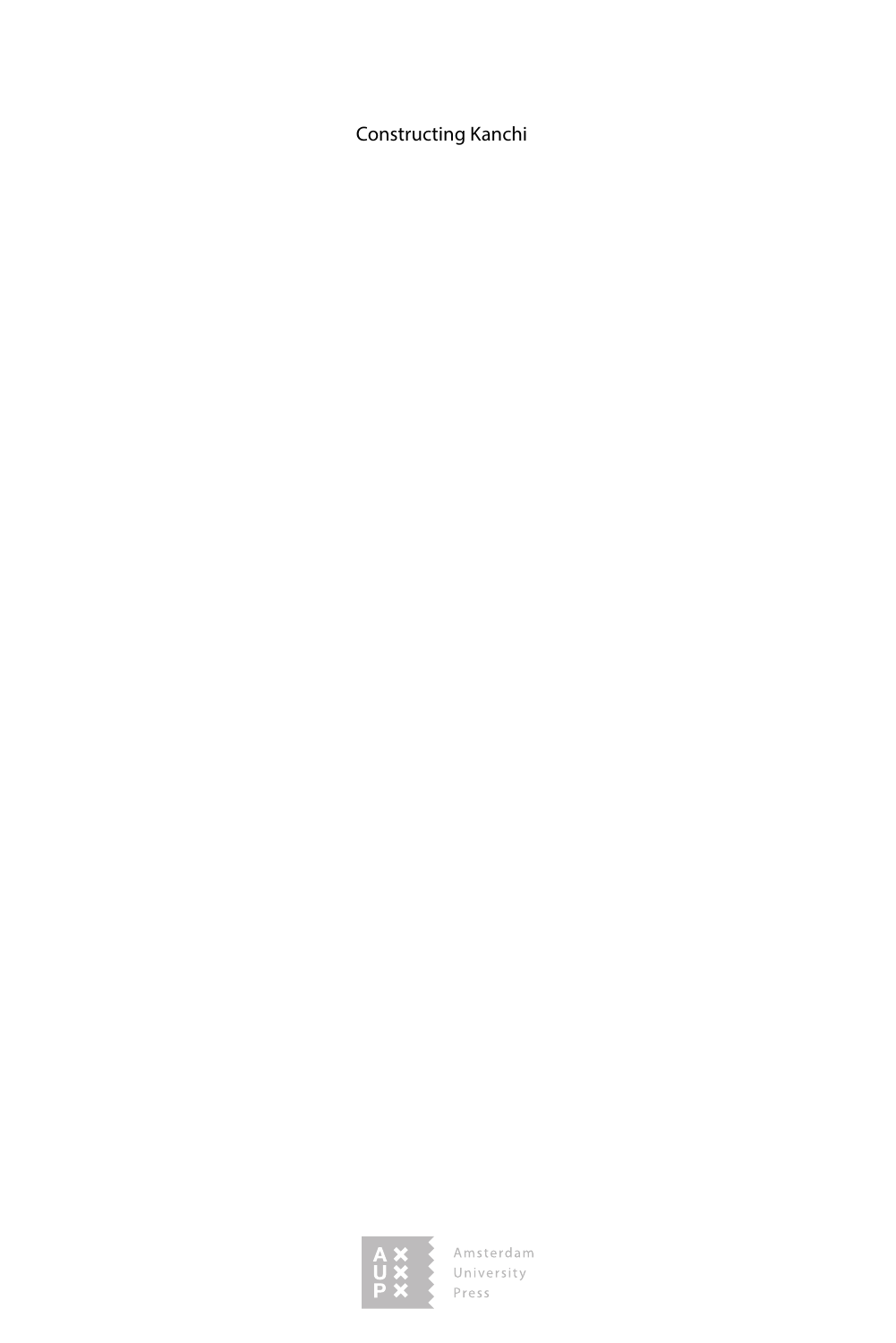

### **Publications**

The International Institute for Asian Studies (IIAS) is a research and exchange platform based in Leiden, the Netherlands. Its objective is to encourage the interdisciplinary and comparative study of Asia and to promote (inter)national cooperation. IIAS focuses on the humanities and social sciences and on their interaction with other sciences. It stimulates scholarship on Asia and is instrumental in forging research networks among Asia Scholars. Its main research interests are reflected in the three book series published with Amsterdam University Press: Global Asia, Asian Heritages and Asian Cities.

IIAS acts as an international mediator, bringing together various parties in Asia and other parts of the world. The Institute works as a clearinghouse of knowledge and information. This entails activities such as providing information services, the construction and support of international networks and cooperative projects, and the organization of seminars and conferences. In this way, IIAS functions as a window on Europe for non-European scholars and contributes to the cultural rapprochement between Europe and Asia.

*IIAS Publications Officer:* Paul van der Velde *IIAS Assistant Publications Officer:* Mary Lynn van Dijk

### **Asian Cities**

The Asian Cities Series explores urban cultures, societies and developments from the ancient to the contemporary city, from West Asia and the Near East to East Asia and the Pacific. The series focuses on three avenues of inquiry: evolving and competing ideas of the city across time and space; urban residents and their interactions in the production, shaping and contestation of the city; and urban challenges of the future as they relate to human well-being, the environment, heritage and public life.

#### *Series Editor*

Paul Rabé, Urban Knowledge Network Asia (UKNA) at International Institute for Asian Studies, the Netherlands

#### *Editorial Board*

Henco Bekkering, Delft University of Technology, the Netherlands; Charles Goldblum, University of Paris 8, France; Xiaoxi Hui, Beijing University of Technology, China; Stephen Lau, University of Hong Kong, Hong Kong; Rita Padawangi, Singapore University of Social Sciences, Singapore; R. Parthasarathy, Gujarat Institute of Development Research, Gujarat, India; Neha Sami, Indian Institute of Human Settlements, Bangalore, India



Amsterdam University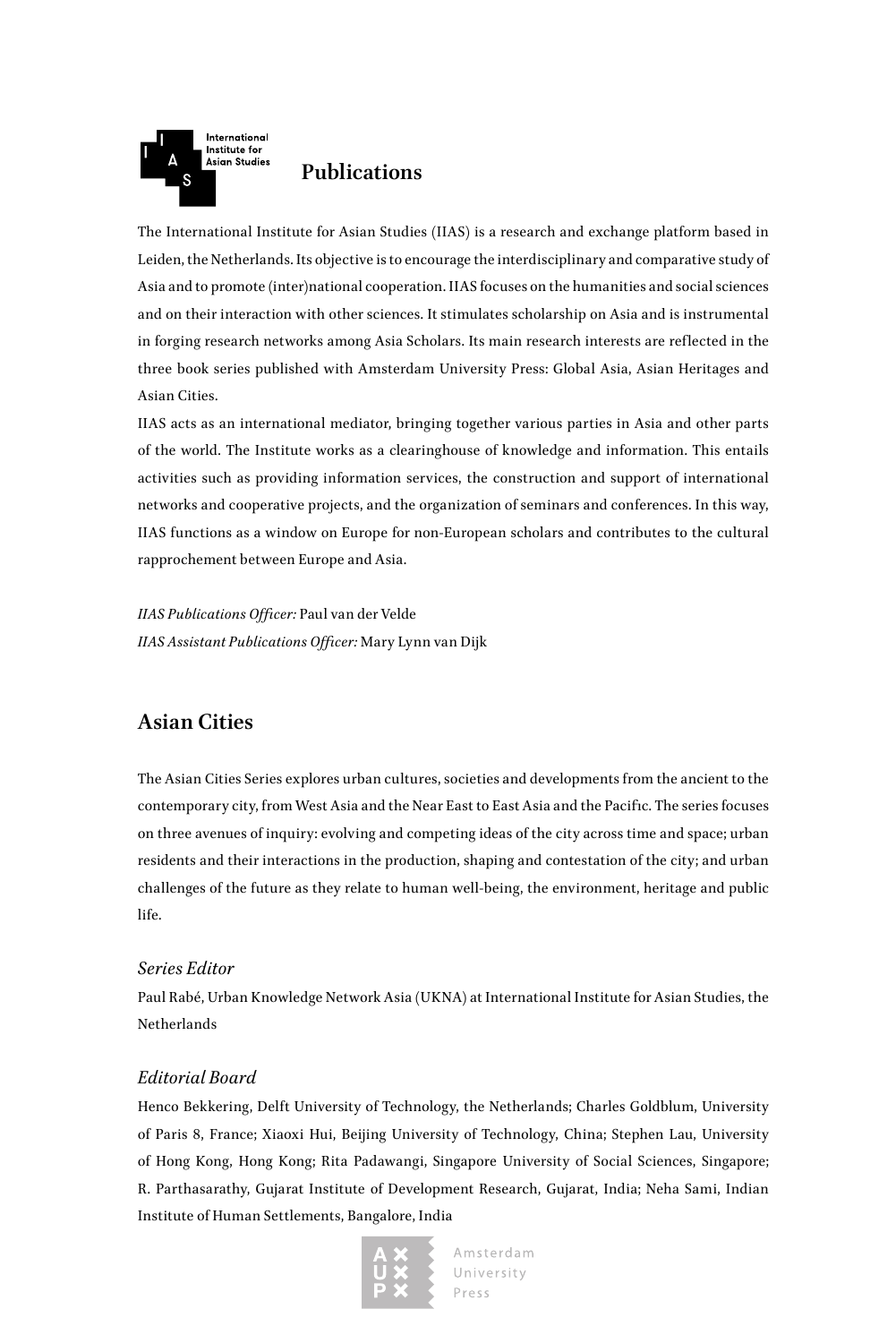### Constructing Kanchi

*City of Infinite Temples*

*Emma Natalya Stein*

Amsterdam University Press

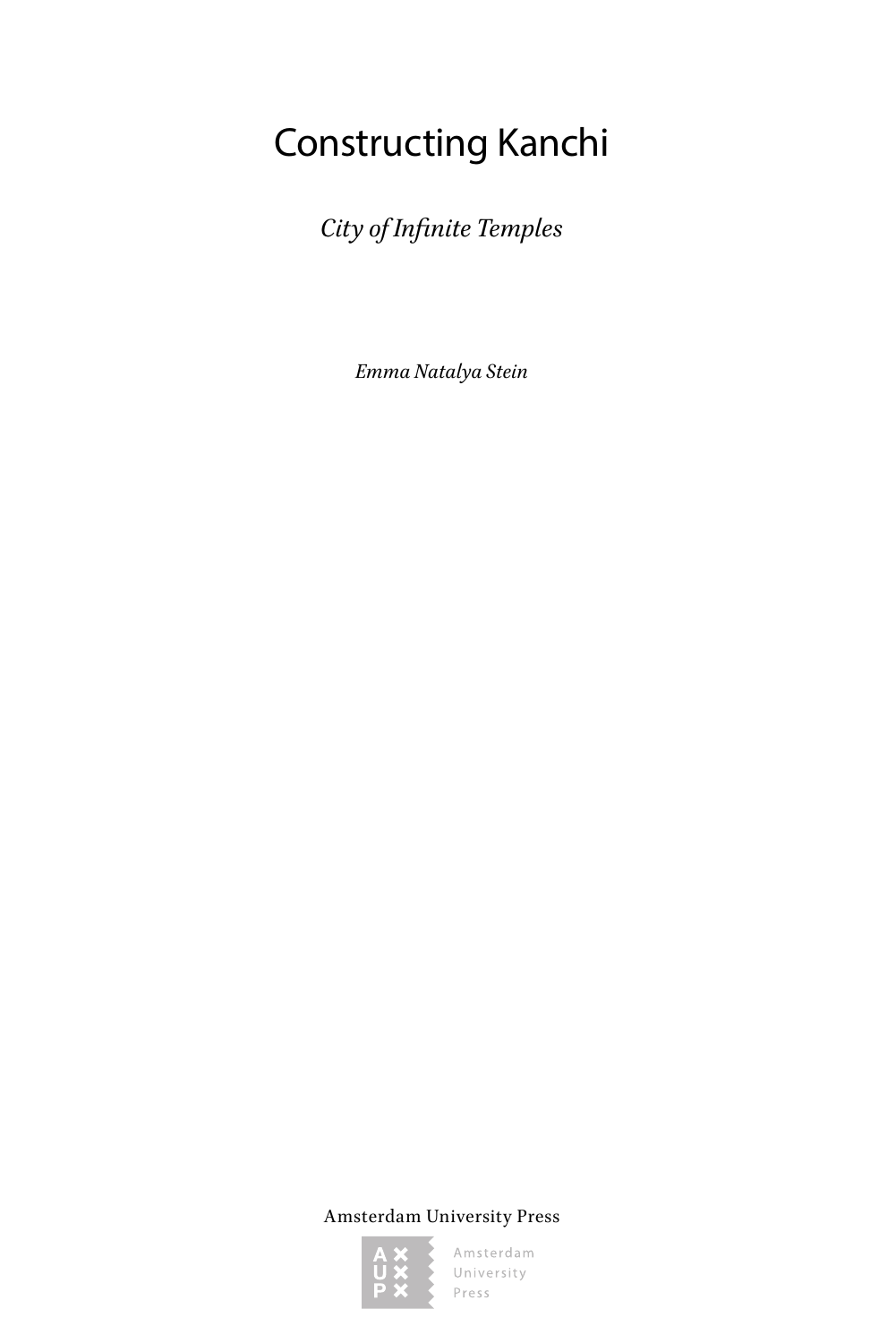

**Publications**

ASIAN CITIES 16

Cover illustration: Festival at Ekāmbaranātha Temple, Kanchi (October 2013) Photograph by Emma Natalya Stein

Cover design: Coördesign, Leiden Lay-out: Crius Group, Hulshout

isbn 978 94 6372 912 3 e-isbn 978 90 4855 091 3 (pdf) DOI 10.5117/9789463729123 nur 693

© Emma Natalya Stein / Amsterdam University Press B.V., Amsterdam 2021

All rights reserved. Without limiting the rights under copyright reserved above, no part of this book may be reproduced, stored in or introduced into a retrieval system, or transmitted, in any form or by any means (electronic, mechanical, photocopying, recording or otherwise) without the written permission of both the copyright owner and the author of the book.

Every effort has been made to obtain permission to use all copyrighted illustrations reproduced in this book. Nonetheless, whosoever believes to have rights to this material is advised to contact the publisher.

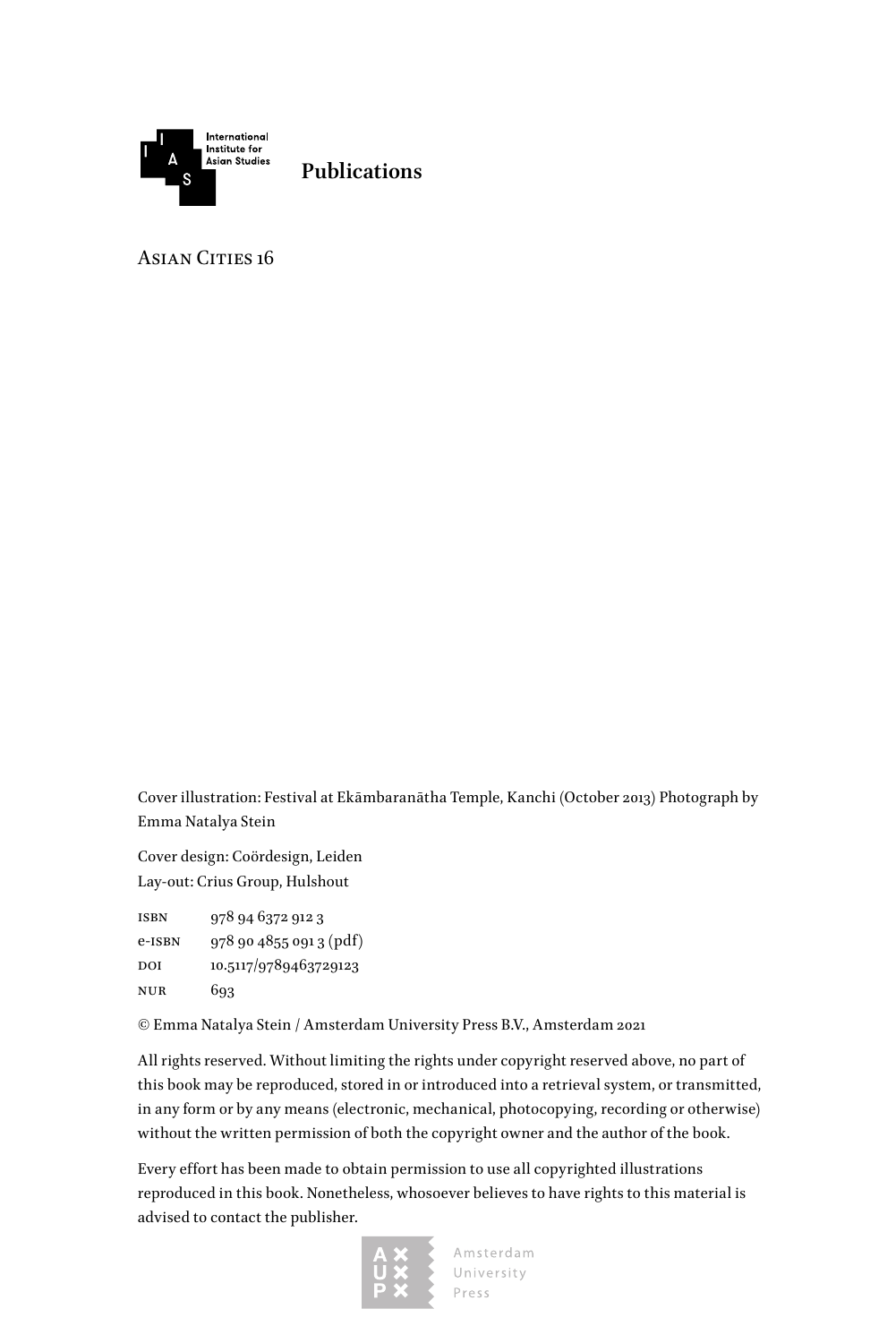*For Bob and all the Babus*

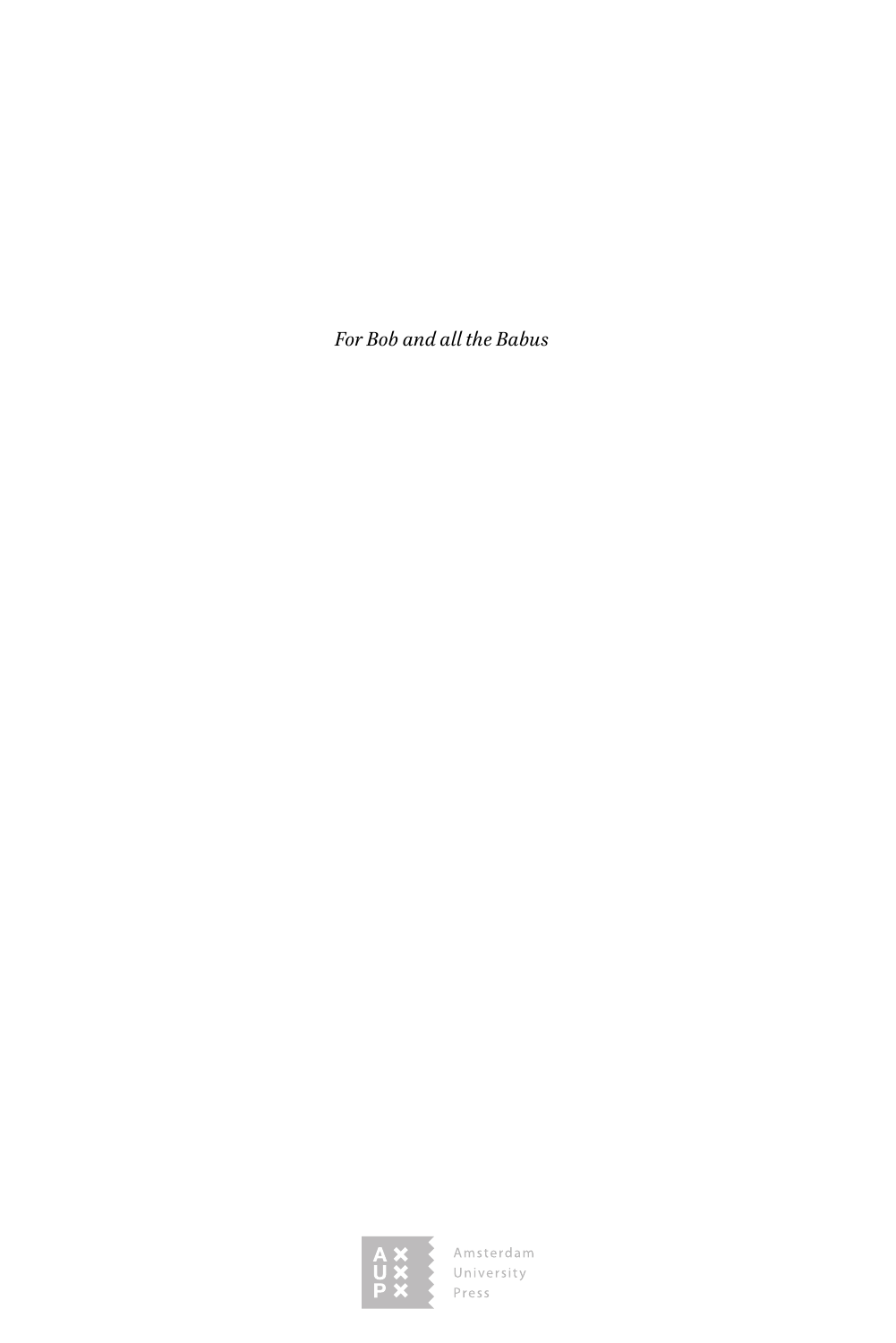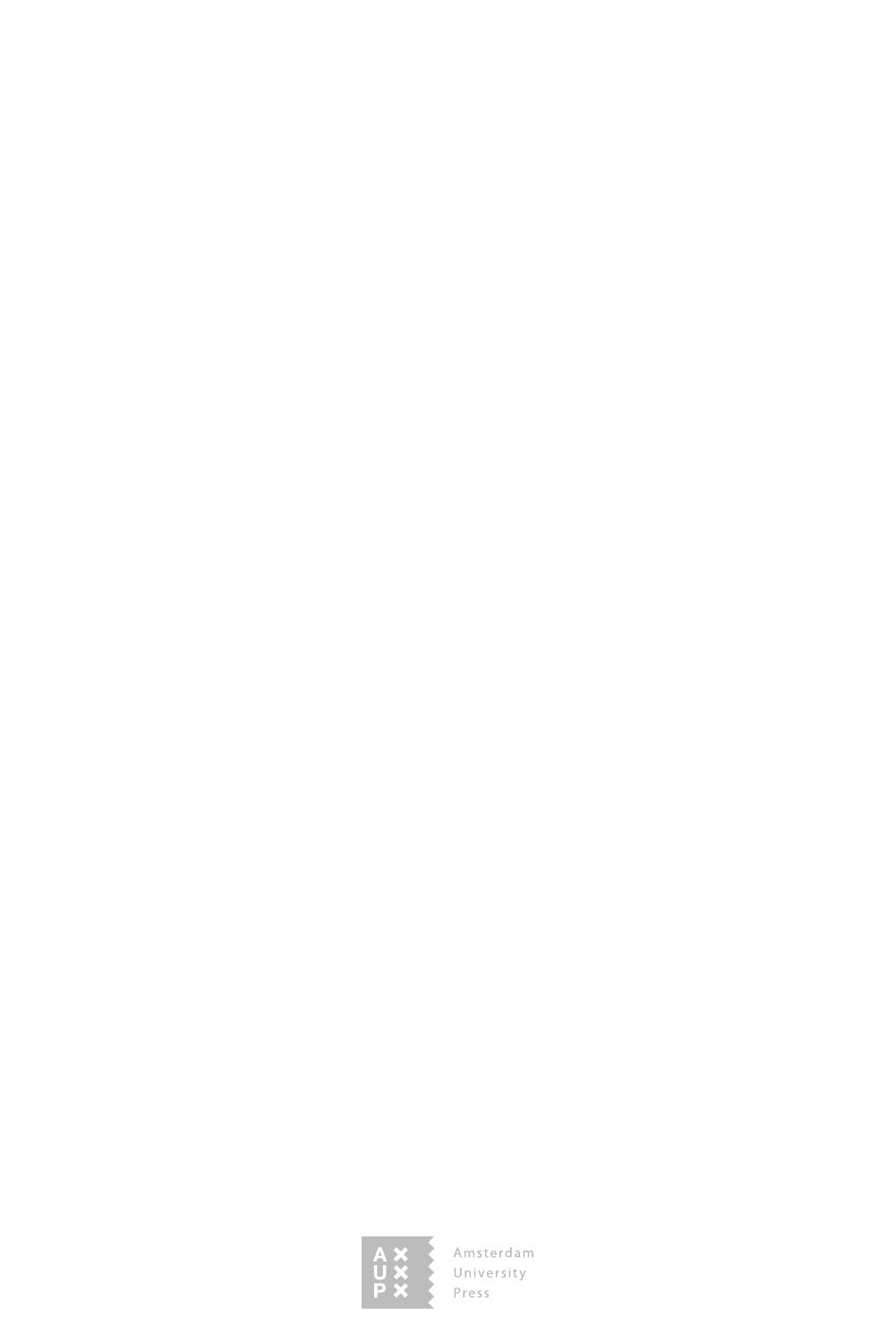### **Table of Contents**

|          | Acknowledgments                                                | 9   |
|----------|----------------------------------------------------------------|-----|
|          | <b>List of Illustrations</b>                                   | 13  |
|          | Note on Transliteration, Translation, and Illustrations        |     |
|          | Introduction                                                   | 25  |
|          | All Streets Lead to Temples                                    |     |
|          | An Ancient City                                                | 30  |
|          | Layers of Time                                                 | 34  |
|          | Kanchi Known and Unknown                                       | 38  |
| 1        | Sandstone and the City                                         | 43  |
|          | Building Pallava-Kanchi (ca. seventh through ninth century)    |     |
|          | From Brick to Stone (the Seventh Century)                      | 46  |
|          | Sandstone Temples in the City (the Eighth Century)             | 63  |
|          | The Temples of Pallava-Kanchi                                  | 68  |
|          | Everywhere but Kanchi (the Ninth Century)                      | 92  |
|          | Conclusion: Foundations Laid                                   | 101 |
| $\bf{2}$ | Realignment                                                    | 103 |
|          | Kanchi in the Chola Era (ca. tenth through thirteenth century) |     |
|          | Orienting the Gods                                             | 105 |
|          | Pilgrimage and Processions                                     | 126 |
|          | From Ancient Village to Temple Town                            | 136 |
|          | Local Style                                                    | 148 |
|          | Conclusion: Urban Logic                                        | 151 |
| 3        | The City and its Ports                                         | 153 |
|          | Part 1: KŞETRA                                                 | 156 |
|          | The River Networks                                             | 156 |
|          | Over the Hills                                                 | 165 |
|          | The Coast                                                      | 172 |
|          | Part II: KŞATRA                                                | 182 |
|          | Kanchi in a Buddhist World                                     | 182 |
|          | The City and its Mirrors                                       | 193 |
|          | Conclusion: From Kanchi to the Sea                             | 196 |
|          |                                                                |     |

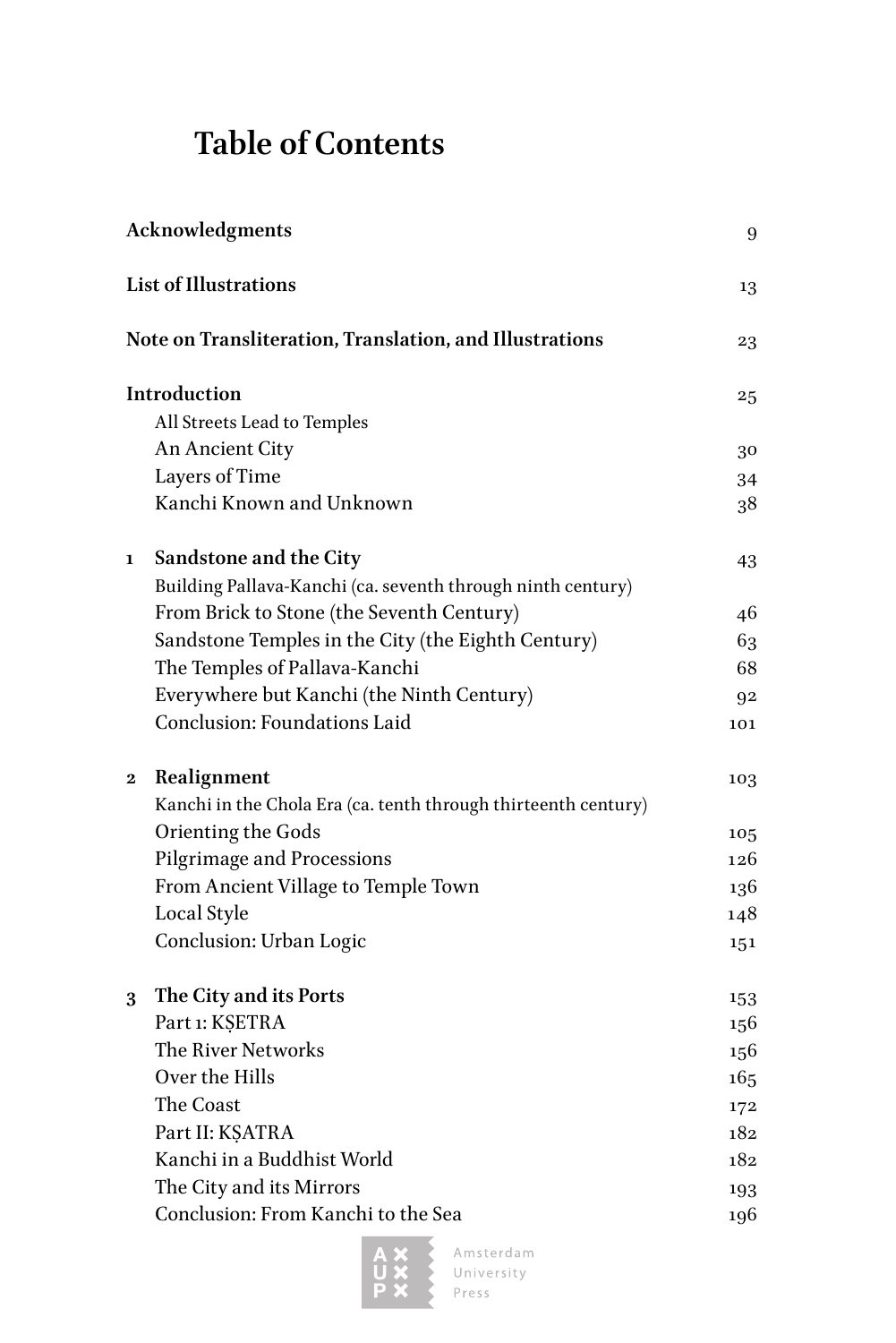| $\overline{\mathbf{4}}$           | Kanchi Under Colonialism                                                                   | 199 |  |
|-----------------------------------|--------------------------------------------------------------------------------------------|-----|--|
|                                   | What Happened in Kanchi while those Towering Gateways                                      |     |  |
|                                   | Arose?                                                                                     | 205 |  |
|                                   | <b>Embattled Territory</b>                                                                 | 208 |  |
|                                   | William Daniell's Most Considerable Temple                                                 | 222 |  |
|                                   | James Wathen's Soaring View                                                                |     |  |
|                                   | Henrietta Clive's 'Hindoo Gods and Monsters'                                               | 229 |  |
|                                   | Colonel Colin Mackenzie's Search for the Jains                                             | 234 |  |
|                                   | Surgeon George Russell Dartnell                                                            | 242 |  |
| James Fergusson's Downward Spiral |                                                                                            | 245 |  |
|                                   | Prince Alexis Soltykoff's 'City of Infinite Temples'<br><b>Conclusion: Plastered Pasts</b> |     |  |
|                                   |                                                                                            |     |  |
|                                   | Epilogue                                                                                   | 267 |  |
|                                   | The Living Temple                                                                          |     |  |
|                                   | Encounter                                                                                  | 267 |  |
|                                   | Expansion                                                                                  | 268 |  |
|                                   | Continuation                                                                               | 271 |  |
|                                   | Bibliography                                                                               |     |  |
|                                   | Index                                                                                      |     |  |

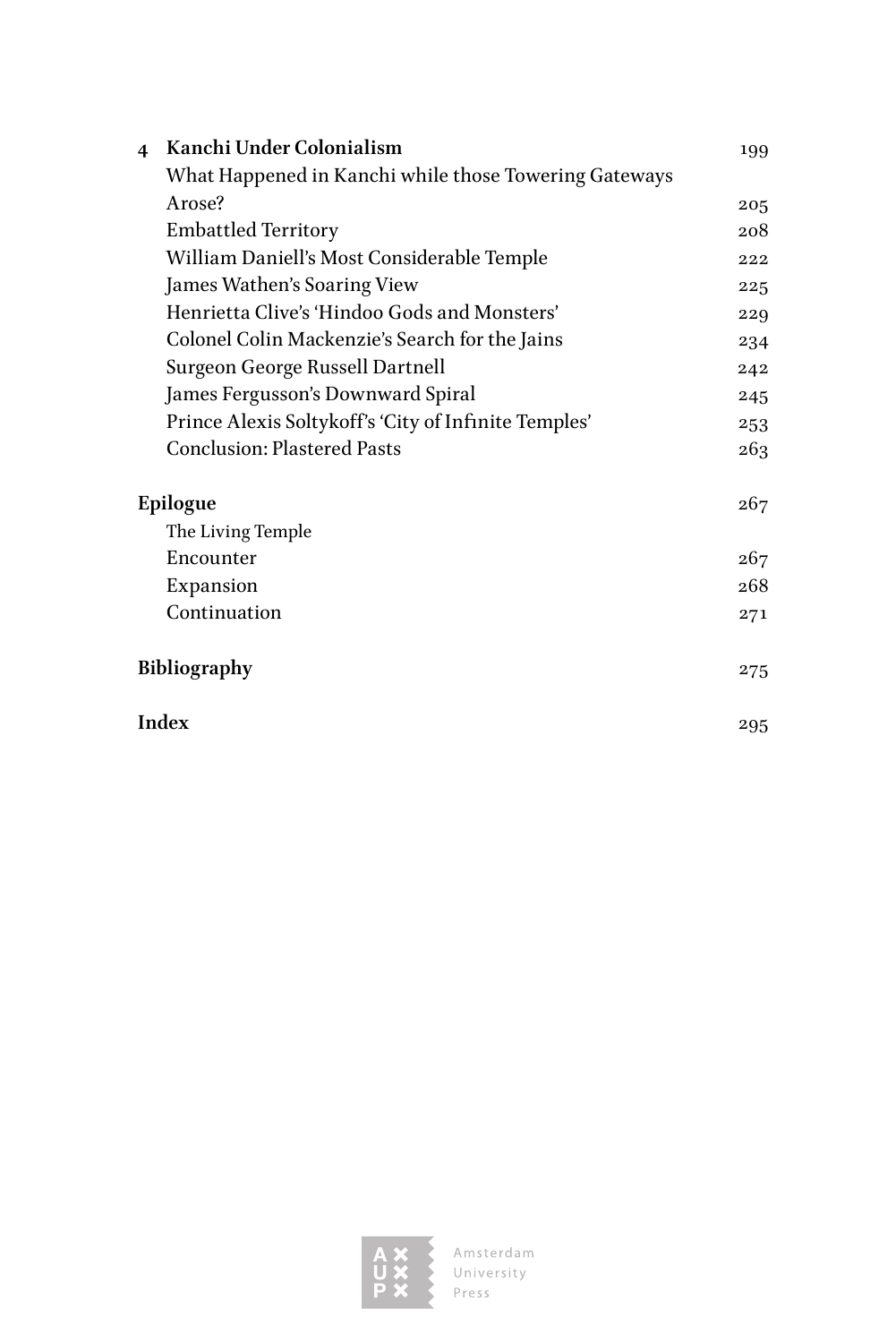### <span id="page-9-0"></span>**Acknowledgments**

My affair with the city of Kanchi began with a whirlwind day in the summer of 2011. It was late into my first tour of South India. I had stayed in Māmallapuram far longer than planned, enchanted by its coastal landscape, and was left with only one day to visit Kanchi before flying back home. I was out of time. Knowing little about the city, I did what most visitors would do and followed my guidebook to Kanchi's five most famous temples.

I was instantly struck by the vitality of the city. People and traffic flowed in all directions simultaneously, even more so than in other Indian cities. Temples dotted every corner and the end of every street, and the city squeezed itself between them. The diversity of Kanchi's temples in chronology and condition – let alone their sheer abundance – was staggering. Some were archaeologically preserved monuments, while others were gleaming with sacred substances, resounding with music, and teeming with devotees. Past and present coincided in rare harmony. I saw that Kanchi's popular epithet, 'City of One Thousand Temples', was no mere hyperbole. I am a New York City girl, but Kanchi's vibrant urban landscape stole my heart.

Fieldwork during 2013-2016 would have been impossible without the generous assistance of Kanchi's priests, residents, tea sellers, monument attendants, and other keepers of local knowledge. A lucky return visit in January 2020, just before the onset of the COVID-19 pandemic, enabled me to reconnect with this amazing community. The Annadurai family requires special mention. I thank A. Prabu, A. Valavan, and their father, Annadurai, for introducing me to many of the sites discussed in this book. My warm thanks also to Narayanasami, head monument attendant of the Archaeological Survey of India's Kanchipuram division, and to Mallai Dilip, for a decade of friendship that included many excursions to temple-sites near Māmallapuram. Thanks also to drivers Balakuru of Kumbakonam and Kumar of Pondicherry, who patiently entertained my many requests to go temple-hunting in remote villages across the Tamil landscape. Special thanks go to Aditya and Buvana Vaidyanathan for their invaluable friendship and for giving me a home in Chennai. My deep gratitude also goes to the Reddy family of Hyderabad, for their sponsorship of large-scale rituals in Kanchi and Tiruvannamalai, and for allowing me to observe and photograph these rituals up close. I owe a debt of gratitude to Dr. S. Barathi and the teachers at the American Institute of Indian Studies language center in Madurai for giving me the ultimate tool for navigating Kanchi: the language of Tamil.

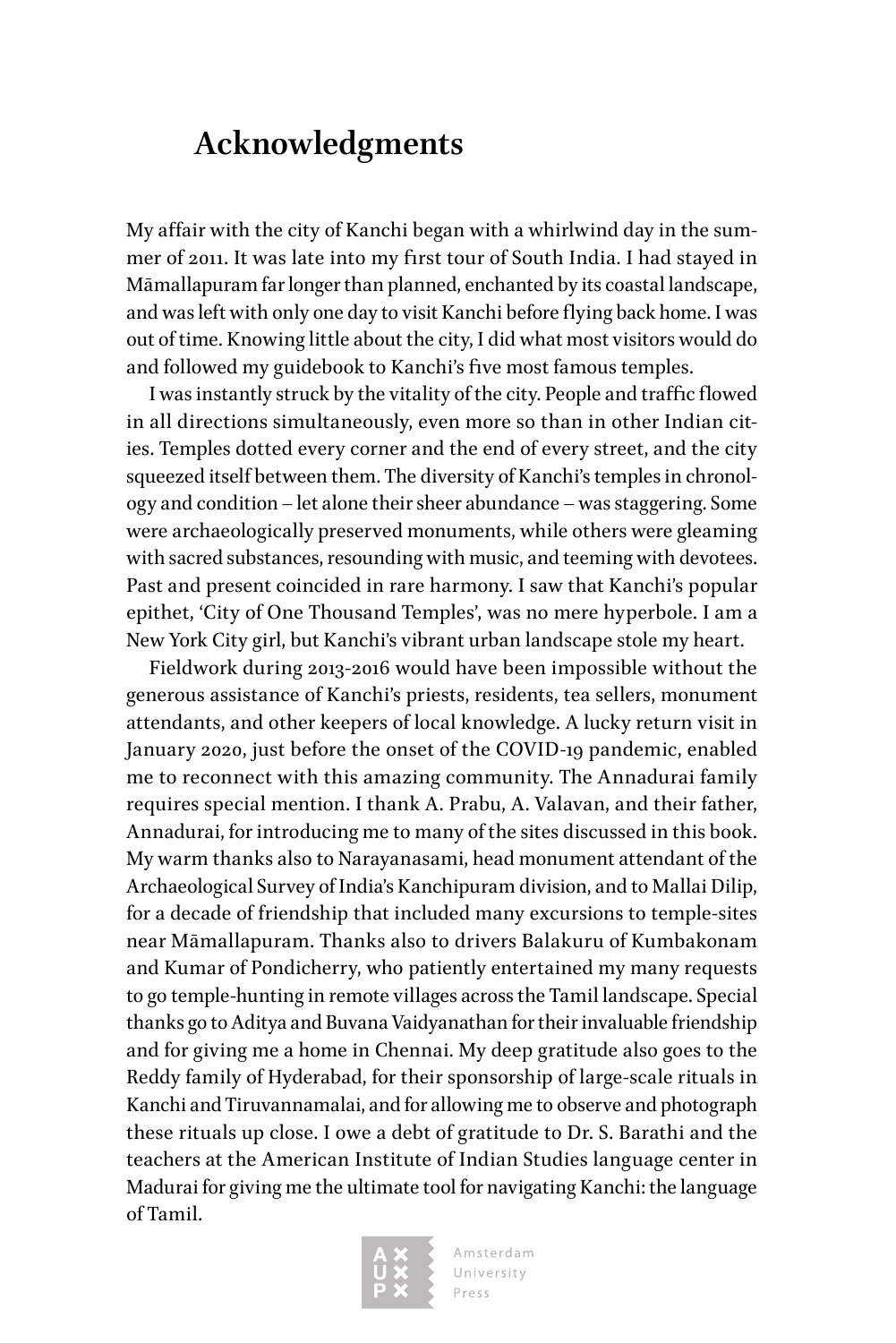Research was carried out with generous financial support from the South Asian Studies Council and the Department of the History of Art at Yale, the Yale University Art Gallery, the Paul Mellon Centre in London, and a yearlong Junior Research Fellowship from the American Institute of Indian Studies (AIIS), as well as affiliation from the Institut Français de Pondichéry (IFP) and the École Française d'Extrême-Orient (EFEO). Many thanks go to the tireless staff and scholars in Pondicherry, especially Ramaswamy Babu, for sharing his knowledge of how to access hundreds of temples in Tamil Nadu, and to Valérie Gillet for asking hard questions and for her friendship in a difficult time.

I completed the book thanks to two fellowships at the Freer Gallery of Art and Arthur M. Sackler Gallery, the Smithsonian's National Museum of Asian Art, where I now serve as a curator of South and Southeast Asian art. Here I received critical support and encouragement from my colleagues Debra Diamond, Louise Cort, and Massumeh Farhad. Most of my maps were made with generous assistance from Dan Cole, GIS Coordinator and Chief Cartographer at the Smithsonian.

The international community of scholars and friends to whom I am indebted is too numerous to list in full. My dissertation advisor, Tamara Sears, deserves special thanks for teaching me to pay attention to patterns in the built environment – patterns that form some of the core theses of this book. Committee members Vidya Dehejia, Tim Barringer, and Ruth Barnes each contributed important comments and suggestions at crucial moments in the project. A symposium organized by Subhashini Kaligotla in Garden and Landscape Studies at Dumbarton Oaks moved my thinking profoundly beyond the temple walls. This book also greatly benefited from conversations, conferences, and workshops with Frederick Asher, Andrea Acri, Rebecca Bloom, Osmund Bopearachchi, Crispin Branfoot, Greg Bryda, Jonas Buchholz, Jean-Luc Chevillard, Amanda Culp, Eric Gurevich, Ute Hüsken, Padma Kaimal, Katherine Kasdorf, Dipti Khera, Risha Lee, David Ludden, Philip Lutgendorf, Padma Maitland, Giulia Nardini, Michael Meister, Charlotte Schmid, Holly Shaffer, Peter Sharrock, Heeryoon Shin, and Caleb Simmons.

I am extremely grateful to Paul van der Velde, Publications Officer at the International Institute of Asian Studies, for inviting me to publish with Amsterdam University Press, and to the Asian Cities Series Editor, Paul Rabé, for his enthusiasm and collegiality. Special thanks to Mary Lynn van Dijk, Assistant Publications Officer at the International Institute for Asian Studies, as well as to Saskia Gieling, Commissioning Editor, and Jaap Wagenaar, Production Editor, at Amsterdam University Press. I would like to

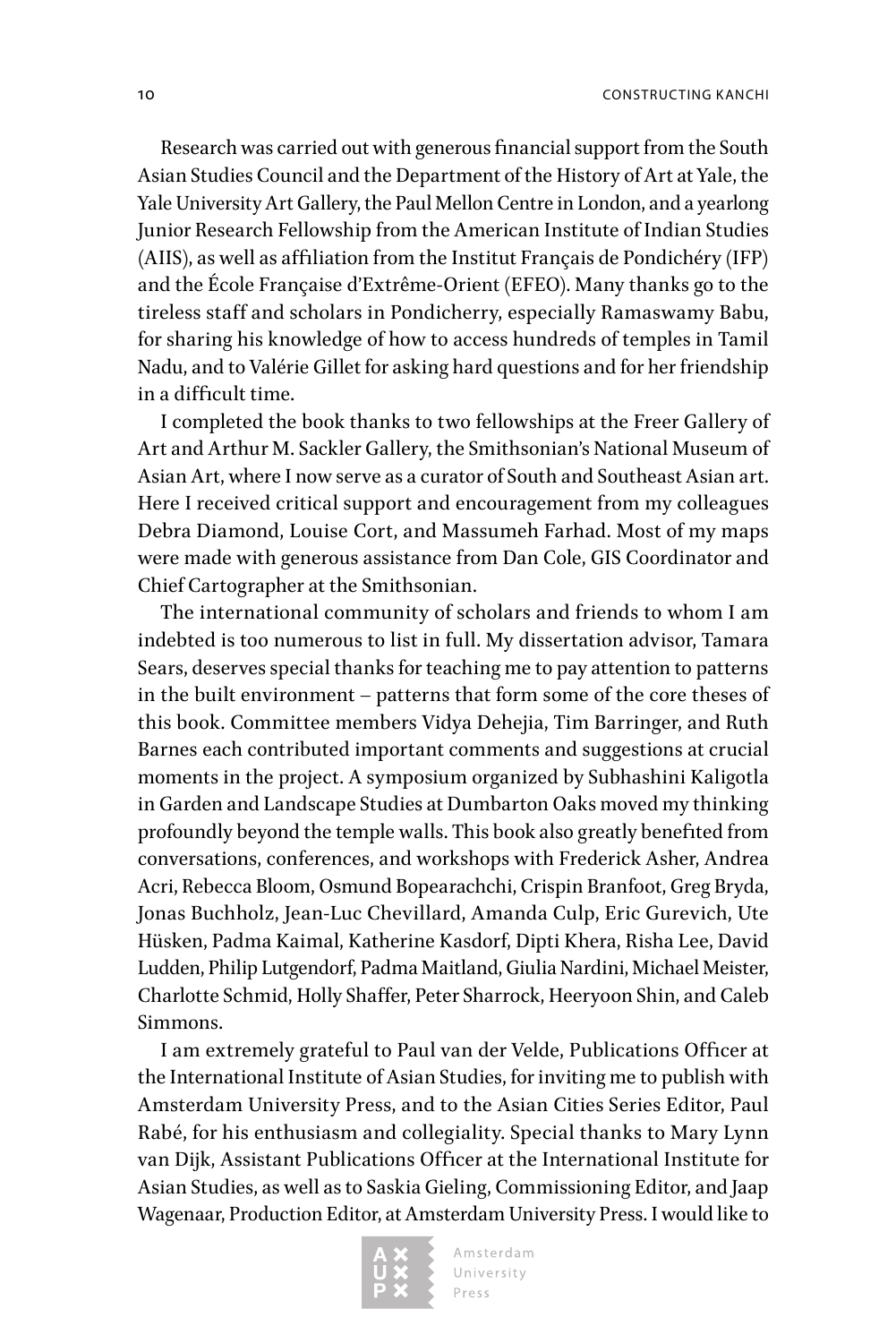thank the two anonymous reviewers whose careful reading and thoughtful suggestions greatly enhanced this book.

Finally, I would like to thank my parents, Bob and Marilyn, for inspiring my interest in Art History and for infinite other teachings. And my husband, Ari – forever my editor and forever my love.

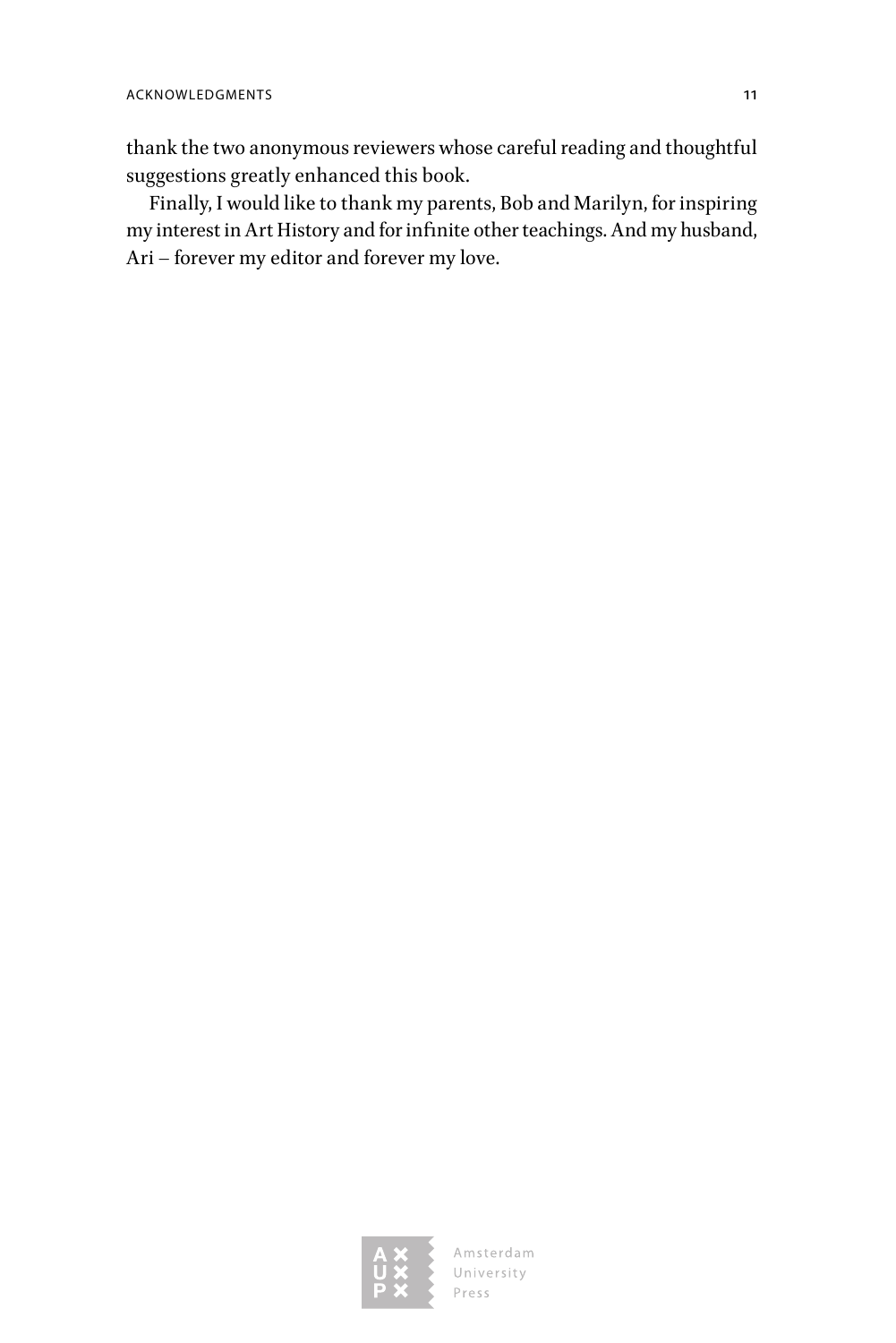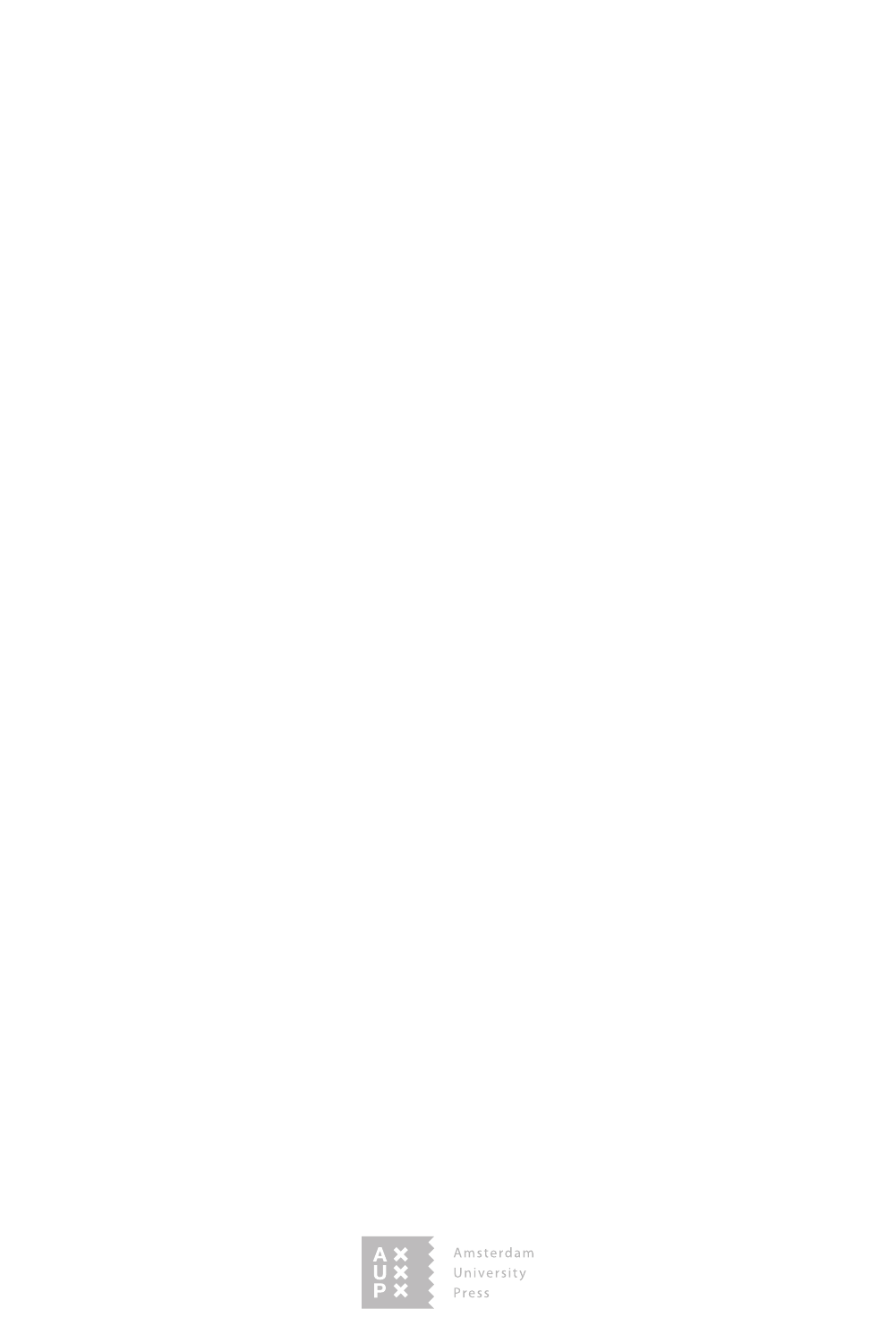### <span id="page-13-0"></span>**List of Illustrations**

| Illustration 1  | Ekāmbaranātha Temple and Sannathi Street,             |    |
|-----------------|-------------------------------------------------------|----|
|                 | Kanchi, seventh century - the present                 | 26 |
|                 | Photograph by Emma Natalya Stein                      |    |
| Illustration 2  | Map of Kanchi Temples                                 | 27 |
|                 | Map by Emma Natalya Stein and Daniel Cole,            |    |
|                 | Smithsonian Institution                               |    |
| Illustration 3  | Kailāsanātha Temple, Kanchi, ca. 700-725 CE           | 28 |
|                 | Photograph by Emma Natalya Stein                      |    |
| Illustration 4  | Buddha, Kanchi Police Station, twelfth century        | 32 |
|                 | Photograph by Emma Natalya Stein                      |    |
| Illustration 5  | Sīteśvara Temple, Kanchi, tenth century               | 33 |
|                 | Photograph by Emma Natalya Stein                      |    |
| Illustration 6  | Festival at Kāmākșī Amman Temple, Kanchi              |    |
|                 | $(\mathrm{July\,2014})$                               | 37 |
|                 | Photograph by Emma Natalya Stein                      |    |
| Illustration 7  | Panel 4, Tāntōnrīśvara Temple, Kanchi, seventh        |    |
|                 | century                                               | 44 |
|                 | Photograph by Emma Natalya Stein                      |    |
| Illustration 8  | Lakșita cave-temple, Manțakappațțu, ca. 580-630       |    |
|                 | CE                                                    | 48 |
|                 | Photograph by Emma Natalya Stein                      |    |
| Illustration 9  | Brick shrine in quarry area, Ārpākkam                 | 50 |
|                 | Photograph by Emma Natalya Stein                      |    |
| Illustration 10 | Ekāmbaranātha Temple, Kanchi, Left to right:          |    |
|                 | Roof of Kacci Mayānam shrine (tenth century),         |    |
|                 | Pillared Hall (twentieth century), Gateway            |    |
|                 | (seventeenth century), Vrșabheśvara Shrine (ninth     |    |
|                 | century), Gateway (sixteenth century)                 | 52 |
|                 | Photograph by Emma Natalya Stein                      |    |
| Illustration 11 | (Vrsabheśvara Shrine at far right) Archaeological     |    |
|                 | Survey of India, A view of the tank from the east,    |    |
|                 | Ekambreswaraswami Temple, Conjeevaram, 1897,          |    |
|                 | photographic print, $21.1 \times 25.6$ cm             | 53 |
|                 | Source: © The British Library Board, Photo1008/3[325] |    |
| Illustration 12 | Panel 1-4 (and see Illustration 7), Tāntōnrīśvara     |    |
|                 | Temple, Kanchi, panels seventh century                | 59 |
|                 | Photograph by Emma Natalya Stein                      |    |

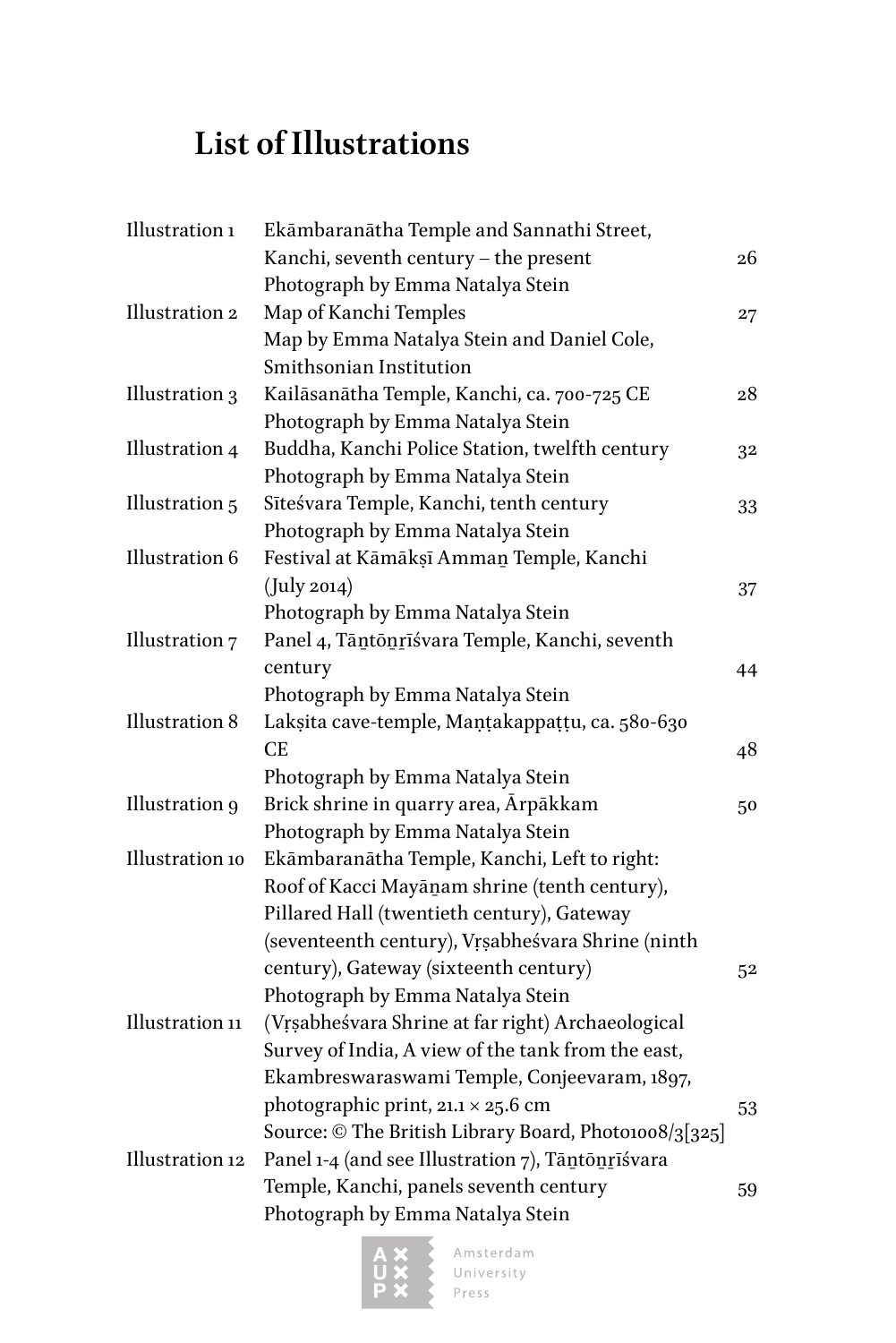| Illustration 13 | Pillar base with dancing figures, Vīrațțāneśvara |    |
|-----------------|--------------------------------------------------|----|
|                 | Temple, Kanchi, seventh century                  | 62 |
|                 | Photograph by Emma Natalya Stein                 |    |
| Illustration 14 | Kailāsanātha Temple, Kanchi, ca. 700-725 CE      | 64 |
|                 | Photograph by Emma Natalya Stein                 |    |
| Illustration 15 | Lion-based pillars in prākāra, Vaikuņțha Perumāļ |    |
|                 | Temple, Kanchi, ca. 730-795 CE                   | 65 |
|                 | Photograph by Emma Natalya Stein                 |    |
| Illustration 16 | Kinnara and Kinnarī, Kailāsanātha Temple,        |    |
|                 | Kanchi, ca. 700-725 CE                           | 69 |
|                 | Photograph by Emma Natalya Stein                 |    |
| Illustration 17 | Mackenzie Collector, Plan of the Kailasanath     |    |
|                 | Temple, Conjeeveram, ca. 1800, watercolor with   |    |
|                 | pen and ink, $65.6 \times 37.5$ cm               | 70 |
|                 | Source: © The British Library Board, WD754       |    |
| Illustration 18 | Sluice, Māmaņțūr, seventh century                | 75 |
|                 | Photograph by Emma Natalya Stein                 |    |
| Illustration 19 | Coronation scene, Vaikuņțha Perumāļ Temple,      |    |
|                 | Kanchi, ca. 730-795 CE                           | 82 |
|                 | Photograph by Emma Natalya Stein                 |    |
| Illustration 20 | Reclining Vishnu among nāga stones, Vaikuņțha    |    |
|                 | Perumāļ Temple, Kanchi                           | 84 |
|                 | Photograph by Emma Natalya Stein                 |    |
| Illustration 21 | Dharmarāja Ratha, Māmallapuram, seventh          |    |
|                 | century                                          | 85 |
|                 | Photograph by Emma Natalya Stein                 |    |
| Illustration 22 | Piravāttāneśvara Temple, Kanchi, ca. 700-725 CE  | 87 |
|                 | Photograph by Emma Natalya Stein                 |    |
| Illustration 23 | Mukteśvara Temple, Kanchi, eighth/ninth century  | 89 |
|                 | Photograph by Emma Natalya Stein                 |    |
| Illustration 24 | Map of Pallava sites, ninth century              | 93 |
|                 | Map by Emma Natalya Stein and Daniel Cole,       |    |
|                 | Smithsonian Institution                          |    |
| Illustration 25 | Sundaravarada Perumāļ Temple, Uttiramērūr,       |    |
|                 | ninth century                                    | 94 |
|                 | Photograph by Emma Natalya Stein                 |    |
| Illustration 26 | Sabhā, Uttiramērūr, base ninth century           | 95 |
|                 | Photograph by Emma Natalya Stein                 |    |
| Illustration 27 | Kanchi District Geological Map, blue showing     |    |
|                 | sandstone below ground                           | 96 |

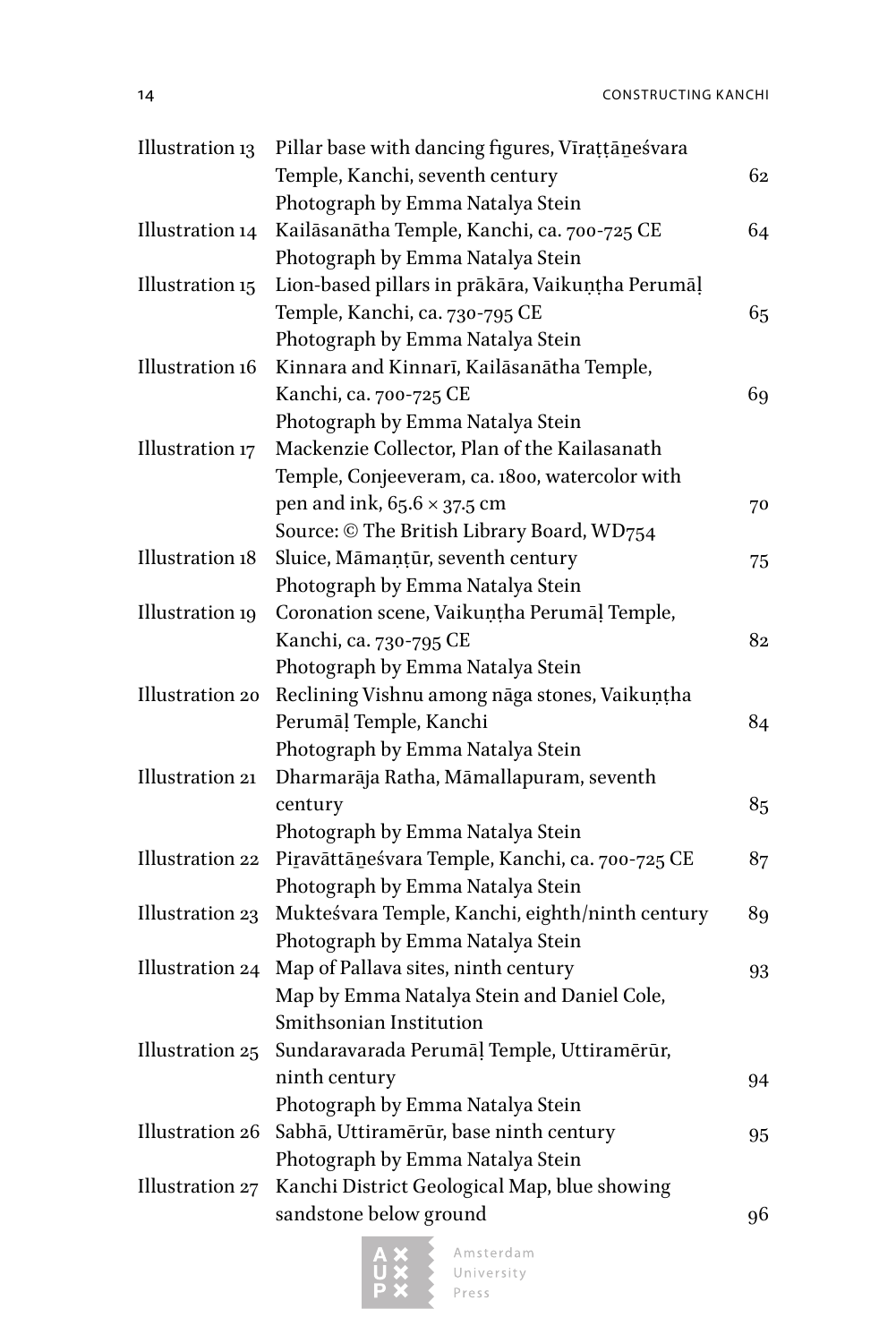LIST OF ILLUSTRATIONS 15

|                 | Source: Geological Survey of India, Chennai       |     |
|-----------------|---------------------------------------------------|-----|
| Illustration 28 | Quarry field, Arpākkam                            | 99  |
|                 | Photograph by Emma Natalya Stein                  |     |
| Illustration 29 | The Axis of Access, Kamarajar Salai, Kanchi, from |     |
|                 | North                                             | 104 |
|                 | Photograph by Emma Natalya Stein                  |     |
| Illustration 30 | Map of temple orientations, Kanchi                | 105 |
|                 | Map by Emma Natalya Stein and Daniel Cole,        |     |
|                 | Smithsonian Institution                           |     |
| Illustration 31 | Aruņācaleśvara Temple, Tiruvannamalai             | 107 |
|                 | Photograph by Emma Natalya Stein                  |     |
| Illustration 32 | Procession for the Goddess, Kamarajar Salai,      |     |
|                 | Kanchi                                            | 110 |
|                 | Photograph by Emma Natalya Stein                  |     |
| Illustration 33 | Map of mandapa locations in central Kanchi        | 112 |
|                 | Photograph by Emma Natalya Stein                  |     |
| Illustration 34 | Mandapas, juncture of Kamarajar Salai and South   |     |
|                 | Raja Veedhi                                       | 113 |
|                 | Photograph by Emma Natalya Stein                  |     |
| Illustration 35 | Brhadēśvara Temple, Thanjavur, ca. 1010 CE        | 115 |
|                 | Photograph by Emma Natalya Stein                  |     |
| Illustration 36 | Durgā Shrine at Kacchapeśvara Temple, Kanchi,     |     |
|                 | tenth century                                     | 117 |
|                 | Photograph by Emma Natalya Stein                  |     |
| Illustration 37 | Jvarahareśvara Temple, Kanchi, twelfth century    | 118 |
|                 | Photograph by Emma Natalya Stein                  |     |
| Illustration 38 | Map of old and new main roads                     | 121 |
|                 | Map by Emma Natalya Stein and Daniel Cole,        |     |
|                 | Smithsonian Institution                           |     |
| Illustration 39 | Map of temple locations, road from Uttiramerūr to |     |
|                 | Tirupati                                          | 122 |
|                 | Map by Emma Natalya Stein and Daniel Cole,        |     |
|                 | Smithsonian Institution                           |     |
| Illustration 40 | Vyāghrapureśvara Temple, Tiruppulivanam,          |     |
|                 | eleventh century                                  | 124 |
|                 | Photograph by Emma Natalya Stein                  |     |
| Illustration 41 | Goddess buried near Agnīśvara and Mātrkā          |     |
|                 | Temples, Kaļakkāțțūr                              | 125 |
|                 | Photograph by Emma Natalya Stein                  |     |
| Illustration 42 | Venkațeśvara Temple, Tirupati                     | 127 |

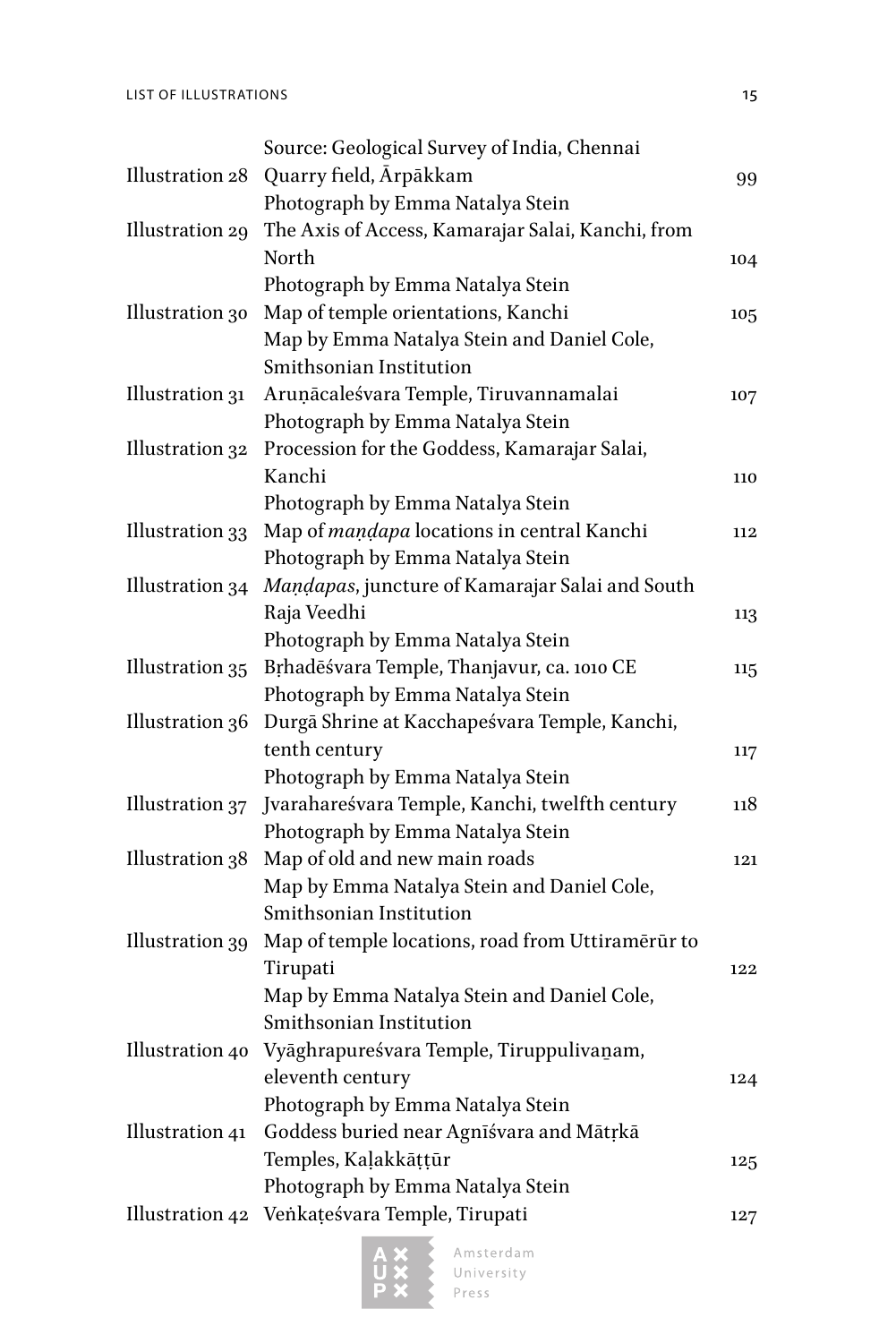|                 | Photograph by Emma Natalya Stein                      |     |
|-----------------|-------------------------------------------------------|-----|
| Illustration 43 | Procession at Varadarāja Perumāļ Temple, Kanchi       | 130 |
|                 | Photograph by Emma Natalya Stein                      |     |
| Illustration 44 | Pillar, Gandhi Road, Kanchi, sixteenth century        | 132 |
|                 | Photograph by Emma Natalya Stein                      |     |
| Illustration 45 | Map of a processional route, Kanchi                   | 134 |
|                 | Map by Emma Natalya Stein and Daniel Cole,            |     |
|                 | Smithsonian Institution                               |     |
|                 | Illustration 46 Chola bronzes at Gōmuktēśvara Temple, |     |
|                 | Tiruvāvațuturai, tenth century                        | 135 |
|                 | Photograph by Emma Natalya Stein                      |     |
| Illustration 47 | Map of sites in Arpākkam Village                      | 137 |
|                 | Map by Emma Natalya Stein and Daniel Cole,            |     |
|                 | Smithsonian Institution                               |     |
| Illustration 48 | Ayyanār, Tiruvālīśvara Temple, Ārpākkam,              |     |
|                 | eleventh century                                      | 137 |
|                 | Photograph by Emma Natalya Stein                      |     |
| Illustration 49 | Festival at Ekāmbaranātha Temple, Kanchi,             |     |
|                 | October 2013                                          | 142 |
|                 | Photograph by Emma Natalya Stein                      |     |
| Illustration 50 | Inscriptions, Ulakaļanta Perumāļ Temple, Kanchi,      |     |
|                 | eleventh century                                      | 144 |
|                 | Photograph by Emma Natalya Stein                      |     |
| Illustration 51 | Anēkatankāvatīśvara Temple, Kanchi, ca. 1070 CE       | 149 |
|                 | Photograph by Emma Natalya Stein                      |     |
| Illustration 52 | Interlocked chain motif, Anēkatankāvatīśvara          |     |
|                 | Temple, Kanchi, ca. 1070 CE                           | 150 |
|                 | Photograph by Emma Natalya Stein                      |     |
| Illustration 53 | Map of temple-sites from Kanchi to the sea            | 154 |
|                 | Map by Emma Natalya Stein and Daniel Cole,            |     |
|                 | Smithsonian Institution                               |     |
| Illustration 54 | Venkateśa Perumāļ Temple, Tirumukkūțal, ninth         |     |
|                 | century                                               | 157 |
|                 | Photograph by Emma Natalya Stein                      |     |
| Illustration 55 | Lion-based pillar, Venkateśa Perumāļ Temple,          |     |
|                 | Tirumukkūțal, ninth century                           | 158 |
|                 | Photograph by Emma Natalya Stein                      |     |
| Illustration 56 | Sculptures near pond, Kumaravāți, ninth century       |     |
|                 | and later                                             | 161 |
|                 | Photograph by Emma Natalya Stein                      |     |

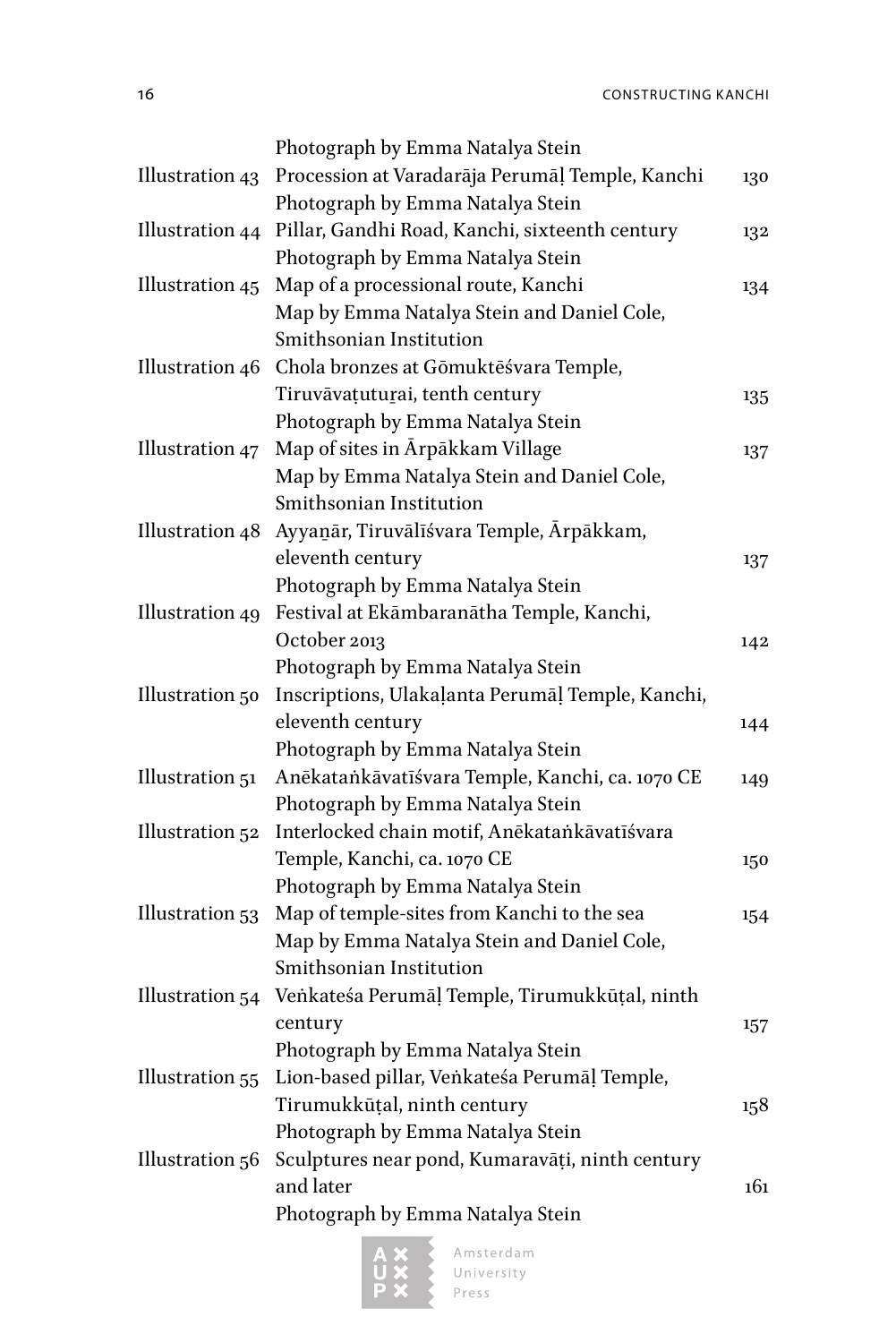LIST OF ILLUSTRATIONS 17

| Illustration 57 | Durgā, Kumaravāți, ninth century                   | 162 |
|-----------------|----------------------------------------------------|-----|
|                 | Photograph by Emma Natalya Stein                   |     |
| Illustration 58 | Cenpakeśvara Temple, Nattam-                       |     |
|                 | Paramēsvaramankaļam, tenth century                 | 163 |
|                 | Photograph by Emma Natalya Stein                   |     |
| Illustration 59 | Vedagirīśvara and Bhaktavatsaleśvara Temples,      |     |
|                 | Tirukkalukunram                                    | 166 |
|                 | Photograph by Emma Natalya Stein                   |     |
| Illustration 60 | Canku Tīrtham from Vedagirīśvara Temple,           |     |
|                 | Tirukkalukunram                                    | 167 |
|                 | Photograph by Emma Natalya Stein                   |     |
| Illustration 61 | Vīņādhara-Ardhanārīśvara, Vedagirīśvara Temple,    |     |
|                 | Tirukkalukunram, seventh century                   | 168 |
|                 | Photograph by Emma Natalya Stein                   |     |
| Illustration 62 | Bhaktavatsaleśvara Temple, Tirukkalukunram,        |     |
|                 | ninth century and later                            | 169 |
|                 | Photograph by Emma Natalya Stein                   |     |
| Illustration 63 | Dakșiņāmūrti, Bhaktavatsaleśvara Temple,           |     |
|                 | Tirukkalukunram, ninth century                     | 170 |
|                 | Photograph by Emma Natalya Stein                   |     |
| Illustration 64 | Henry Salt, Pagodas at Trinchicunum, Plate 11 in   |     |
|                 | 'Twenty-Four Views in St. Helena, the Cape, India, |     |
|                 | Ceylon, the Red Sea, Abyssinia and Egypt', 1804,   |     |
|                 | wash, $46.8 \times 62.2$ cm                        | 171 |
|                 | Source: © The British Library Board, WD1305        |     |
| Illustration 65 | Coastal Māmallapuram at sunrise, Shore Temple,     |     |
|                 | ca. 700-725 CE                                     | 173 |
|                 | Photograph by Emma Natalya Stein                   |     |
| Illustration 66 | Great Relief during 2015 flooding, Māmallapuram    | 174 |
|                 | Photograph by Mallai Dilip                         |     |
| Illustration 67 | Shore Temple, Māmallapuram, ca. 700-725 CE         | 175 |
|                 | Photograph by Emma Natalya Stein                   |     |
| Illustration 68 | Quarried Boulders, Māmallapuram                    | 177 |
|                 | Photograph by Emma Natalya Stein                   |     |
| Illustration 69 | Ascetic and the Birth of Pallava Relief, Vaikuntha |     |
|                 | Perumāļ Temple, Kanchi, ca. 730-795 CE             | 181 |
|                 | Photograph by Emma Natalya Stein                   |     |
| Illustration 70 | Three Buddhas, Pallur, eleventh/twelfth century    | 188 |
|                 | Photograph by Emma Natalya Stein                   |     |
| Illustration 71 | Map of Buddhas and Buddhist remains in Kanchi      | 189 |
|                 |                                                    |     |

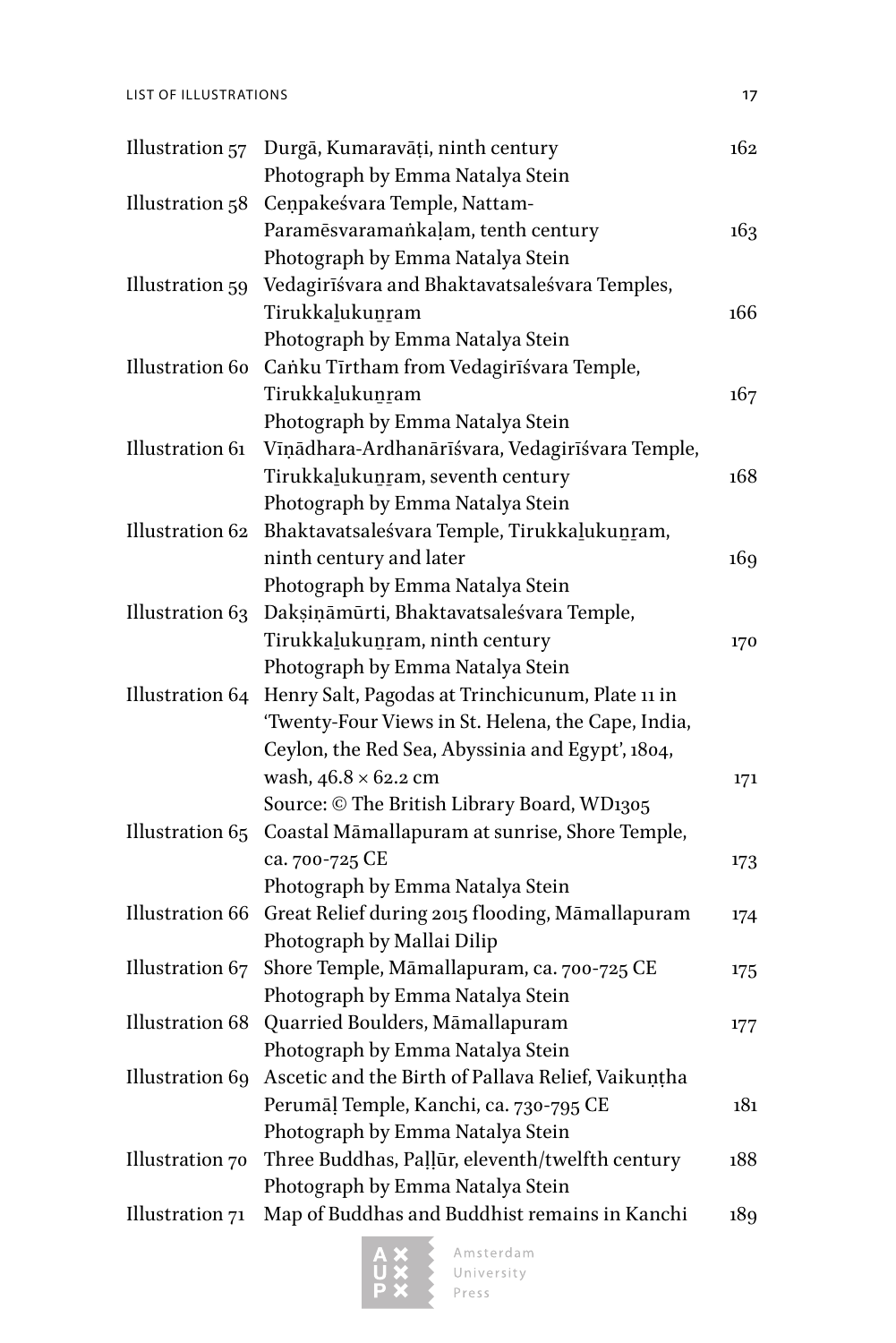|                 | Map by Emma Natalya Stein and Daniel Cole,          |     |
|-----------------|-----------------------------------------------------|-----|
|                 | Smithsonian Institution                             |     |
| Illustration 72 | Buddha, Karukkinil Amarntaval Amman Temple,         |     |
|                 | Kanchi, eleventh/twelfth century                    | 190 |
|                 | Photograph by Emma Natalya Stein                    |     |
| Illustration 73 | Buddha, formerly in Kāmākṣī Amman Temple,           |     |
|                 | Kanchi, sixth century; present location: Govern-    |     |
|                 | ment Museum, Madras                                 | 191 |
|                 | Photograph by Emma Natalya Stein                    |     |
| Illustration 74 | Temple-cities that flourished ca. eighth-thirteenth |     |
|                 | century                                             | 194 |
|                 | Map by Emma Natalya Stein                           |     |
| Illustration 75 | Bagan, Myanmar                                      | 195 |
|                 | Photograph by Emma Natalya Stein                    |     |
| Illustration 76 | Sir Joshua Reynolds, Lady Henrietta Antonia         |     |
|                 | Herbert, Countess of Powis (1758-1830), 1777-1778,  |     |
|                 | oil on canvas, $55\frac{1}{4}$ x $44\frac{1}{4}$ in | 200 |
|                 | Source: Powis Castle, © National Trust Images,      |     |
|                 | 1181064                                             |     |
| Illustration 77 | Henry Dixon, View Looking Towards an Unidenti-      |     |
|                 | fied Mandapa, Probably at Kanchi (Thousand-         |     |
|                 | Pillared Hall, Ekāmbaranātha Temple, Kanchi),       |     |
|                 | 1868, photographic print, 20.2 × 27.3 cm            | 204 |
|                 | Source: © The British Library Board, Photo          |     |
|                 | 1000/26[2559]                                       |     |
| Illustration 78 | Anonymous, Rough Sketch of the Fortified            |     |
|                 | Pagoda of Great Cangivaram, 1872, pen and ink on    |     |
|                 | paper, Archives nationales d'Outre-mer, Aix-en-     |     |
|                 | Provence, FR ANOM 25DFC 260B                        | 209 |
|                 | Source: Archives nationales d'Outre-mer, Aix-en-    |     |
|                 | Provence, FR ANOM 25DFC 260B                        |     |
| Illustration 79 | Archaeological Survey of India, The Amman           |     |
|                 | shrine, Ekambreswaraswami Temple, Conjee-           |     |
|                 | varam, 1897, photographic print, 21.1 × 25.5 cm     |     |
|                 | Source: © The British Library Board, Photo          |     |
|                 | 1008/3[323]                                         | 211 |
| Illustration 80 | Battle of Pullalūr 1780, in Four Plans of engage-   |     |
|                 | ments between the British forces and those of       |     |
|                 | Hyder Ally and Tippo Sahib [at] Congeveram,         |     |

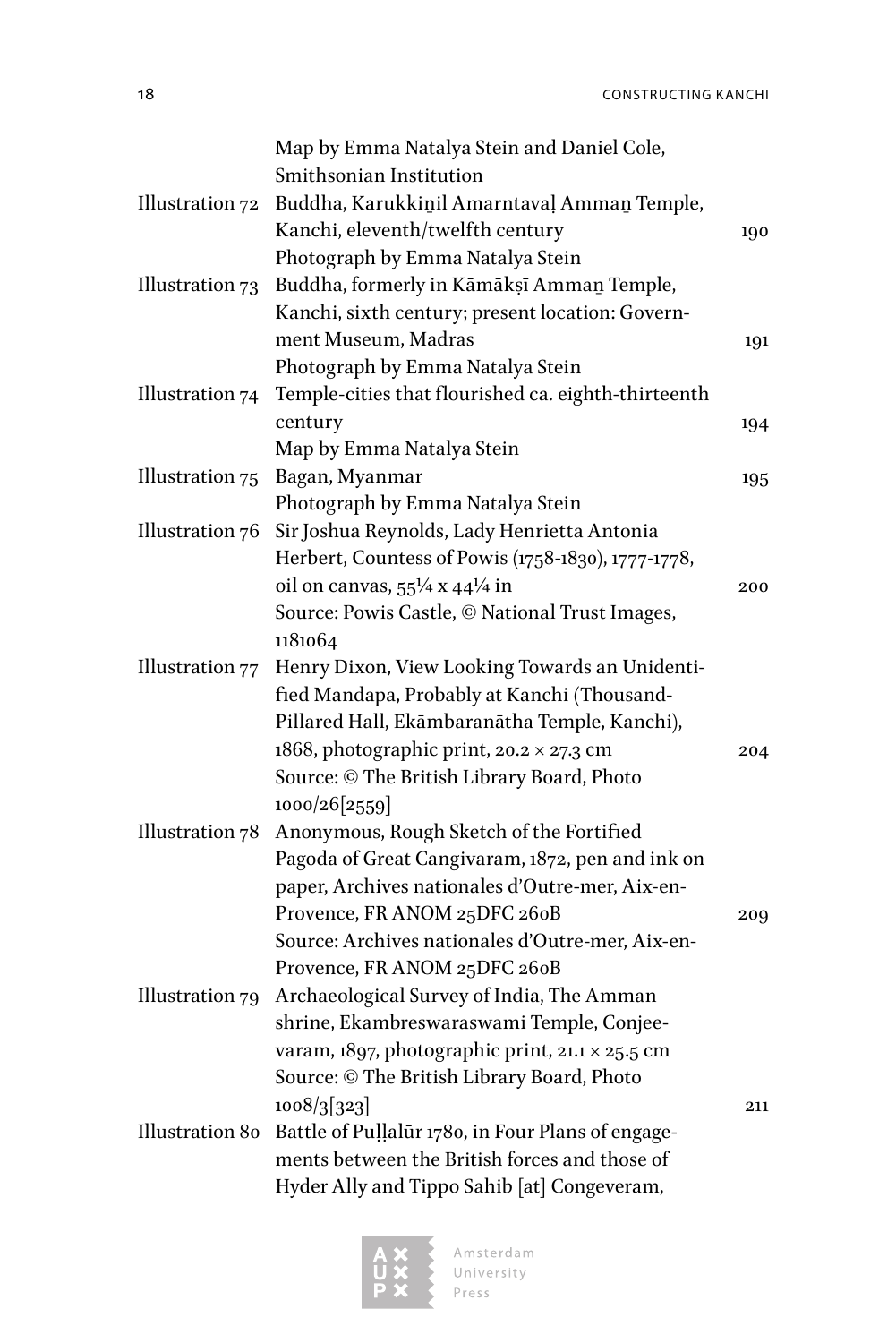LIST OF ILLUSTRATIONS **19** 

|                        | Sholangur, Vellore [and] Veracundaloor [in the            |     |
|------------------------|-----------------------------------------------------------|-----|
|                        | Presidency of Madras], 1780-1782                          | 214 |
|                        | Source: © The British Library Board, MAPS 54570.[2.]      |     |
| Illustration 81        | Thomas Colman Dibdin after James Fergusson,               |     |
|                        | Sketch Map of India, 1847, lithograph, 38.2 × 29.4 cm     | 217 |
|                        | Source: © The British Library Board, X472[35]             |     |
| Illustration 82        | Henry Merke after James Hunter, A View from the           |     |
|                        | Royal Artillery Encampment, Conjeveram, 1805,             |     |
|                        | aquatint                                                  | 221 |
|                        | Source: © The British Library Board, X768/3[36]           |     |
| Illustration 83        | Thomas Daniell, The entrance of an excavated              |     |
|                        | Hindoo Temple, at Mavalipuram, on the coast of            |     |
|                        | Coromandel, Plate 2 from Oriental Scenery, Part 5,        |     |
|                        | 1799, aquatint                                            | 224 |
|                        | Source: © The British Library Board, X432/5[2]            |     |
| Illustration 84        | Thomas Fraser, Elevation of the Great Pagoda at           |     |
|                        | Conjeveram, 1812, engraving, $68 \times 50$ cm            | 225 |
|                        | Source: © The British Library Board, P250                 |     |
| Illustration 85        | J. Clark after James Wathen, Second View from the         |     |
|                        | Great Pagoda near Conjeveram (Plate VI), 1814,            |     |
|                        | hand-colored aquatint                                     | 226 |
|                        | Source: Yale Center for British Art, Paul Mellon          |     |
|                        | Collection, DS412.W38                                     |     |
| Illustration 86        | After Anna Tonelli, Palanquin Bearers and a               |     |
|                        | Messenger Camel, in the Journal of Lady Charlotte         |     |
|                        | Florentia Clive, London, 1857                             | 230 |
|                        | Source: © The British Library Board, WD4235               |     |
| Illustration 87        | Mackenzie Collector, Conjeveram Before You                |     |
|                        | Come to the Great Pagoda, 1804, wash, $32 \times 50.2$ cm | 233 |
|                        | Source: © The British Library Board, WD717                |     |
| <b>Illustration 88</b> | After Henry Salt, Pagoda in Conjeveram, Pub-              |     |
|                        | lished: Valentia, 1811, opp. p. 437                       | 235 |
|                        | Source: © The British Library Board, W5289                |     |
| Illustration 89        | Mackenzie Collector, Hindoo Architecture:                 |     |
|                        | Granite Pillars in a Choultry at Conjeveram, 14th         |     |
|                        | June 1807, 1807, folio 26 in Album of 156 drawings        |     |
|                        | chiefly of architecture and sculpture in S. India         |     |
|                        | (1803-1808), pen and ink                                  | 237 |
|                        | Source: © The British Library Board, WD1064               |     |

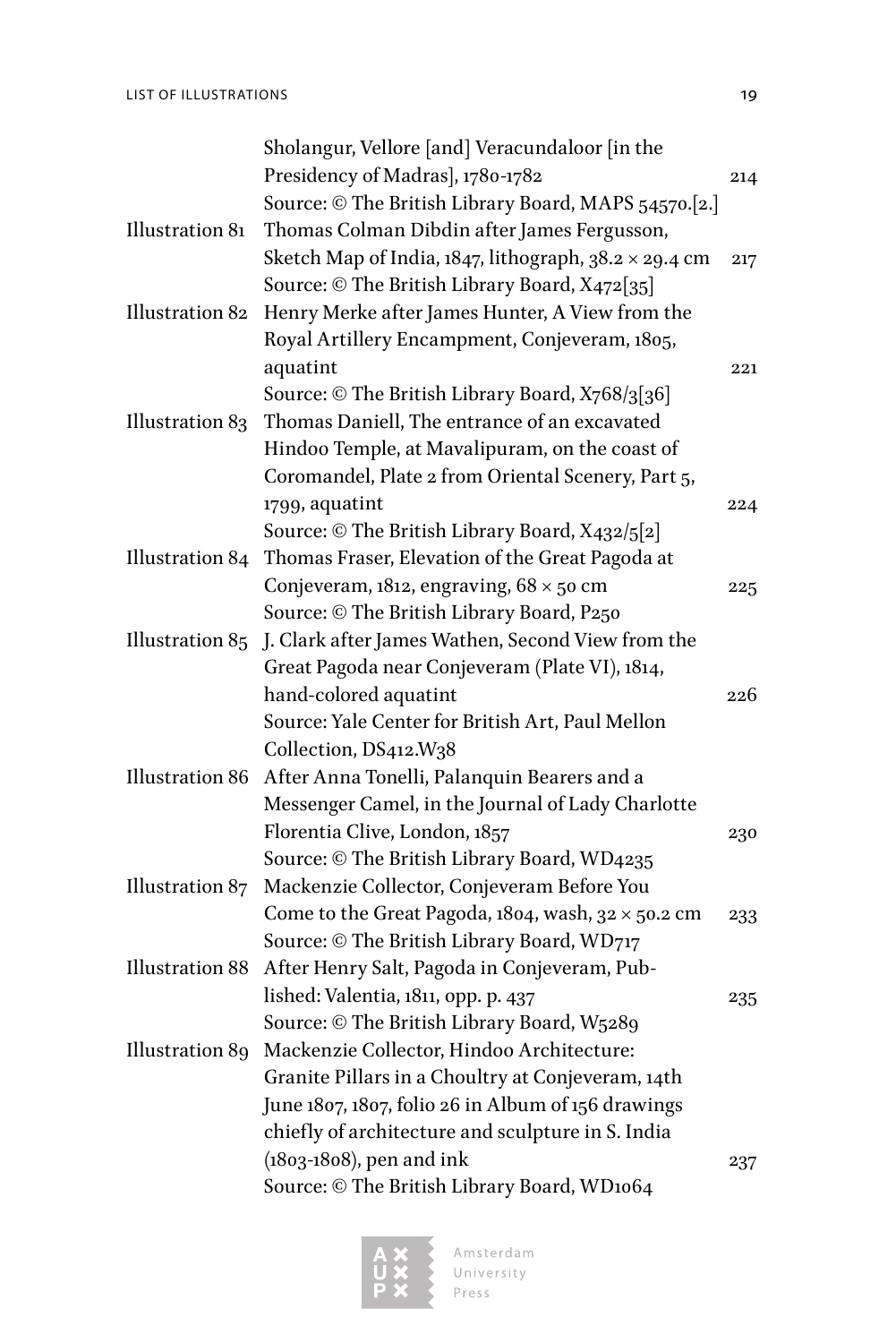| Illustration 90 | Mackenzie Collector, A Jain at Conjeveram, 16th              |     |
|-----------------|--------------------------------------------------------------|-----|
|                 | March 1800, folio 4 in Album of 82 drawings                  |     |
|                 | depicting the costume of various castes in Bala-             |     |
|                 | ghat, Carnatic, 1800, watercolor                             | 238 |
|                 | Source: © The British Library Board, WD1069                  |     |
| Illustration 91 | John Gould, Map of Conjeeveram, 23 April 1816,               |     |
|                 | 1816, Pencil, pen-and-ink, and watercolor, $19 \times 23$ in | 240 |
|                 | Source: © The British Library Board, WD2701                  |     |
| Illustration 92 | George Russel Dartnell, Stone Pillar in a Choultree          |     |
|                 | at Conjeveram-near Wallajabad-Jany 1829, Pencil              |     |
|                 | and sepia ink wash                                           | 243 |
|                 | Source: © The British Library Board, 1997, 1109,             |     |
|                 | 0.60, and .61                                                |     |
| Illustration 93 | Pillar in Vasanta Maṇḍapa, Kāmākṣī Amman                     |     |
|                 | Temple, Kanchi, sixteenth century                            | 244 |
|                 | Photograph by Emma Natalya Stein                             |     |
| Illustration 94 | Archaeological Survey of India, Southeast view,              |     |
|                 | Kailasanatha Temple, Great Conjeeveram,                      |     |
|                 | Chingleput District, 1900, photographic print,               |     |
|                 | $24.3 \times 29.4$ cm                                        | 246 |
|                 | Source: © The British Library Board, Photo                   |     |
|                 | 1008/5[391]                                                  |     |
| Illustration 95 | Archaeological Survey of India, South-west view,             |     |
|                 | Matangesvarasvami Temple, Great Conjeeveram,                 |     |
|                 | Chingleput District, (Matangeśvara Temple,                   |     |
|                 | Kanchi), 1900, photographic print, 23.5 × 18.7 cm            | 247 |
|                 | Source: © The British Library Board, Photo                   |     |
|                 | 1008/5[407]                                                  |     |
| Illustration 96 | Thomas Colman Dibdin after James Fergusson,                  |     |
|                 | Mahavellipore. The Five Raths, 1839, lithograph,             |     |
|                 | $25.8 \times 36.4$ cm                                        | 250 |
|                 | Source: © The British Library Board, X590                    |     |
| Illustration 97 | L.H. Rudder after Prince Alexis Soltykoff, Voy-              |     |
|                 | age en poste dans les plaines du Punjab, entre               |     |
|                 | Loodiana et Omritsar, Fevrier 1842. ['The artist in          |     |
|                 | a palanquin in the plains of the Punjab, between             |     |
|                 | Ludiana and Amritsar, February 1842'], 1848,                 |     |
|                 | lithograph, 33.3 and 53.8 cm                                 | 255 |
|                 | Source: © The British Library Board, P978                    |     |

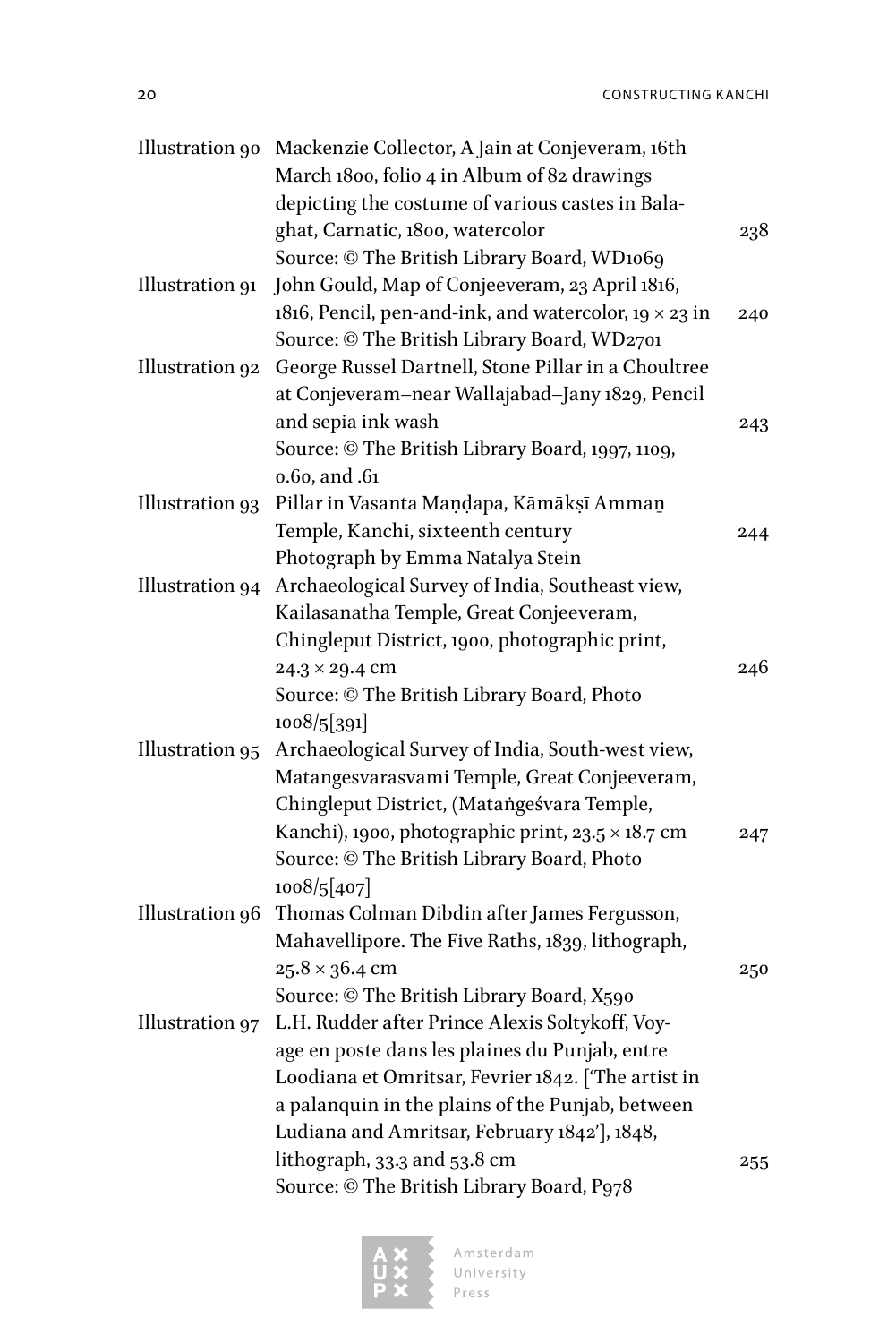|                 | Illustration 98 L.H. Rudder after Prince Alexis Soltykoff, |     |
|-----------------|------------------------------------------------------------|-----|
|                 | Condgeveram, ville sainte dans le Carnatik                 |     |
|                 | aux environs de Madras, lieu de pélerinage des             |     |
|                 | Hindoux ['Conjeveram, sacred city in the Carnatic          |     |
|                 | in the vicinity of Madras, a Hindu pilgrimage              |     |
|                 | place'], 1848, lithograph                                  | 256 |
|                 | Source: © The British Library Board, P969                  |     |
| Illustration 99 | L.H. Rudder after Prince Alexis Soltykoff,                 |     |
|                 | Intérieur du couvent de Condgeveram, à 40 milles           |     |
|                 | de Madras, Réunion journalière des Brames                  |     |
|                 | en l'honneur des deux divinités Conservatrice              |     |
|                 | et Destructive, Juillet 1841 ['Inside a temple at          |     |
|                 | Conjeveram, 40 miles from Madras, Daily reunion            |     |
|                 | of the Brahmins in honor of the two deities of             |     |
|                 | Preservation and Destruction, July 1841'], 1848,           |     |
|                 | lithograph, $46 \times 59.8$ cm                            | 257 |
|                 | Source: © The British Library Board, P970                  |     |
|                 | Illustration 100 The goddess in her chariot, Kāmākșī Amman |     |
|                 | Temple, Kanchi, 18 July 2014                               | 262 |
|                 | Photograph by Emma Natalya Stein                           |     |

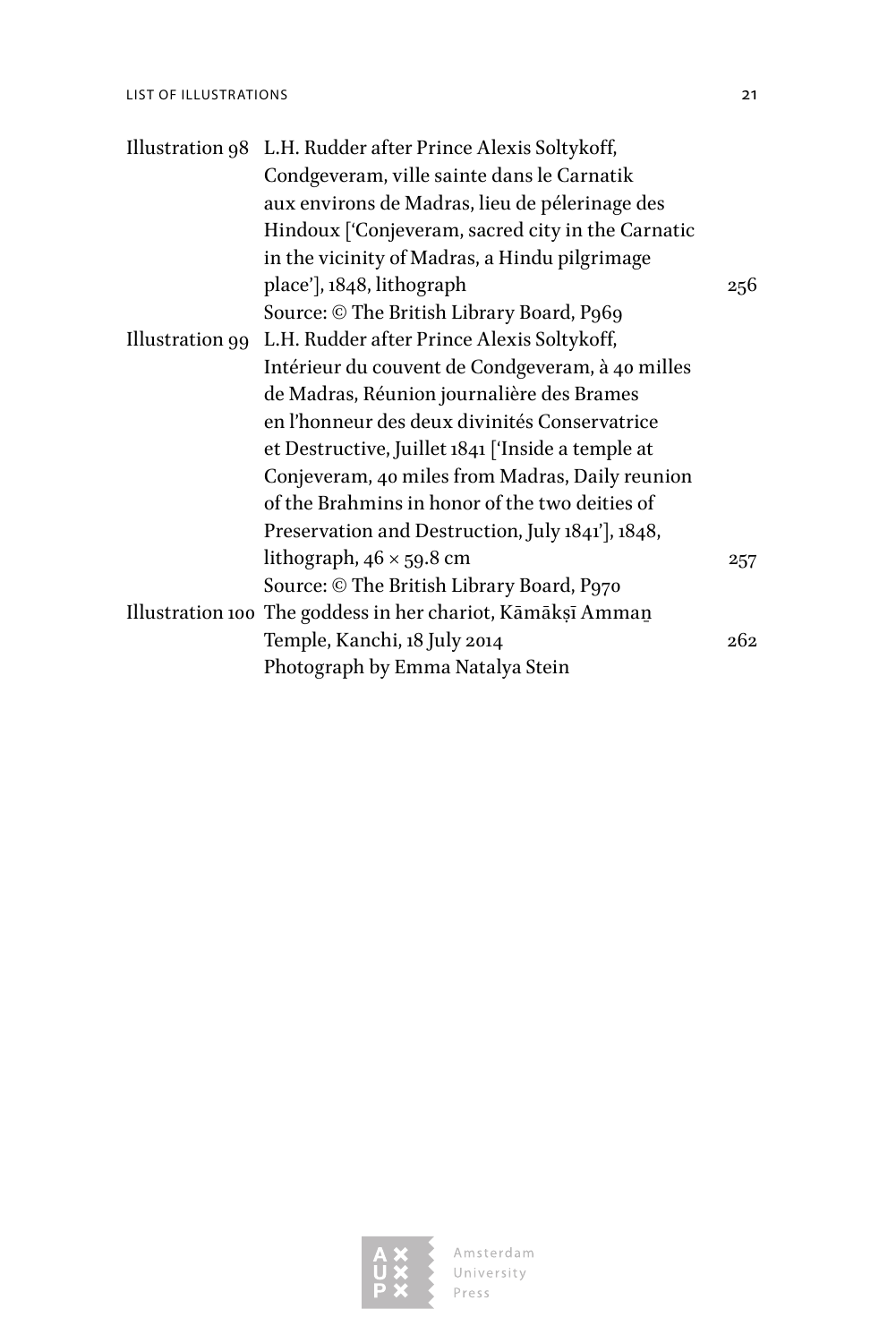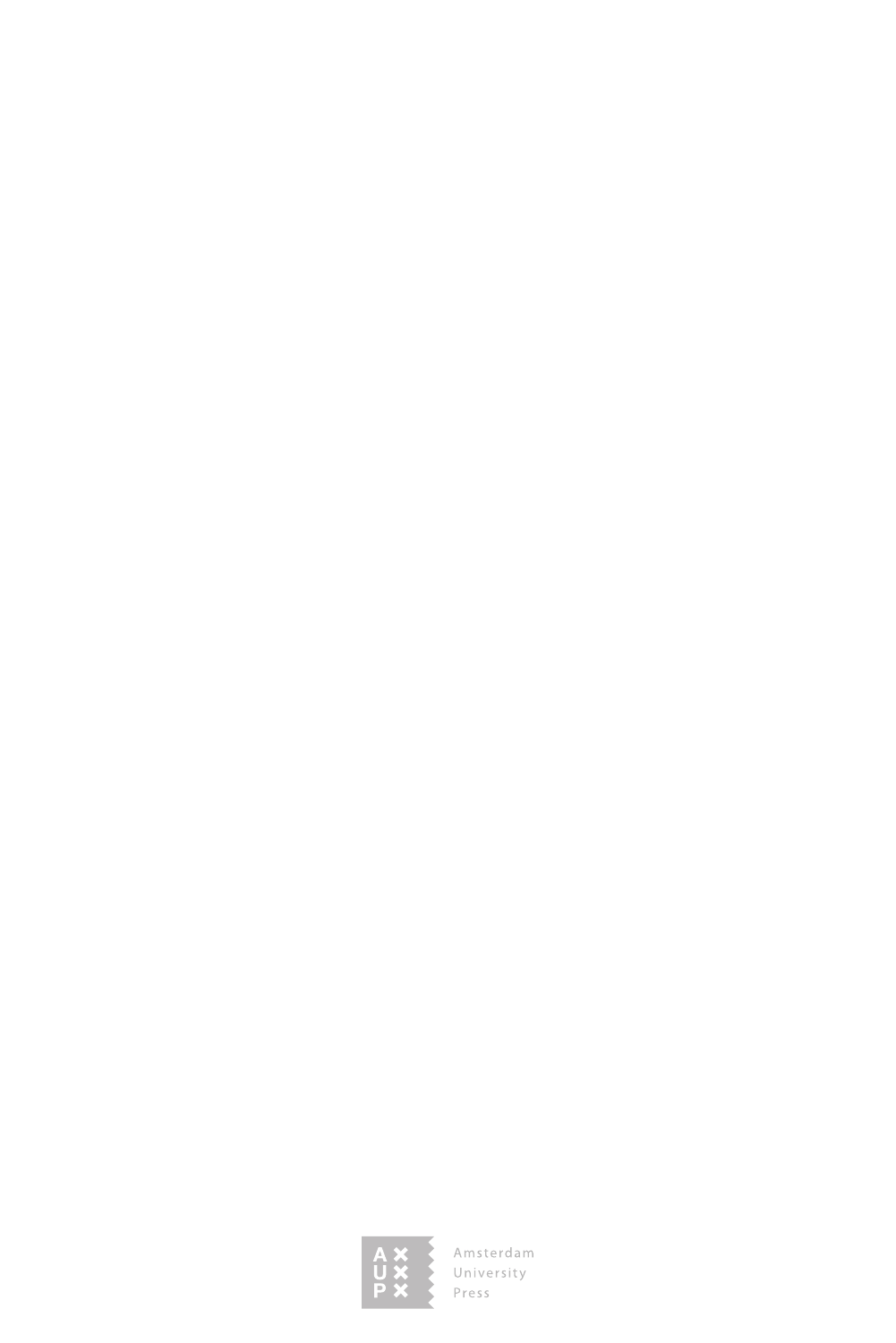### <span id="page-23-0"></span>**Note on Transliteration, Translation, and Illustrations**

Translations of Tamil and Sanskrit terms are given in parentheses the first time they appear in each chapter. Tamil words are transliterated according to the system of the *Tamil Lexicon* (University of Madras). For Sanskrit words I use the standard (Monier-Williams) system of transliteration. Where the Sanskrit equivalent of a Tamil word is more commonly known, I use the Sanskrit form (such as *gopura* rather than *gopuram*). I use conventional spellings for the names of relatively well-known places (Kanchipuram, Madurai, Chidambaram, etc.) and Tamil transliteration for smaller places (such as Tirukkaḻuṉṟam, Cevilimēṭu, Māmaṇṭūr). Where it cannot be avoided, I use hybrid Sanskrit/Tamil forms. I use conventional spellings for certain additional words (such as Chola rather than Cōla, and Shiva and Vishnu rather than Śiva and Viṣṇu.) For architectural descriptions, I follow the terminology employed in the *Encyclopaedia of Indian Temple Architecture* (Meister and Dhaky, 1983). Images and translations are my own unless otherwise noted. Since many of the temples discussed in this book were not previously documented, I have prioritized photographs and illustrations that are unique.



Amsterdam University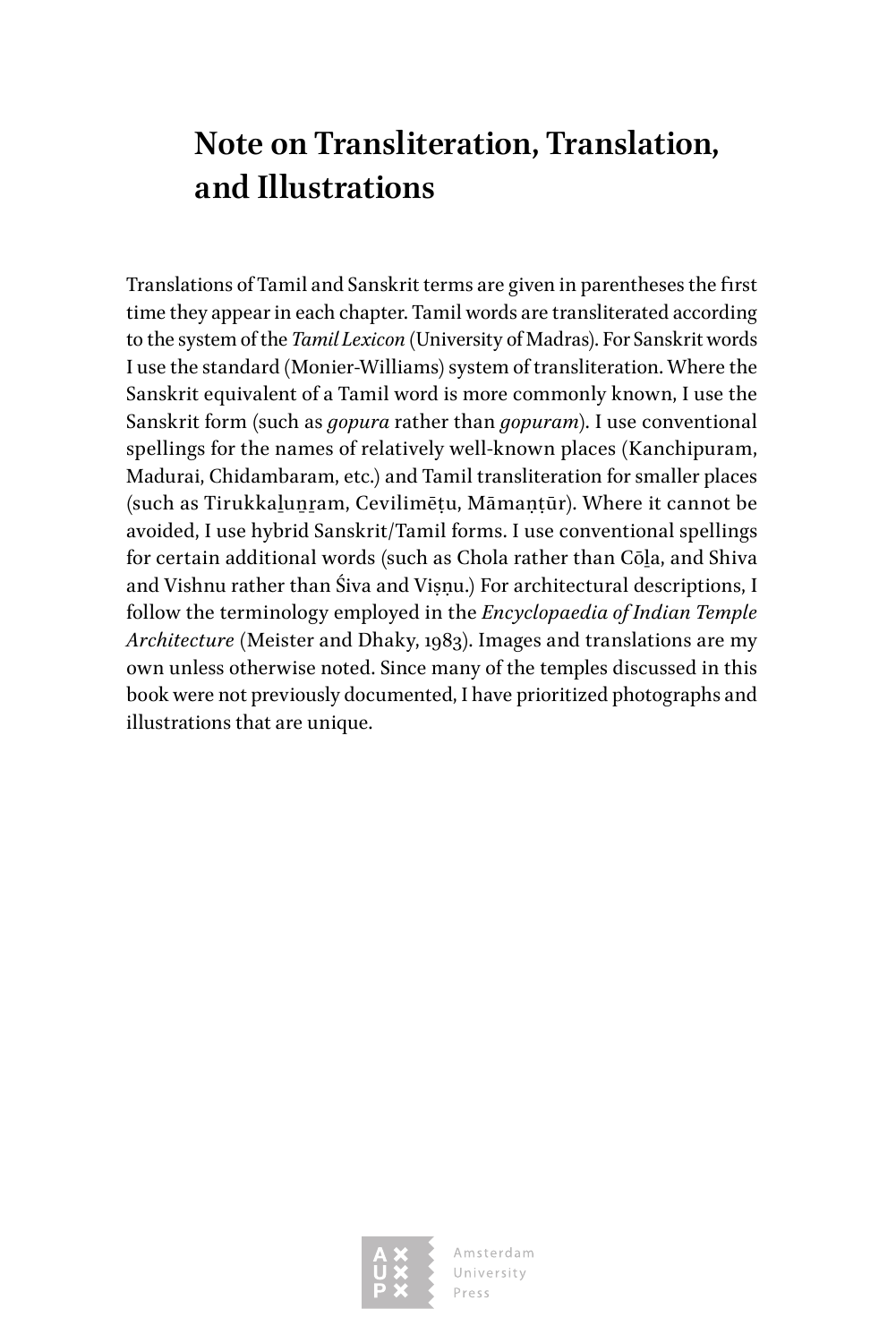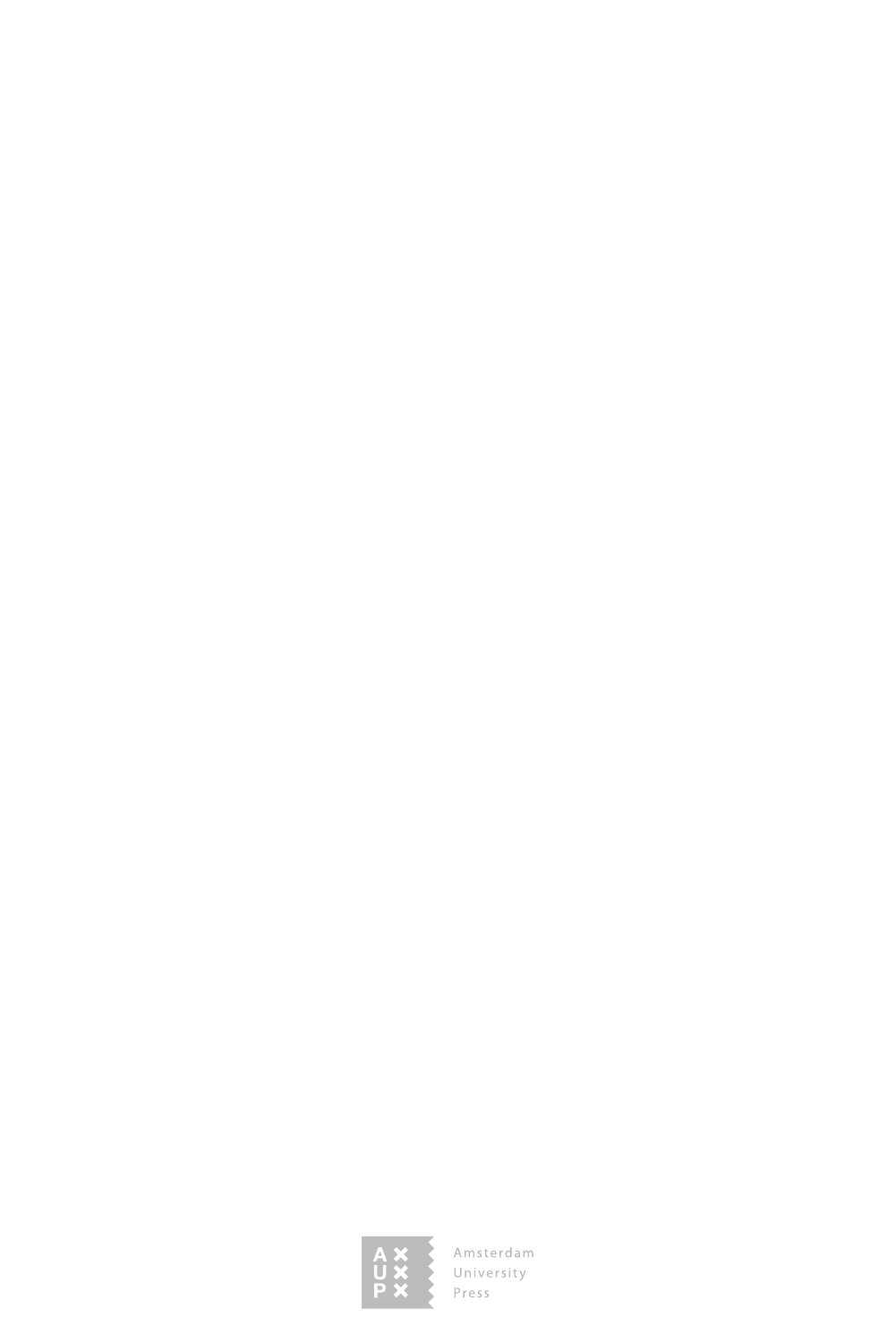### <span id="page-25-0"></span>**Introduction**

### All Streets Lead to Temples

On the northern border of the city of Kanchi stands the sprawling temple complex of Ekāmbaranātha. Shaded lakes and dense, jungly groves fringe the walled compound to its north and west, and a soaring *gopura* ('gateway') marks the main passage into the sacred space from a street on the southern side. Leading directly to the temple, this busy commercial street is lined with sweet-sellers, tea stalls, and merchants selling the city's famed goldand-purple silk saris (Ill. 1). Some vendors have semi-permanent stalls set up along the street or built into *maṇḍapas* ('pillared halls'), while others are itinerant peddlers who hawk their wares from movable carts. Between the shops are the houses of priests whose families have maintained the Ekāmbaranātha temple for generations. Closer towards the *gopura*, ladies sell garlands of jasmine and trays heaped with fresh lotus blossoms, coconuts, and bananas to be given as offerings to the gods inside the temple. From the early hours of the morning, the bustling street swells with auto-rickshaws, cars, buses, and all manner of vehicles carrying the thousands of visitors who arrive at Ekāmbaranātha each day. By nightfall, the temple traffic slows, the merchants cover their goods and close their shops, and the street returns to its local residents.

When Xuanzang, the famous Chinese monk and traveler, visited Kanchi in the middle of the seventh century, he praised the city as a prosperous urban center surrounded by fertile paddy fields and filled with learned priests tending hundreds of sacred buildings.<sup>1</sup> The city's many temples greatly impressed this well-traveled Buddhist pilgrim. It is perhaps ironic, then, that Xuanzang visited Kanchi a century before its construction as a temple-city had even truly begun. During the eighth through thirteenth century, Kanchi served as the royal capital for two major South Indian

1 Xuanzang, *Si-Yu-Ki. Buddhist Records of the Western World. Translated from the Chinese of Hiuen Tsiang (A.D. 629) by Samuel Beal*, 2 vols., vol. 2 (London: Trubner & Co., (1884) 1969), 228-229. For Xuanzang, I follow spelling given in Robert E. Buswell and Donald S. Lopez, *The Princeton Dictionary of Buddhism* (Princeton: Princeton University Press, 2014).

Stein, Emma Natalya, *Constructing Kanchi: City of Infinite Temples*. Amsterdam, Amsterdam University Press 2021 doi: 10.5117/9789463729123\_intro

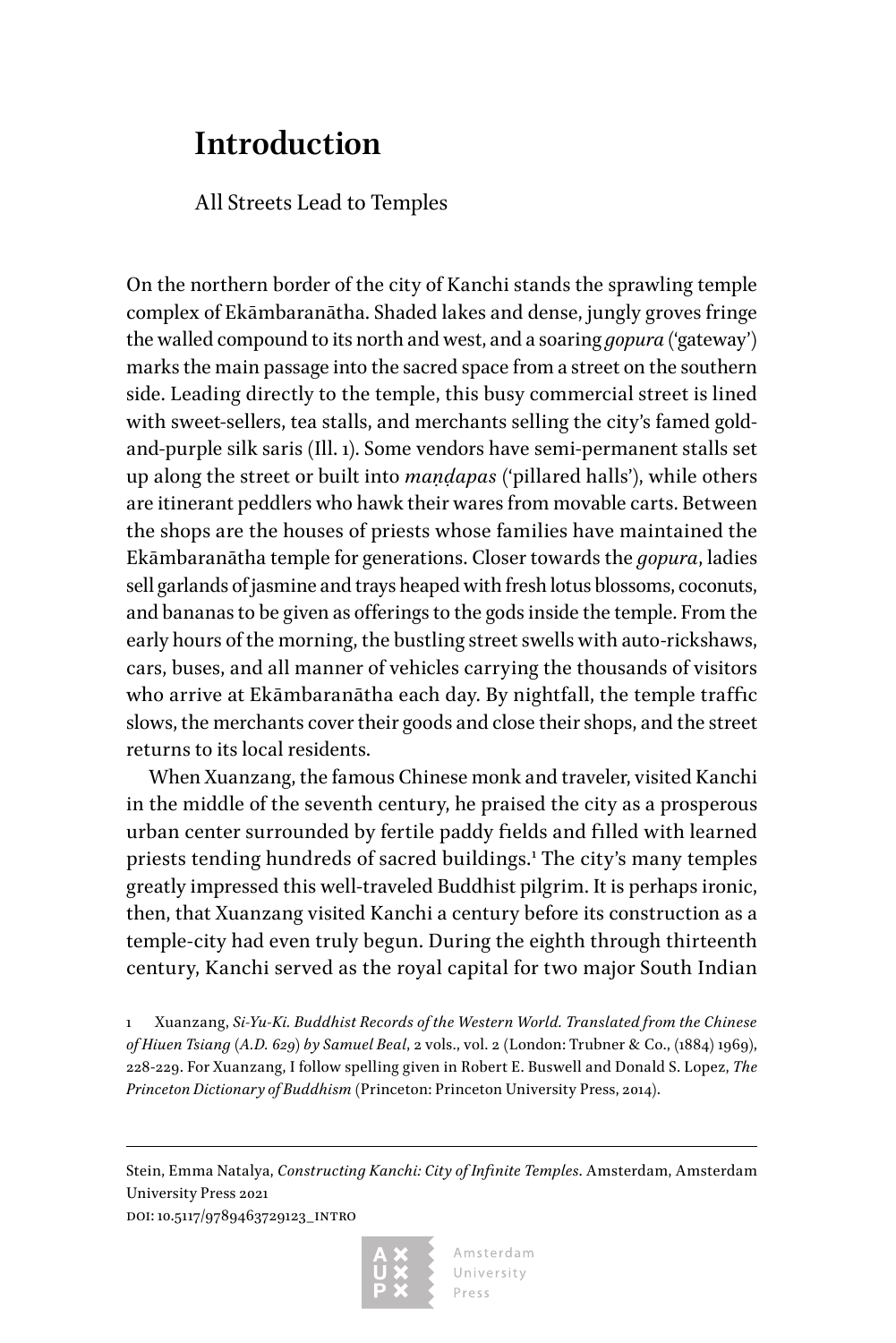### <span id="page-26-0"></span>**Illustration 1 Ekāmbaranātha Temple and Sannathi Street, Kanchi, seventh century – the present**



dynasties – the Pallavas and then the Cholas – and was home to thousands of priests, literati, and landholding elites. The rulers and residents who dwelled in and around the city during these formative centuries sponsored the construction of more than 50 stone temples that still stand in varying states of preservation today (Ill. 2). Built from supple blocks of sandstone and smooth granite slabs, these temples were crowned with pyramidal towers, adorned with relief carvings of divine figures in forested and palatial landscapes, and elegantly inscribed with courtly Sanskrit and Tamil verse (Ill. 3). The dark inner sanctums sheltered stone *liṅgas* ('signs of Shiva') or icons of goddesses and gods. Other sanctums contained sensuous bronze deity figures with swaying hips, tapering limbs, and regal ornaments that flickered in the light of butter lamps. The construction of these temples was part of a series of larger acts of urban planning, which included the establishment of special avenues designed for processions of the festival bronze images. Kanchi's temples attracted a wide network of merchants and devotional communities that flocked to the city.

In the 500-year period of Pallava and Chola reign, temples throughout Tamil Nadu took on new roles within a widening range of cultural, economic,

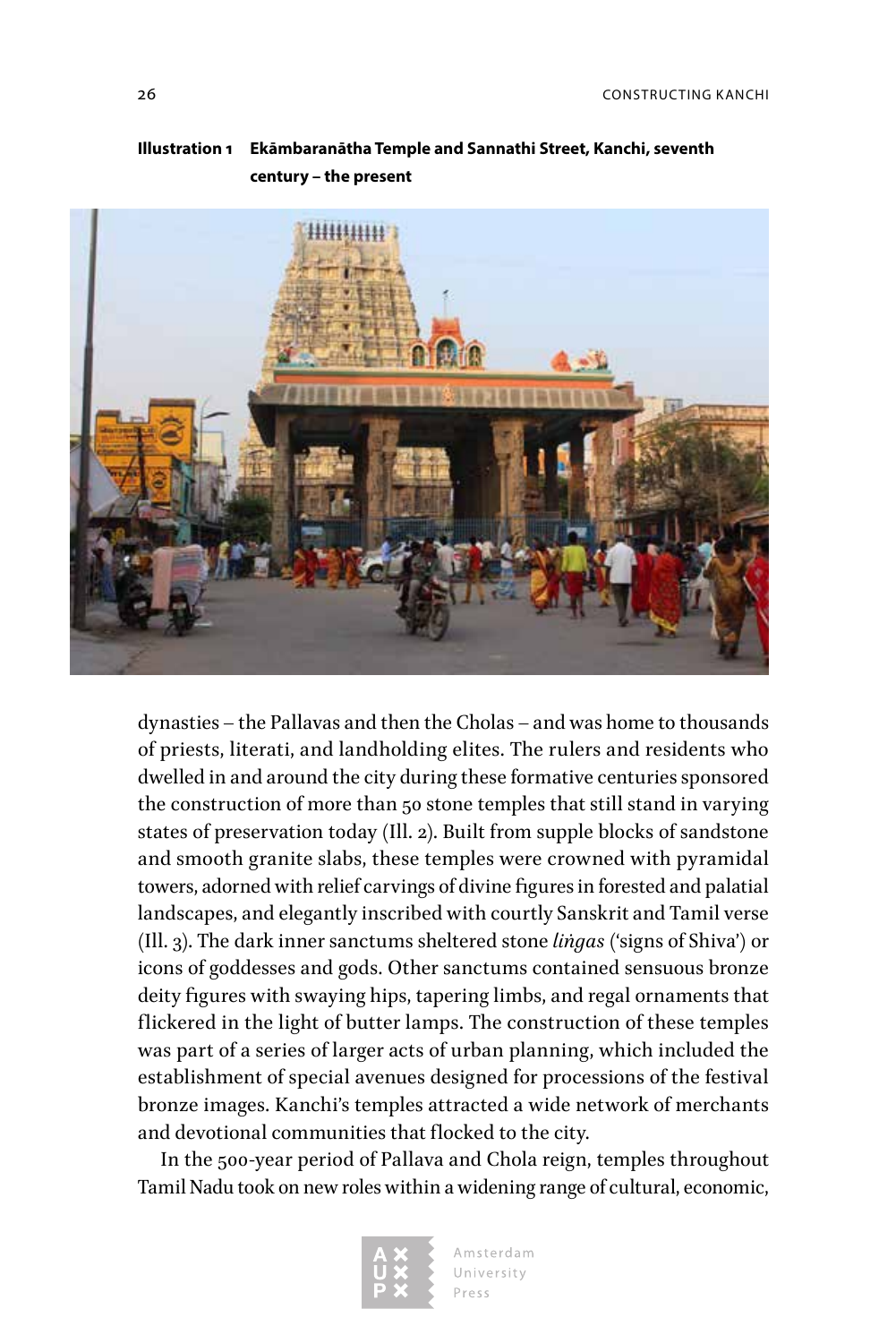

### <span id="page-27-0"></span>**Illustration 2 Map of Kanchi Temples (map by Emma Natalya Stein and Daniel Cole, Smithsonian Institution)**

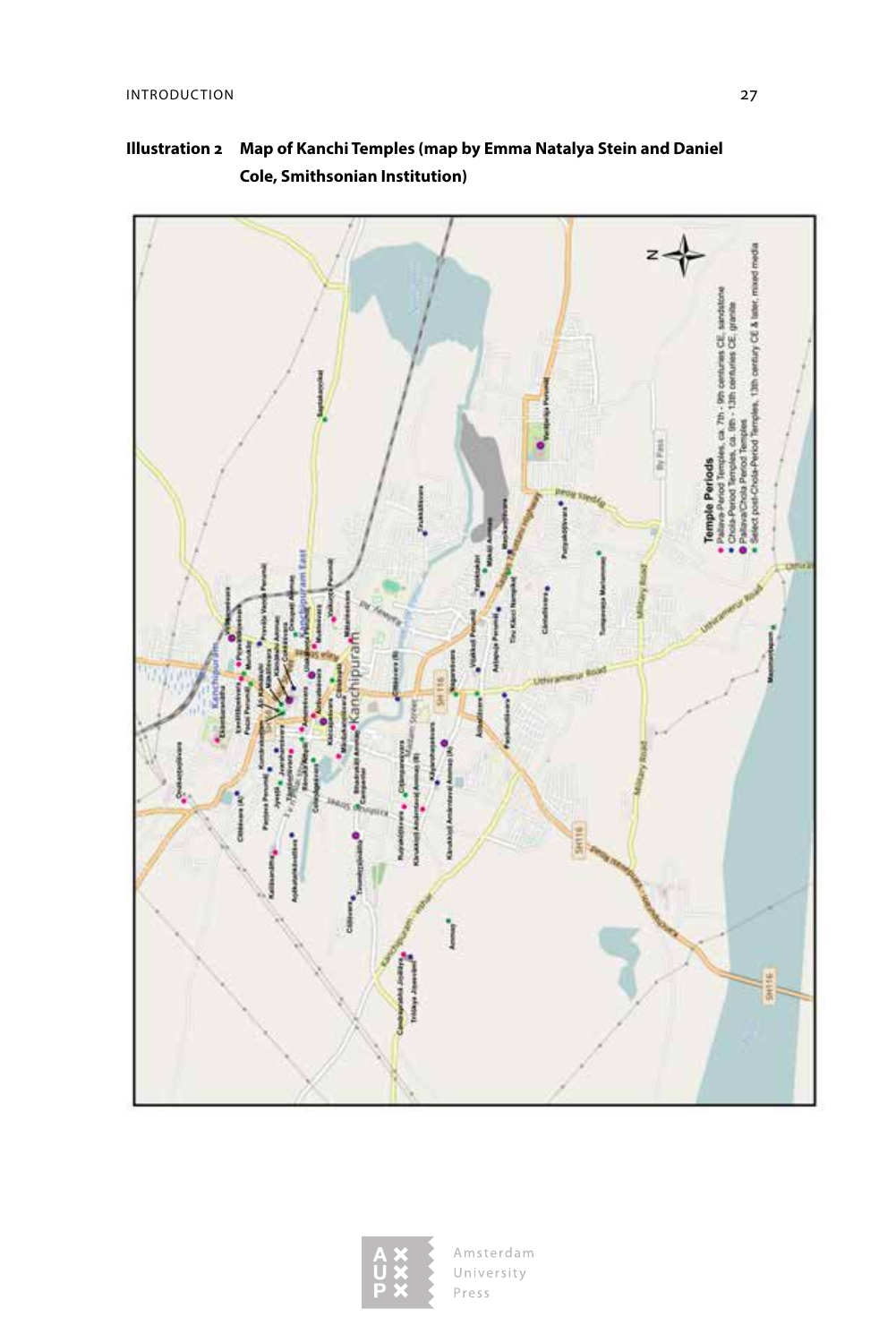

<span id="page-28-0"></span>**Illustration 3 Kailāsanātha Temple, Kanchi, ca. 700-725 CE**

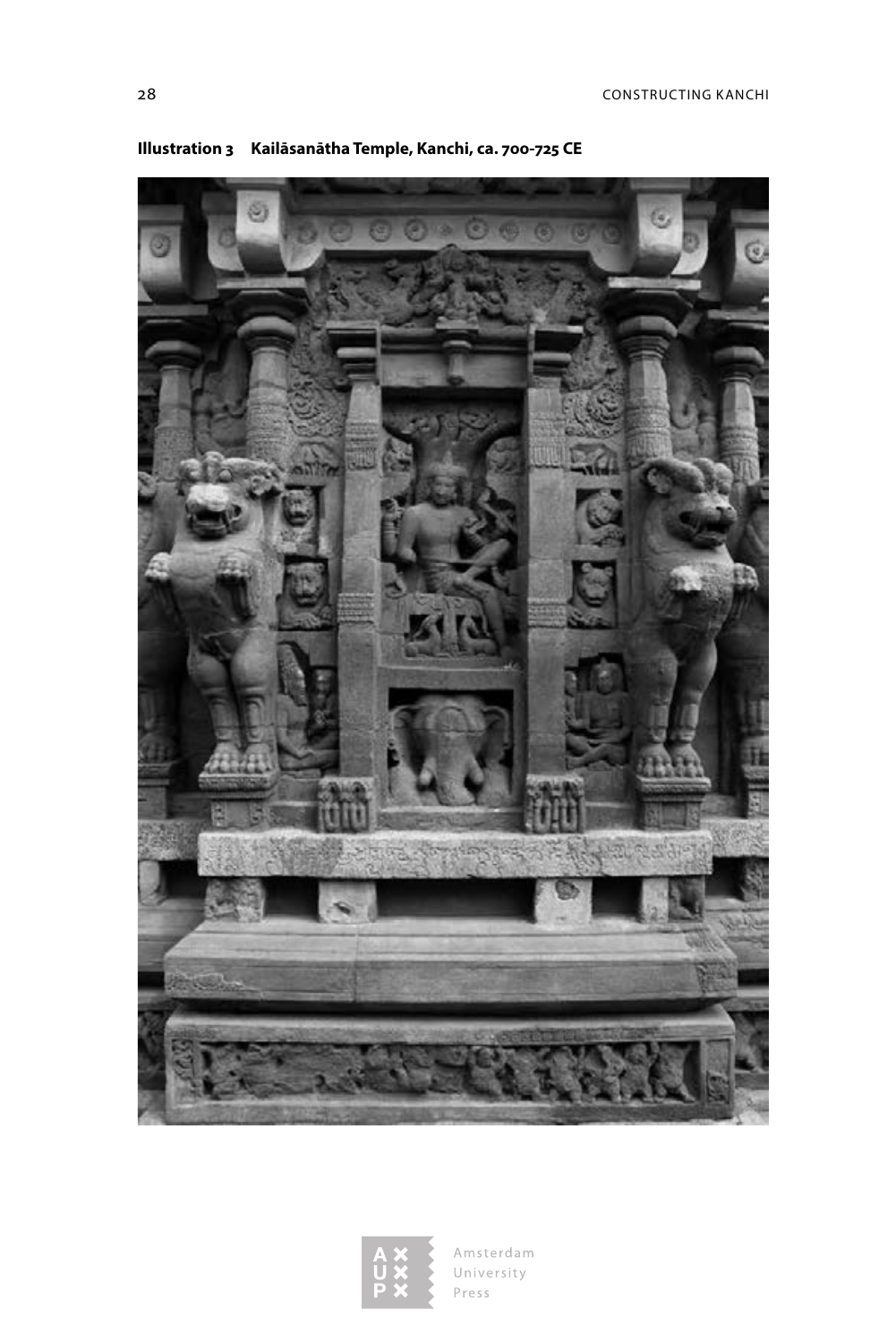legal, and political processes.<sup>2</sup> Temples remained religious institutions, but they served more than religious functions. They acted as the legal sovereigns of lands and properties, and they were responsible for the management of community resources, such as water and rice. Temples were also responsible for various municipal services – they maintained schools, hospitals, and feeding houses.3 The rise of temples in Tamil Nadu was representative of a distinct change in South India's socioeconomic makeup that included the consolidation of urban centers and the creation of robust agrarian estates.<sup>4</sup> In previous centuries, temple worship focused on deities that were connected with landscape and sustenance. The seventh and eighth century saw instead the institutionalization of temples dedicated predominantly to Shiva and Vishnu.5 Animated by the communities of people who used and moved between them, temples became spaces where diverse groups fashioned, enacted, and negotiated their claims to prosperity, political authority, and cultural capital. Such negotiations can be seen through structural renovations and read in records of pious gifts that are documented in inscriptions on the temple walls.

This book offers a first-ever understanding of Kanchi's physical transformation from a relatively small settlement into a cosmopolitan urban center. The first half of the book geographically reconstructs the emergence and reconfiguration of the city around a major pilgrimage route that was also a great artery of commerce. It then broadens the scope of enquiry both geographically and temporally to consider networks of trade and devotion

2 A large body of literature on precolonial South India considers the role of temples. Burton Stein, *Peasant State and Society in Medieval South India* (Delhi: Oxford University Press, 1980); Kenneth R. Hall, *Trade and Statecraft in the Age of the Cholas* (New Delhi: Abhinav Publications, 1980); James Heitzman, *Gifts of Power: Lordship in an Early Indian State* (Delhi: Oxford University Press, 1997); R. Champakalakshmi, *Trade, Ideology, and Urbanization: South India 300 BC to AD 1300* (Delhi: Oxford University Press, 1999); Kesavan Veluthat, *The Early Medieval in South India* (Delhi: Oxford University Press, 2009).

3 An inscription on Tirumukkūṭal's Ādikeśava Perumāḷ temple records multiple functions. T.V. Mahalingam, ed. *A Topographical List of the Inscriptions in the Tamil Nadu and Kerala States: Chingleput District*, 8 vols., vol. 3 (New Delhi: Indian Council of Historical Research, 1989), p. 336, Cg.-1313.

4 Veluthat makes a case for an early medieval period in South India (seventh through twelfth century) represented by the temple as an institution. Absent in previous centuries were the 'sprawling Brāhmaṇa settlements with vast areas of agricultural land under their command and the temple as the pivot around which they functioned.' Veluthat, *The Early Medieval in South India*, 5 and 62-63.

5 Ibid. Although goddesses ('*devī*') were also important in this period, it was not until the tenth and eleventh century that goddess worship became fully incorporated into mainstream practice, and separate temples for forms of Devī were constructed.

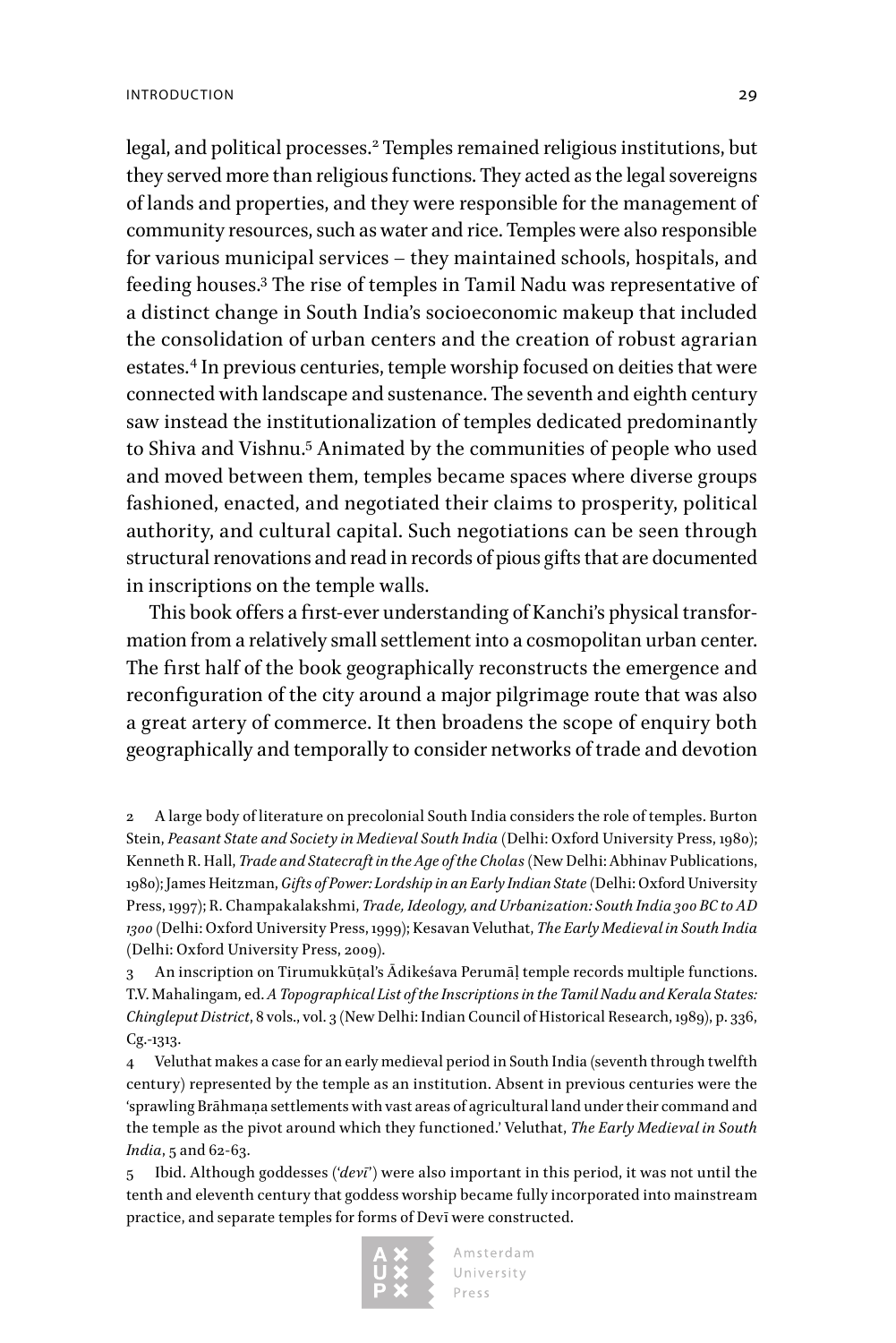<span id="page-30-0"></span>that connected Kanchi with the rest of South India and a wider world. The final chapter considers the continued construction of Kanchi's identity as a temple-city in the colonial era and onwards into the present. The research coordinates extensive first-hand field surveys with archival materials, including epigraphic and archaeological reports, early photography, colonialera travelers' accounts, and contemporary practice.

The aim of the book is twofold. First, it documents the city and maps its monuments spatially and chronologically in relation to each other, to the city, and to features of the natural environment. Second, it situates temples as functional establishments that continuously contributed to a growing urban landscape. At its core, the book demonstrates that Kanchi is structured with a unique urban logic that coordinates the placement of temples and roads. Overlaying this tightly woven urban plan, the building and renovation of temples in and around the city has enabled Kanchi to continuously thrive as a prosperous center from at least the eighth century up until the present.

#### **An Ancient City**

Kanchipuram, or 'Kanchi', as it is more simply known, is an ancient city. When the Pallava dynasty moved its seat from Andhra Pradesh in the third century to establish a presence in Tamil Nadu, the royal family selected Kanchi for their new capital because it was already an important place.<sup>6</sup> Kanchi was widely known throughout India during this era – nearly 2000 kilometers away in North India, the Allahabad pillar of Aśoka contains a ca. fourth-century inscription from the Gupta king, Samudragupta, in which he claims to have conquered one of Kanchi's early Pallava kings.7

6 For discussion of the early Pallavas, see T.V. Mahalingam, *Kāñcīpuram in Early South Indian History* (Madras: Asia Publishing House, 1969), 25-53; Valérie Gillet, *La Création d'une Iconographie Śivaïte Narrative: Incarnations du Dieu dans les Temples Pallava Construits* (Paris: Institut Français de Pondichéry, Ecole Française d'Extrême-Orient Pondichéry, 2010), 23-28; 'The Dark Period: Myth or Reality?', *The Indian Economic and Social History Review* 51, no. 3 (2014).

 $7$  Lines 19-20 read: 'Whose magnanimity blended with valour was caused by (his) first capturing, and thereafter showing the favor of releasing, all the kings of Dakṣiṇāpatha, such as… Vishṇugōpa of Kāñcī…' The Pallava king referenced is Viṣṇugopavarman. Ramesh Chandra Majumdar and Anant Sadashiv Altekar, *The Vākātaka-Gupta Age: Circa 200-550 A.D.* (Delhi: Motilal Banarsidass, [1967] 1986), 245. I thank Derek Mitchell for drawing my attention to this inscription.

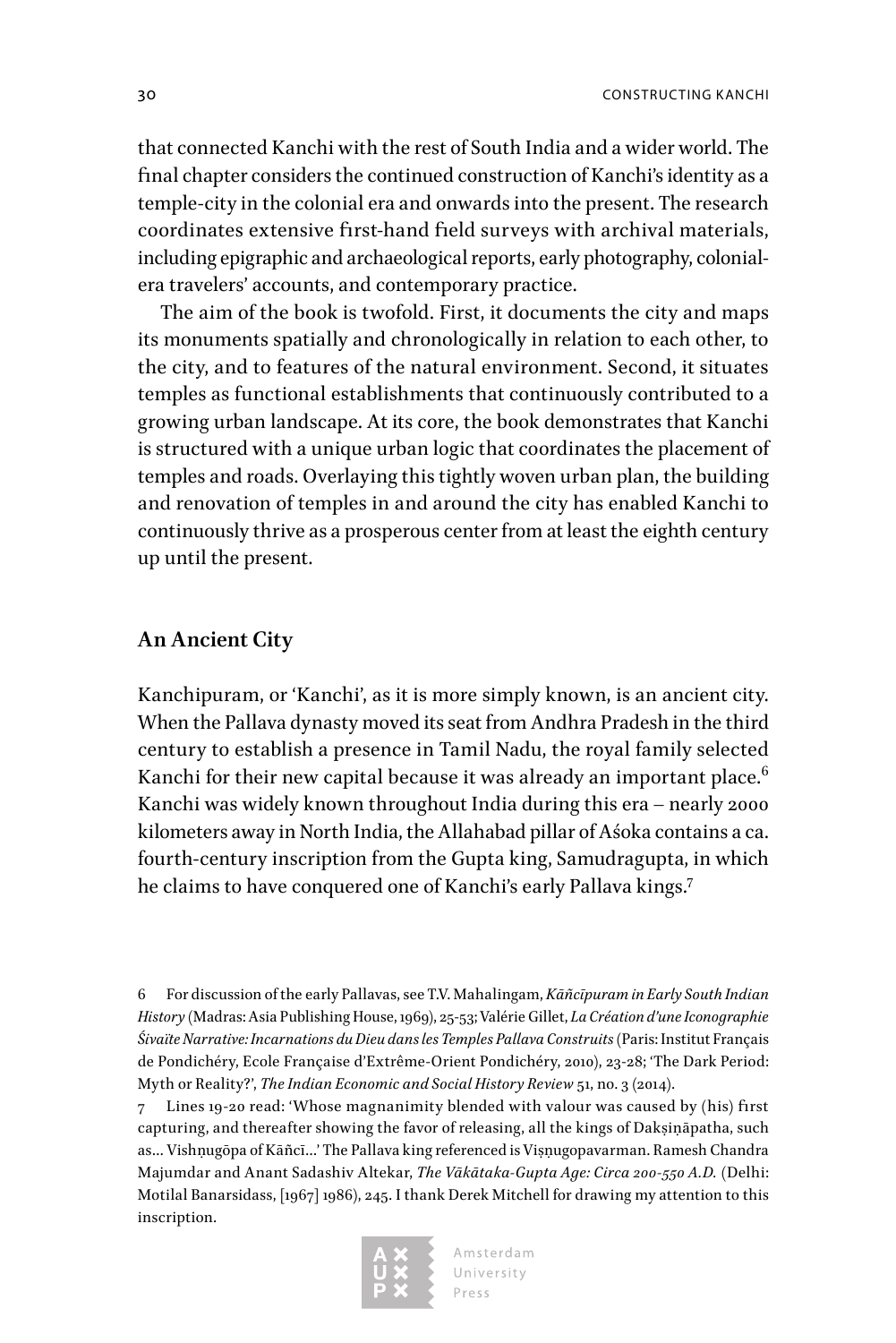Kanchi appears frequently in South Indian epics and poetry from the Caṅkam era (ca. first century BCE-sixth century CE).<sup>8</sup> Although the texts give us mere glimpses of its character rather than the kind of rich descriptions of the city of Madurai and port of Pūmpukār found in the epic *Cilappatikāram* [*'Tale of the Anklet*'], Kanchi's repeated inclusion in Caṅkam literature indicates its importance as a South Indian city. The *Pattuppāṭṭu* anthology of ten Tamil poems often mentions Kanchi.<sup>9</sup> It does so through the literary technique of  $\bar{a}$ *rruppaṭai* in which a wandering bard, having received favor from a king in a distant land, returns to his homeland and advises another bard or artist to seek similar sponsorship. This gives occasion for the returned traveler to extol his royal patron and the lands in that king's domain. In the *Perumpāṇāṟṟuppaṭai*, the bard praises Kanchi as a place populated by foreign merchants and alive with diverse festivals.<sup>10</sup>

Kanchi is the ultimate destination in the *Maṇimēkalai,* one of the five great Tamil epics.11 Also a Caṅkam-era work, this text describes a spiritual journey along the path of Buddhism that leads the heroine directly to Kanchi. The reader may long for a description of the city upon the heroine's arrival, but instead the text concentrates on the many teachers of the Buddhist *dharma* she meets there. The great philosopher Śaṅkarācārya, who was probably active in the eighth century, is believed to have founded Kanchi's main monastery and to have spent time there near the end of his life.<sup>12</sup> Kanchi maintains a position of importance within literature of the late first and early second millennium. A great many of Kanchi's temples are sanctified in the hymns of the *Tēvāram* and *Divya Prabandham*, poetic anthologies composed by the Tamil saints (Shaiva *nāyaṉmārs* and Vaishnava *āḻvārs* respectively), who probably lived between the sixth and ninth century. The life stories of the Shaiva saints were later compiled into a hagiographic anthology called the *Periya Purāṇam*, which was composed in the twelfth century at the Chola court.<sup>13</sup> Kanchi's prominent role in this corpus of

8 This is the range of dates for Caṅkam texts that is generally accepted by scholars of Tamil literature.

9 *Pattuppāṭṭu*, ['*The Ten Tamil Idylls*'], trans. A. Dakshinamurthy (Kattankulattur: Tamil Perayam, SRM University, 2012). I have also consulted the original Tamil, with assistance from Jean-Luc Chevillard (CNRS, Paris). U.Vē. Cāminātaiyar, ed., *Pattuppāṭṭu*, V., ed. (Madras: Kabeer Printing Works, 1956).

10 *Pattuppāṭṭu*, 184.

11 Shattan, *Maṇimēkalai* ['*The Dancer with the Magic Bowl*'], trans. Alain Danielou and T.V. Gopala Iyer (India: Penguin Books, 1993).

12 James Heitzman, *The City in South Asia* (Abingdom: Routledge, 2008), 57-58.

13 Versions consulted: Cēkkiḻār, *Periya Purāṇam* (Madras: C.K. Subiramaniya Mudaliyar, 1950); *St. Sekkizhar's Periya Purāṇam*, trans. T.N. Ramachandran, 2 vols., vol. 1 (Thanjavur:

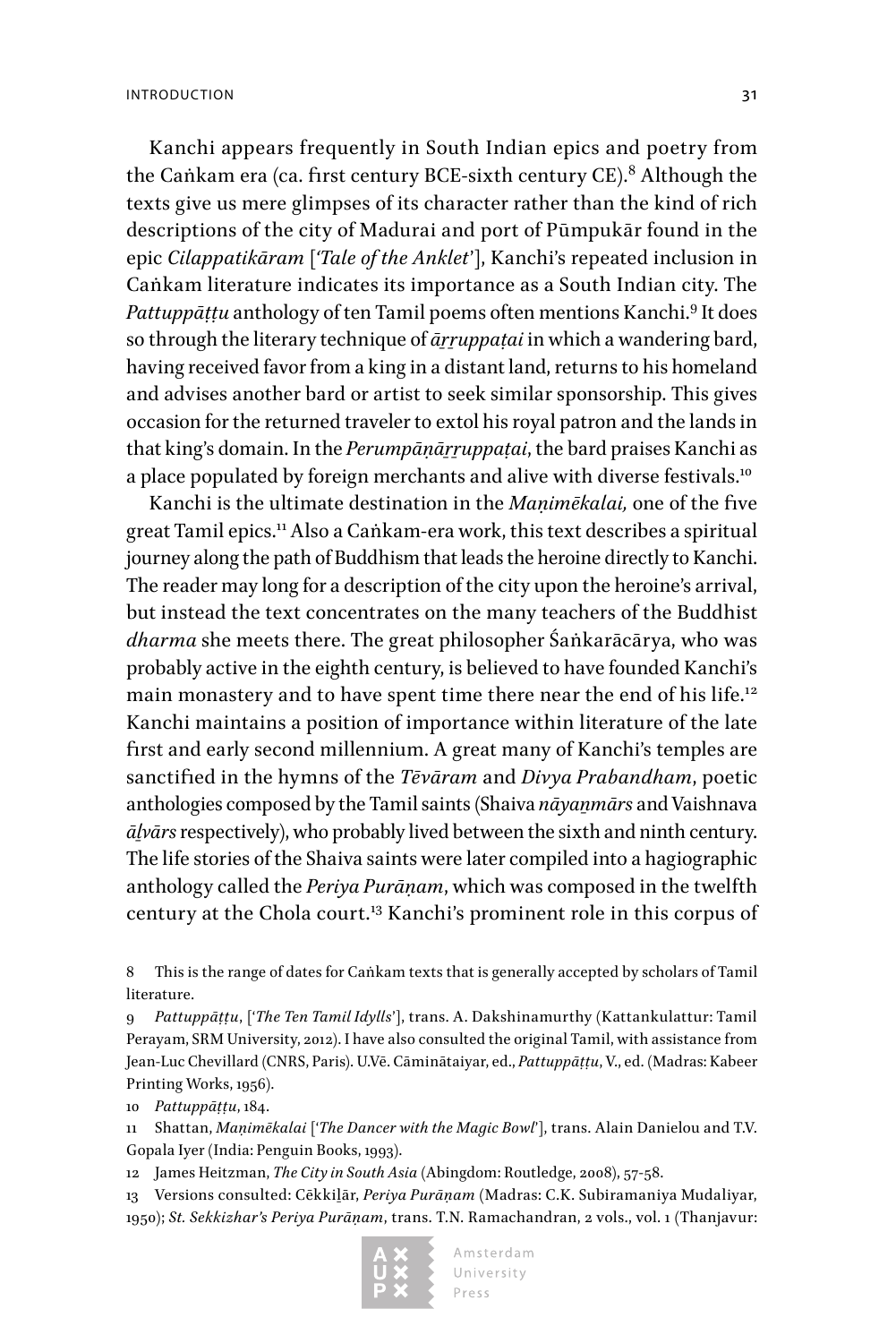

<span id="page-32-0"></span>**Illustration 4 Buddha, Kanchi Police Station, twelfth century**

*bhakti* ('devotional') literature attests to enduring cults of devotion that centered on the city.

Archaeological evidence of Kanchi's longevity supports the literary testimony. Megalithic burial sites and excavations in and around the city have revealed the area's continuous inhabitation and its activity in Roman circuits of trade.14 In the majestic cave-temple site of Māmaṇṭūr, ten kilometers to the south, a first-century BCE inscription in Brahmi script reveals that by the early historic period, Kanchi and its hinterland served as an important center of religious and literary knowledge.15 Below the inscription is an ancient stone bed associated with early Jain ascetics, who would have used the caves for retreat. At that same site, a Grantha inscription credits the Pallava king Mahendravarman I (ca. 580-630 CE) with authorship of

Tamil University, 1990); *St. Sekkizhar's Periya Purāṇam*, trans. T.N. Ramachandran, 2 vols., vol. 2 (Thanjavur: Tamil University, 1995); *The History of the Holy Servants of the Lord Śiva: A Translation of the Periya Purāṇam of Cēkkiḻār*, trans. Alastair McGlashan (Victoria, Canada: Trafford Publishing, 2006).

14 Robert Bruce Foote, *On the Occurrence of Stone Implements in Lateritic Formations in Various Parts of the Madras and North Arcot Districts* (Madras: Graves, Cookson and Co., 1865); *Prehistoric and Protohistoric Antiquities of India* (Delhi: Leeladevi Publications, 1916).

15 *ARE* 1939-40, no. 171.

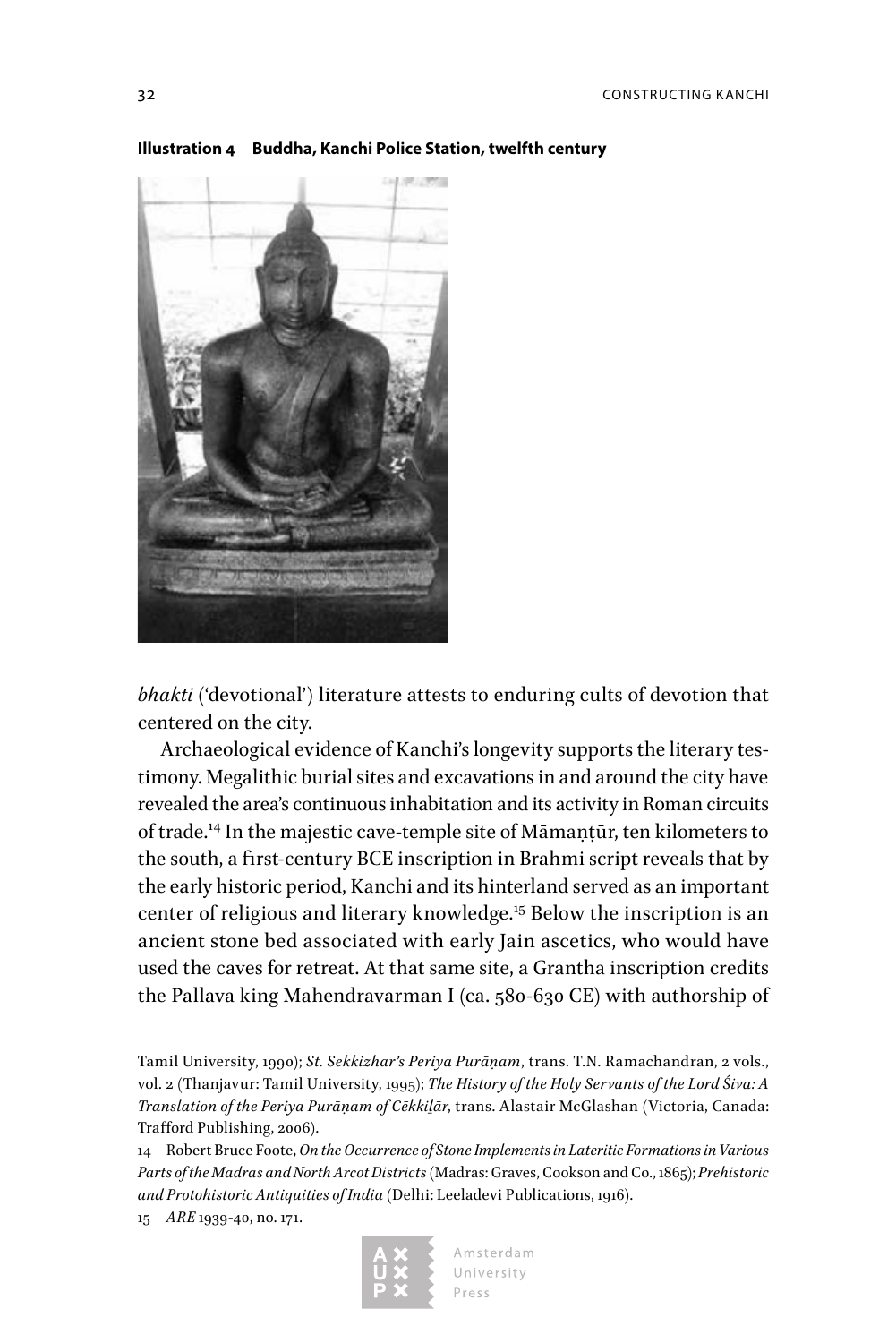

### <span id="page-33-0"></span>**Illustration 5 Sīteśvara Temple, Kanchi, tenth century**

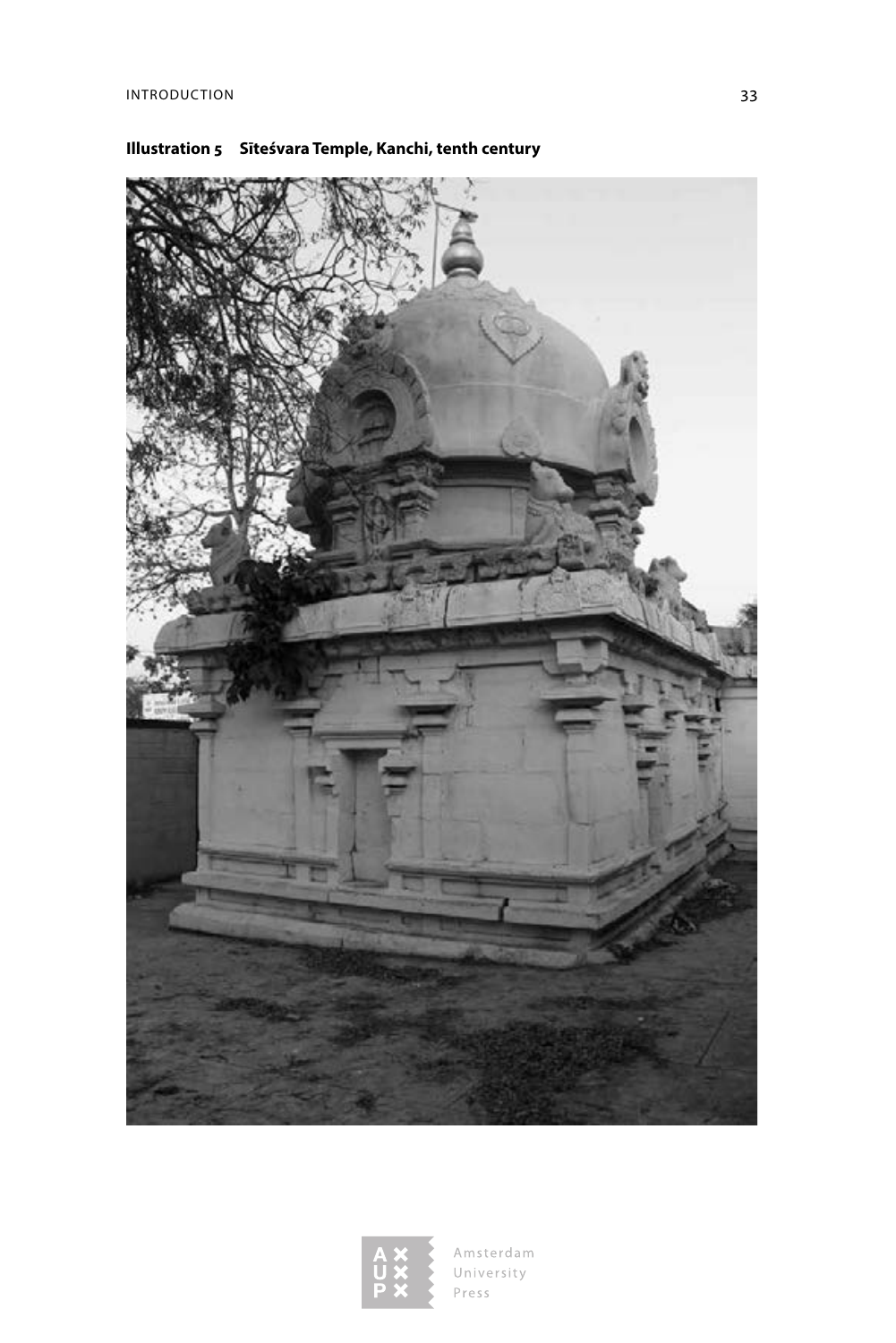<span id="page-34-0"></span>the *Mattavilāsa Prahasana*, a Sanskrit drama that takes place in courtly Kanchi.<sup>16</sup> Throughout the play, specific temples are associated with different sectors of society to give a picture of a multireligious place. Today, the various literary representations are borne out through Kanchi's surviving temples and statues of Buddhas, Jinas, and plethora of Hindu gods (Ill. 4).

Kanchi itself provides a rich and complex archive. At least eight full temples were established in the eighth century alone, under the auspices of the Pallavas. Dozens of small shrines and scattered fragments furnish evidence of additional Pallava-era temples. No less than 25 extant shrines date to the Chola period (ca. 850-1279 CE), and disengaged sculptures attest to the former presence of an even greater number (Ill. 5). Countless inscriptions and architectural fragments have gone unnoticed in official epigraphic and archaeological reports, and still more lie hidden beneath recent layers of paint and plaster.<sup>17</sup>

### **Layers of Time**

The archaeology in Tamil Nadu is largely horizontal – rather than being buried underground, the sculptures and architectural elements that belong to earlier iterations of sacred sites are typically hidden in plain sight. With some detective work, they can be found incorporated into later structures, scattered throughout open courtyards in temple complexes, or re-enshrined, sometimes as a different deity than first intended. Structural degradation and renovation often exhibit distinctive patterns. Over time, interiors become exteriors, as walls and superstructures disintegrate due to weather and ware. With renovation and rehabilitation, exteriors in turn become interiors. Pillared halls are sealed into fully walled structures, and additional *maṇḍapas* are appended to earlier sequences of entry halls. What previously had been an open-air ambulatory may later be covered with a roof, or a concentric cloister around a temple may subsume the main shrine, such that what originally was a freestanding building becomes a dark room. Since the founding of the Archaeological Survey of India (ASI) in the latter half of the nineteenth century, these transformations have sometimes been halted or

<sup>17</sup> Specialist readers can find more extensive listings and architectural descriptions of Kanchi's sites in Emma Natalya Stein, 'All Streets Lead to Temples: Mapping Monumental Histories in Kanchipuram, ca. 8th-12th centuries CE' (PhD diss., Yale University, 2017).



<sup>16</sup> *SII Vol. 4*, p. 13, no. 138. The inscription is situated in the northernmost cave (Cave 1), on the south interior wall of the verandah.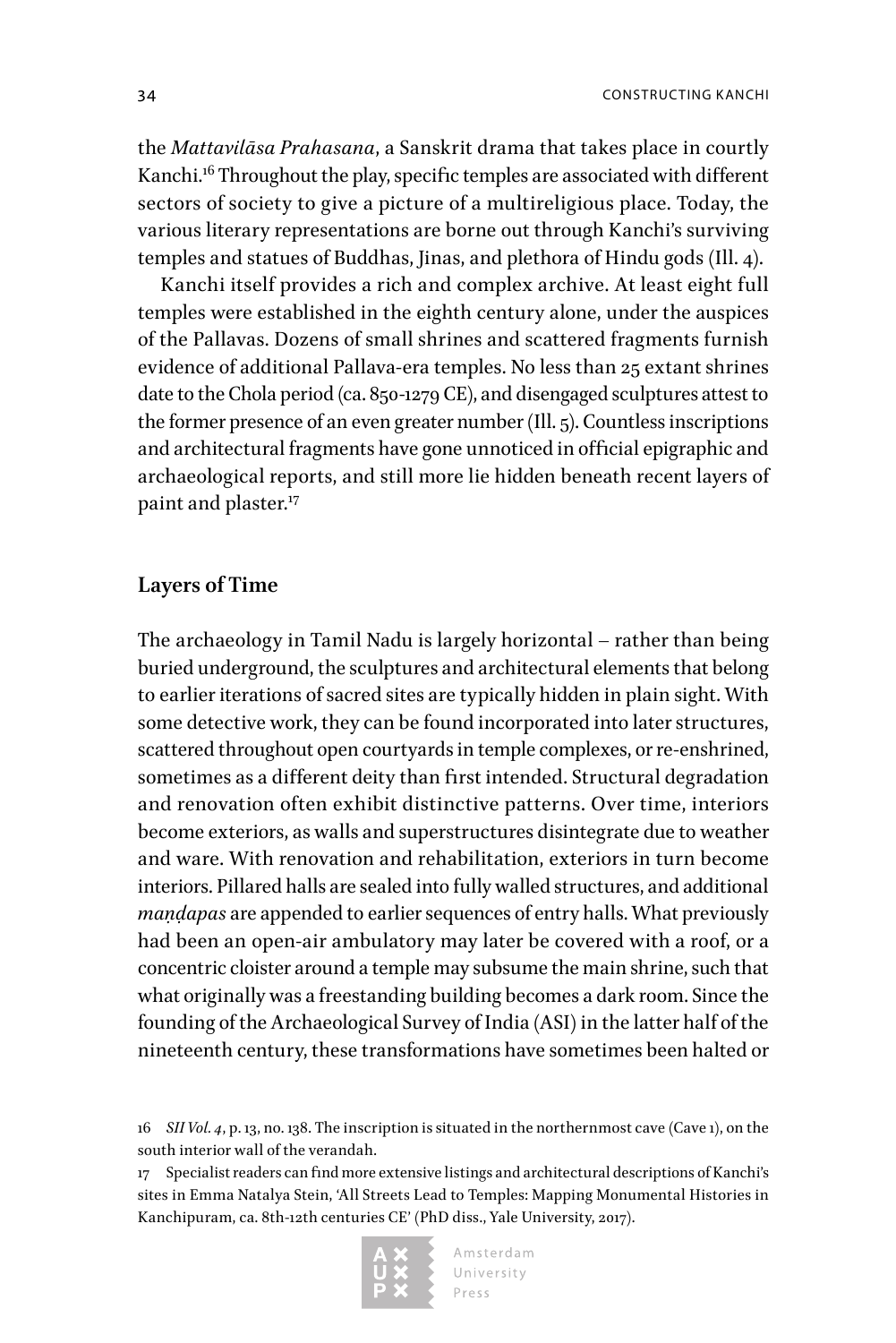reversed in officially protected monuments.<sup>18</sup> This book interrogates these processes in order to peel away the layers of time from temples built up over the course of what has often been more than a millennium of construction and renovation.

Like temple walls, rituals too are diachronic and multilayered. Many of the sacred festivals that take place in the city today represent consolidations of what previously were expansive rituals or even daily practices. For example, during the Pongal festival that opens the Tamil month of *Tai* (January/February), a festival bronze of Shiva is carried in procession from the Ekāmbaranātha temple to the town of Dimasamudram, eight kilometers to Kanchi's north. In Dimasamudram, local performers present song and dance, and the priests from Ekāmbaranātha conduct *pūjā* ('worship') for the gathered devotees. That same night, the festival bronze is returned to Kanchi for an elaborate *abhiṣeka* ('ritual bathing') inside the Ekāmbaranātha temple. The purpose of Shiva's daylong journey is to extend *darśan* ("blessing through an exchange of gazes with the divine") of Ekāmbaranātha as both temple and god to people in surrounding villages who are unable to travel to Kanchi. Although the practice of bronze icon processions dates back at least a millennium, this particular festival was instantiated only several decades ago, as a consolidated form of an earlier ritual.<sup>19</sup> Formerly, the icon was taken to multiple villages in the surrounding area. Now it is brought only to one. Dimasamudram was selected as the singular destination for the sake of efficiency. It is comprised of a combination of previously independent settlements, and it is centrally located among a cluster of proximate villages. Devotees can go to Dimasamudram more easily than they can reach Kanchi, and the god can spread *darśan* in a more limited amount of time.

The colonial period brought about extensive changes to official forms of ritual praxis. The differences can be seen through comparison between contemporary rituals and precolonial literature and artistic representations. Sectarian rivalry, both among competing Hindu groups and between Hindus and Jains, marks one such critical arena of change.<sup>20</sup> While colonial officers often sought to emphasize tensions between devotional

18 After several attempts, the ASI was established in earnest in 1871 under Alexander Cunningham.

19 My thanks to Ekāmbaranātha *pūjāri* ('priest') Nagaswamy Aiyyer and his son for discussing this ritual with me (January 2014).

20 Sectarian rivalry continues to be a primary concern in scholarship. See for example Emmanuel Francis, Valérie Gillet, and Charlotte Schmid, 'L'Eau et le Feu: Chronique des Études Pallava', *Bulletin de l'Ecole Française d'Extrême-Orient* 92 (2005); Emmanuel Francis, '"Woe to Them!": The Śaiva Curse Inscription at Mahābalipuram (7th Century CE)', in *The Archaeology* 

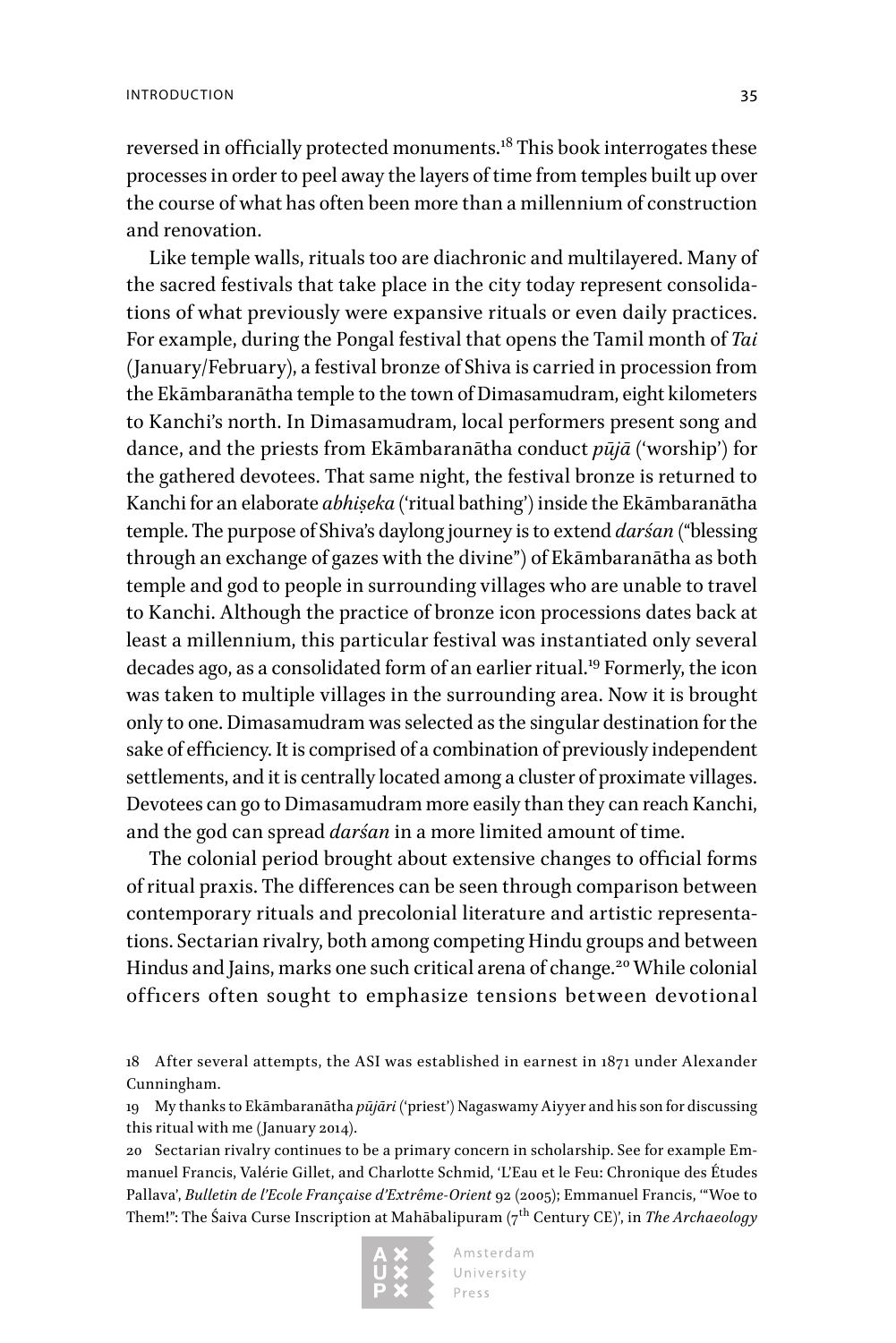communities, scholars have recently argued against the notion of rivalry, instead emphasizing productive encounters between members of different religious communities, or drawing attention to the pluralistic textures of precolonial Hinduism.21 Leslie Orr has shown that temples with different dedications sometimes exchanged personnel, and that the corpus of Tamil inscriptions constitutes a literary genre of its own that transcends sectarian divides.<sup>22</sup>

Various forms of Tamil texts often situate Shiva and Vishnu as relatively equal recipients of devotion. *Sandeśakāvyas* ('messenger poems'), for example, give greater importance to regional unity than to the author or sponsor's sectarian affiliation.23 The *Haṃsasandeśa*, by the fourteenthcentury Vaishnava theologian Vedānta Deśika who was born and resided in Kanchi, extols temples dedicated to Shiva in the midst of what is supposedly an exclusively Vaishnava poem.24 Even in the *Kāmākṣīvilāsa*, a *Sthalapurāṇa* ('legendary history') of Kanchi that centers on the Goddess, Vishnu and Shiva are given a remarkable level of prominence.<sup>25</sup> In practical terms, Kanchi once maintained a daily ritual in which Shiva and Vishnu visited with each other and were worshipped in tandem.<sup>26</sup> A daily occurrence until the middle of the nineteenth century, this practice survives only in the form of a cursory ritual that takes place once a year during the ten-day festival of Garuda Sevai. Similarly, the present-day designations of Shiva-Kanchi (Big/

*of Bhakti: Mathurā and Maturai, Back and Forth*, ed. Charlotte Schmid and Emmanuel Francis (Pondicherry: École Française d'Extrême-Orient, 2013).

21 Richard H. Davis, 'The Story of the Disappearing Jains: Retelling the Śaiva-Jain Encounter in Medieval South India', in *Open Boundaries: Jain Communities and Culture in Indian History*, ed. John E. Cort (Albany, NY: State University of New York Press, 1998); Gary Michael Tartakov and Vidya Dehejia, 'Sharing, Intrusion, and Influence: The Mahiṣāsuramardinī Imagery of the Calukyas and the Pallavas', *Artibus Asiae* 45, no. 4 (1984); Elaine M. Fisher, *Hindu Pluralism: Religion and the Public Sphere in Early Modern South India* (California: University of California Press, 2017).

22 Leslie Orr, 'Preface', in *Pondicherry Inscriptions*, ed. Bahour S. Kuppusamy and G. Vijayavenugopal (Pondicherry: Institut Français de Pondichéry and École Française d'Extrême-Orient, 2006), XXVII; 'Processions in the Medieval South Indian Temple: Sociology, Sovereignty and Soteriology', in *South-Indian Horizons: Felicitation Volume for Francois Gros on the Occasion of*  his 70th Birthday, ed. Jean-Luc Chevillard and Eva Wilden (Pondicherry: Institut Français de Pondichery and École Française d'Extreme-Orient, 2004), 450-451.

23 Steven P. Hopkins, 'Lovers, Messengers, and Beloved Landscapes: *Sandeśakāvya* in Comparative Perspective', *International Journal of Hindu Studies* 8, no. 1-3 (2004): 40.

24 Ibid.

25 *Śrīkāmākṣīvilāsaḥ* (Bangalore: Bhāratalakṣmī Mudraṇālayam, 1968). I thank Ute Hüsken for pointing out this aspect of the text.

26 See Chapter Four. Prince Alexis Soltykov, *Lettres Sur l'Inde* (Paris: Amyot, 1848), 70-71.

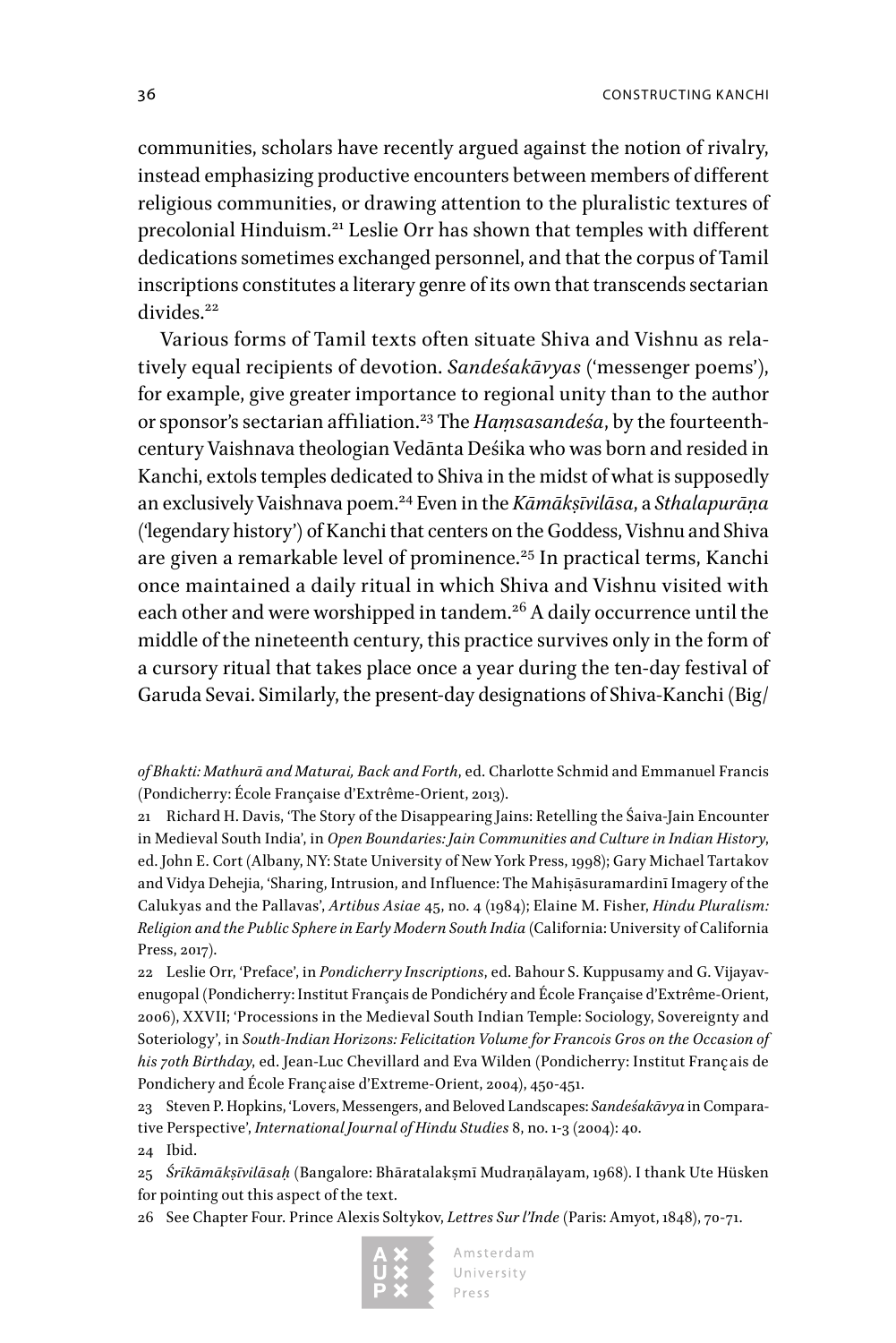

#### <span id="page-37-0"></span>**Illustration 6 Festival at Kāmākṣī Ammaṉ Temple, Kanchi (July 2014)**

*periya*-Kanchi), Vishnu-Kanchi (Little/*ciṉṉa*-Kanchi), and Jina-Kanchi that divide the city into devotional zones were not set into place until the latter half of the nineteenth century.<sup>27</sup> While early colonial sources distinguish 'Little Kanchi' from the rest of the city, they make no mention of affiliation with a particular god. $28$ 

Not all of Kanchi's temples continued as active centers of devotion or economic exchange after the Chola period. By the time European travelers arrived in Kanchi, the Pallava temples in particular lay well outside of the urban focus. When the first colonial-era artists and travelers visited the city, they did not know about the great Kailāsanātha and Vaikuṇṭha Perumāḷ – Pallava temples that today are among the sole destinations for the rare foreign visitors to Kanchi. Photographs taken shortly after the Pallava temples came to light in European circles show that these temples remained, to varying extents, sites of devotion for local people who resided

27 Nilakanta Sastri also mentions an area called Buddha-Kanchi, but I have found no further reference to this. K.A. Nilakanta Sastri, *A History of South India: From Prehistoric Times to the Fall of Vijayanagar* (Madras: Oxford University Press, 1975), 437.

28 Colonial sources for the use of 'Little Kanchi' include the writings of Henrietta and Charlotte Clive. Nancy K. Shields, ed. *Birds of Passage: Henrietta Clive's Travels in South India, 1798-1801* (London: Eland, 2009), 109-110.

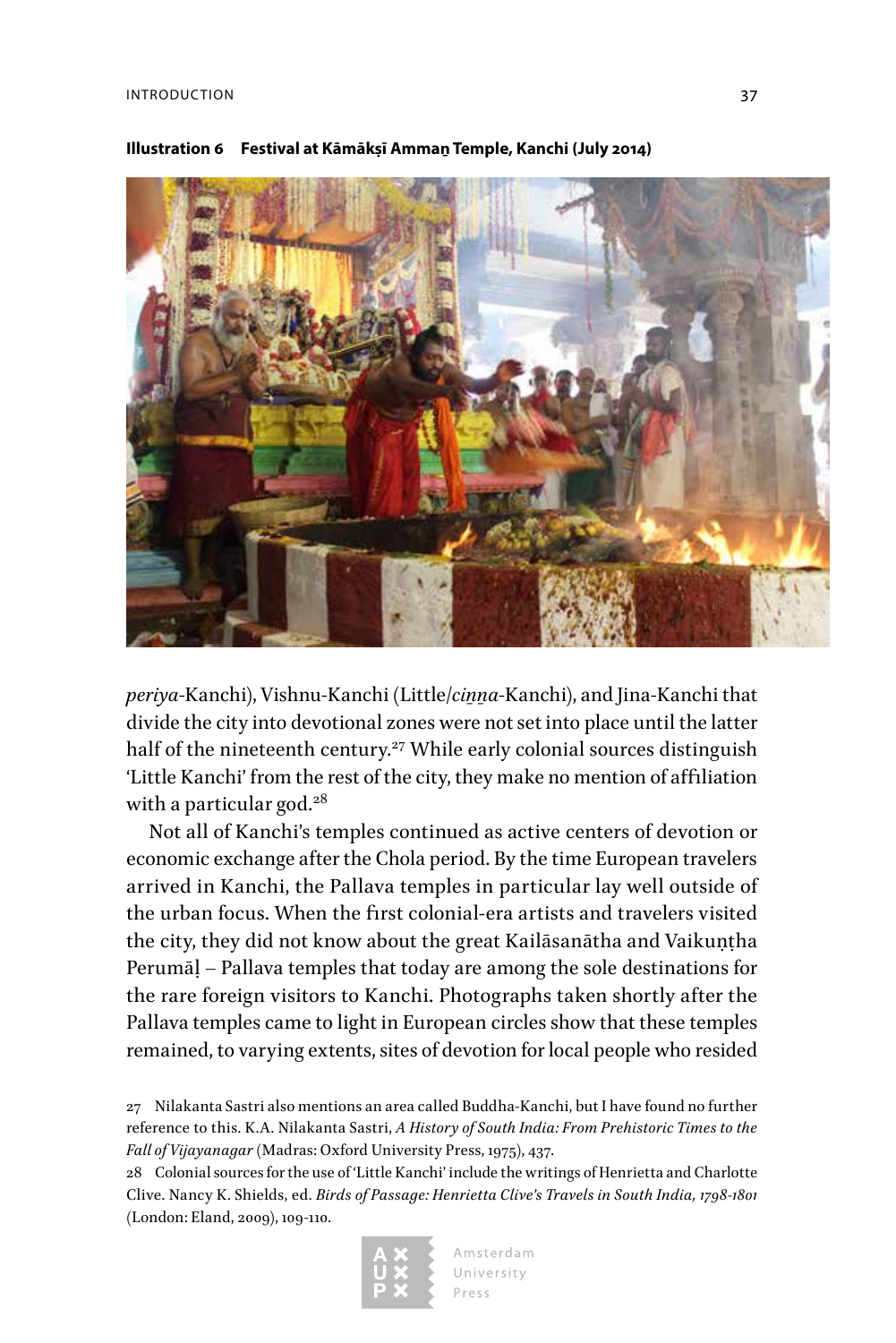<span id="page-38-0"></span>in the temple's very immediate vicinity. Far removed from their royal Pallava origins, however, the temples had become relatively quiet places that had long-since ceased to attract the attention of affluent residents and visitors to the city. Archaeological surveyors focused on these monuments to the exclusion of others in order to perpetuate the fiction of the empire's own necessity. If the temples were in shambles, they argued, so too was India.

Other temples in the city inadvertently benefited from the colonial focus on the Pallava sites. The sprawling complexes of temples such as Ekāmbaranātha, Varadarāja Perumāḷ, and Kāmākṣī Ammaṉ, as well as dozens of other shrines throughout the city, remained active ritual centers that were uninterrupted by colonial efforts at preservation. As a result, they continue to function as Kanchi's primary living temples and are still the recipients of local devotion (Ill. 6). Contemporary practice in these temples can shed important light on ritual processes that are depicted in the more ancient sculptural reliefs and described in early literature. I have observed daily rituals, as well as several large-scale *pūjās*, that were sponsored by collective donations or individual members of the South Indian urban elite. Many of the practices involved in these rituals show a remarkable level of continuity from the past.

### **Kanchi Known and Unknown**

Kanchi is well known to scholars through studies of Tamil literature, socioeconomic history, and religion. However, despite the city's clear importance there has never been a single sustained study of Kanchi's urban space or architecture, nor have the temples been systematically mapped. Portions of the city's political history have been charted and certain monuments have been classified according to dynastic style.<sup>29</sup> Some scholars have produced monographs on single temples.30 Others have conducted valuable analyses of

30 C. Minakshi, 'The Historical Sculptures of the Vaikuṇṭhaperumāḷ Temple, Kāñcī', *Memoirs of the Archaeological Survey of India* 63 (1941); K.R. Venkataraman, *Dēvī Kāmākshī in Kāñchī: A Short Historical Study* (Tiruchirapalli: Sri Vani Vilas Press, 1973); K.V. Raman, *Srī Varadarājaswami Temple, Kāñchi: A Study of Its History, Art and Architecture* (New Delhi: Abhinav Publications, 1975); R. Nagaswamy, 'Innovative Emperor and His Personal Chapel: Eighth Century Kanchipuram',



<sup>29</sup> Mahalingam, *Kāñcīpuram in Early South Indian History*; C.R. Srinivasan, *Kanchipuram through the Ages* (New Delhi: Agam Kala Prakashan, 1979); K.R. Srinivasan, 'Pallavas of Kāñcī: Phase I', in *Encyclopaedia of Indian Temple Architecture*, ed. Michael W. Meister and M.A. Dhaky (New Delhi: American Institute of Indian Studies, 1983); 'Pallavas of Kāñcī: Phase II', in *Encyclopaedia of Indian Temple Architecture*, ed. Michael W. Meister and M.A. Dhaky (New Delhi: American Institute of Indian Studies, 1983).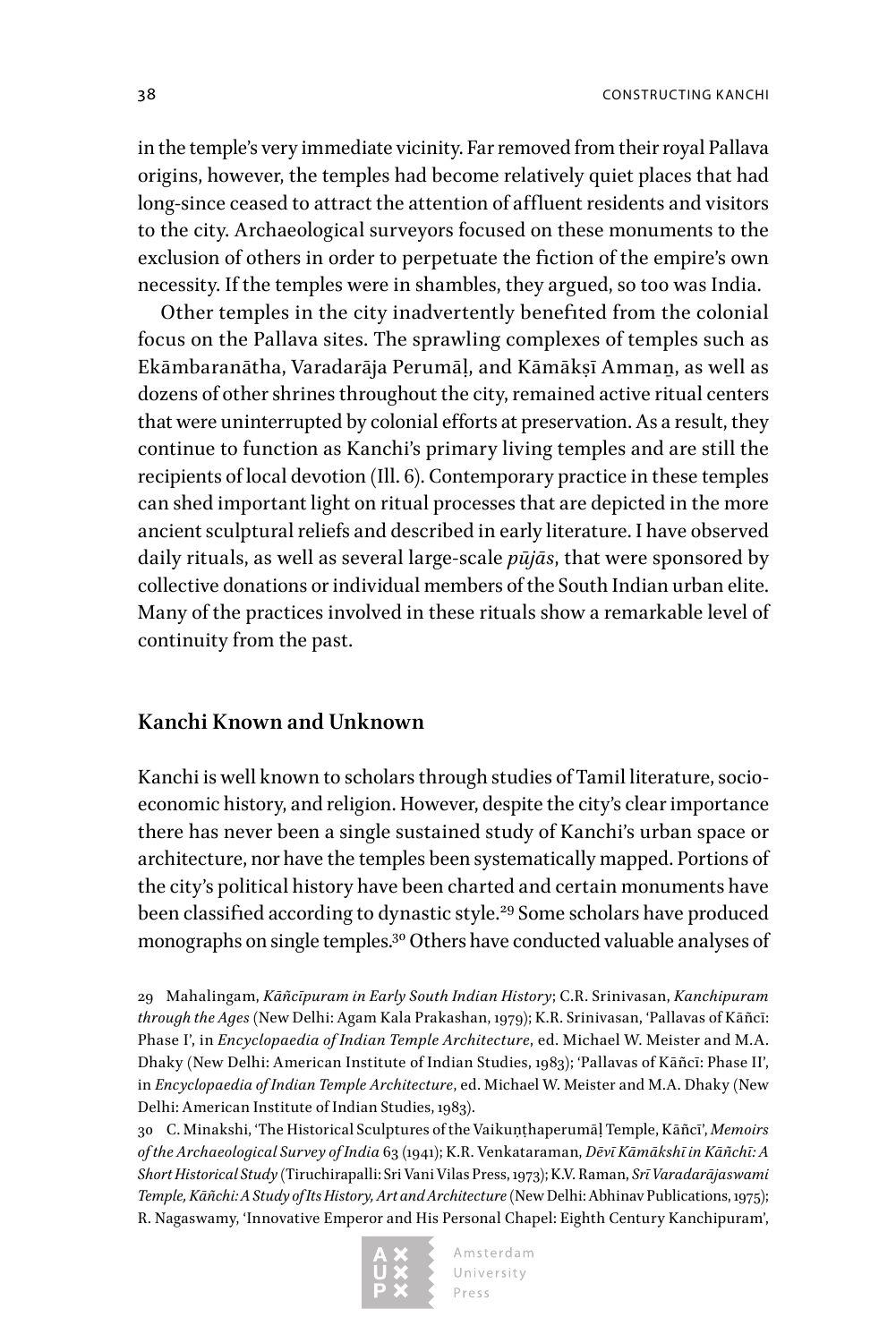#### Introduction 39

iconography and inscriptions using Kanchi as a case study.<sup>31</sup> Among scholars of literature, Kanchi is known as a multilingual and multireligious place that fostered the development of regional cosmopolitan literatures.32 The city has also been mentioned in broader studies of premodern world systems.<sup>33</sup>

In focusing on the relationships among temples, local landscapes, and transregional networks of religion and power, this book contributes to a broader range of ongoing scholarship within area studies and cultural history.34 First, it enters into conversations on cosmopolitanism and the politics of cultural production.35 Second, it engages with urban studies that have described Kanchi as a driving force in South India's socioeconomic integration.36 Third, it considers modes of encounter and reception by

in *Royal Patrons and Great Temple Art*, ed. Vidya Dehejia (Bombay: Marg Publications, 1988); Padma Kaimal, 'Learning to See the Goddess Once Again: Male and Female in Balance at the Kailāsanath Temple in Kāñcīpuram', *Journal of the American Academy of Religion* 73, no. 1 (2005); D. Dennis Hudson, *The Body of God: An Emperor's Palace for Krishna in Eighth-Century Kanchipuram* (Oxford: Oxford University Press, 2008); Padma Kaimal, *Opening Kailasanatha: The Temple in Kanchipuram Revealed in Time and Space* (Seattle: University of Washington Press, forthcoming 2021).

31 Michael Lockwood, *Pallava Art* (Madras: Tambaram Research Associates, 2001); James Heitzman, 'Urbanization and Political Economy in Early South India: Kāñcīpuram During the Cōḻa Period', in *Structure and Society in Early South India: Essays in Honour of Noboru Karashima*, ed. Kenneth R. Hall (New Delhi: Oxford University Press, 2001); Francis, Gillet, and Schmid, 'L'Eau et le Feu: Chronique des Études Pallava'; Gillet, *La Création d'une Iconographie Śivaïte Narrative: Incarnations du Dieu dans les Temples Pallava Construits*; James Heitzman and S. Rajagopal, 'Urban Geography and Land Measurement in the Twelfth Century: The Case of Kanchipuram', *Indian Economic and Social History Review* 41, no. 3 (2004).

32 Hopkins, 'Lovers, Messengers, and Beloved Landscapes: *Sandeśakāvya* in Comparative Perspective', 37; David Shulman and Yigal Bronner, '"A Cloud Turned Goose": Sanskrit in the Vernacular Millennium', *The Indian Economic and Social History Review* 43, no. 1 (2006).

33 K.A. Nilakanta Sastri, *Foreign Notices of South India: From Megasthenes to Ma Huan* (Madras: University of Madras, 1972); Janet L. Abu-Lughod, *Before European Hegemony: The World System A.D. 1250-1350* (New York: Oxford University Press, 1991); Kenneth R. Hall, 'Local and International Trade and Traders in the Straits of Melaka Region: 600-1500', *Journal of the Economic and Social History of the Orient* 47, no. 2 (2004).

34 Nachiket Chanchani, *Mountain Temples and Temple Mountains: Architecture, Religion, and Nature in the Central Himalayas*, Global South Asia (Washington: University of Washington Press, 2019).

35 Sheldon Pollock, *The Language of Gods in the World of Men: Sanskrit, Culture, and Power in Premodern India* (Berkeley: University of California Press, 2006); Shonaleeka Kaul, *Imagining the Urban: Sanskrit and the City in Early India* (London: Seagull Books, 2010).

36 R. Champakalakshmi, 'The Urban Configurations of Toṇḍaimaṇḍalam: The Kāñcīpuram Region, C.A.D. 600-1300', in *Urban Form and Meaning in South Asia: The Shaping of Cities from Prehistoric to Precolonial Times*, ed. Doris Meth Srinivasan and Hugh Urban (Washington: National Gallery of Art, 1993); Heitzman, 'Urbanization and Political Economy in Early South India: Kāñcīpuram During the Cōḻa Period.'

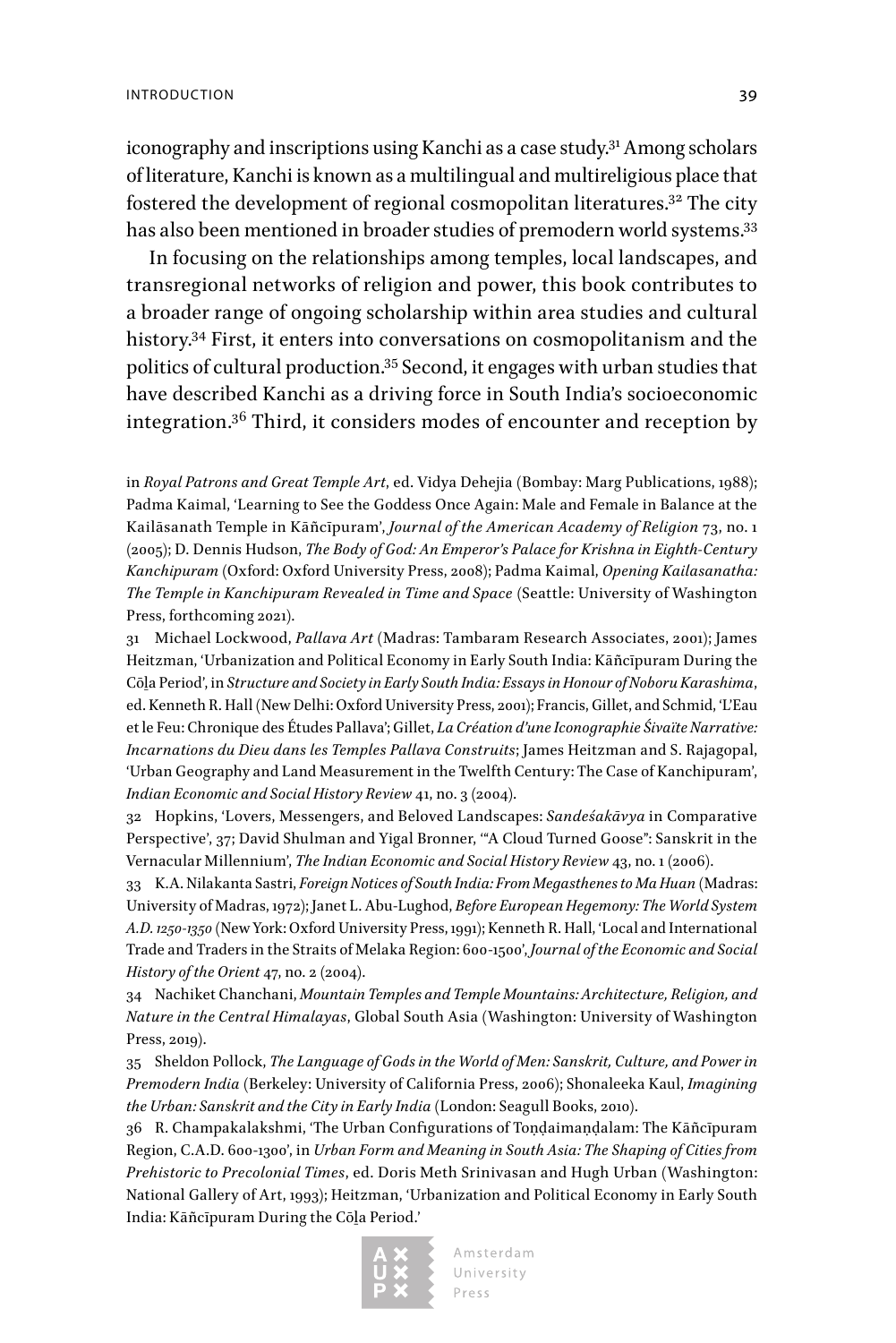analyzing travel literature ranging from early first-millennium Tamil epics to nineteenth-century European accounts.37 Fourth, it continues the burgeoning interest in landscape studies both within and beyond South Asia.38 Finally, it makes a critical intervention in postcolonial studies by challenging narratives of deterioration and decay. Kanchi was never in a state of decline. Instead, the city continued to flourish through enduring processes of transformation and renewal.

This book takes as its organizing structure the pairing of *kṣetra* and *kṣatra*, the dual principle of royal dominion known from South Asian literature.39 *Kṣetra*, which means 'field' in Sanskrit, is defined as a ruler's terrestrial domain, and *kṣatra* represents his sphere of influence. The first two chapters map Kanchi's *kṣetra* by tracing the city's shifting contours and the emergence of a major pilgrimage route that led precisely through its urban core. The third chapter transitions outwards to Kanchi's broader *kṣatra* by looking at patterns of movement that linked the city to its hinterland, and by considering connections with multireligious urban capitals across a wider South and Southeast Asian region. The fourth chapter focuses on afterlives and reception of the sites discussed in the first three chapters through colonial-era encounters with Kanchi and the city's role in the production of colonial knowledge.

Chapter One focuses on the last two centuries of the Pallava period, from ca. 700-900 CE, which represent a pivotal moment in the history of South Indian art. It begins with a landscape of brick and open-air shrines, which was soon supplanted by stone as the preferred building material for elite sacred architecture. Through a rigorous mapping of temples and architectural fragments from this period, I offer a new vision of the Pallava's royal capital. I demonstrate that Kanchi's urban core doubled in size during a single century, and that the early city was situated to the west of present-day Kanchi. I also recover a lost geological landscape, one that was rich in sandstone, the primary construction material in Pallava-Kanchi.

38 Daud Ali and Emma Flatt, eds., *Garden and Landscape Practices in Precolonial India: Histories from the Deccan* (Delhi: Routledge, 2012).

39 Hermann Kulke, 'Kṣetra and Kṣatra: The Cult of Jagannātha of Puri and the "Royal Letters" (*Chāmu Ciṭaus*) of the Rājās of Khurda', in *Kings and Cults: State Formation and Legitimation in India and Southeast Asia* (New Delhi: Manohar, 1993).



<sup>37</sup> Iḷaṅkō Aṭikal, *The Cilappadikāram* ['*The Tale of the Anklet*'], trans. V.R. Ramachandra Dikshitar (Madras: The South India Saiva Siddhanta Works Publishing Society, 1978); Shattan, *Maṇimēkalai*; *Pattuppāṭṭu*; Shields, ed. *Birds of Passage: Henrietta Clive's Travels in South India, 1798-1801*; Lady Charlotte Florentia Clive, *Journal of Lady Charlotte Florentia Clive (1787-1866), Copied by Professional Calligrapher, W.H. Ramsay* (British Library, Visual Arts Collection, WD2435, 1857); Soltykov, *Lettres Sur l'Inde.*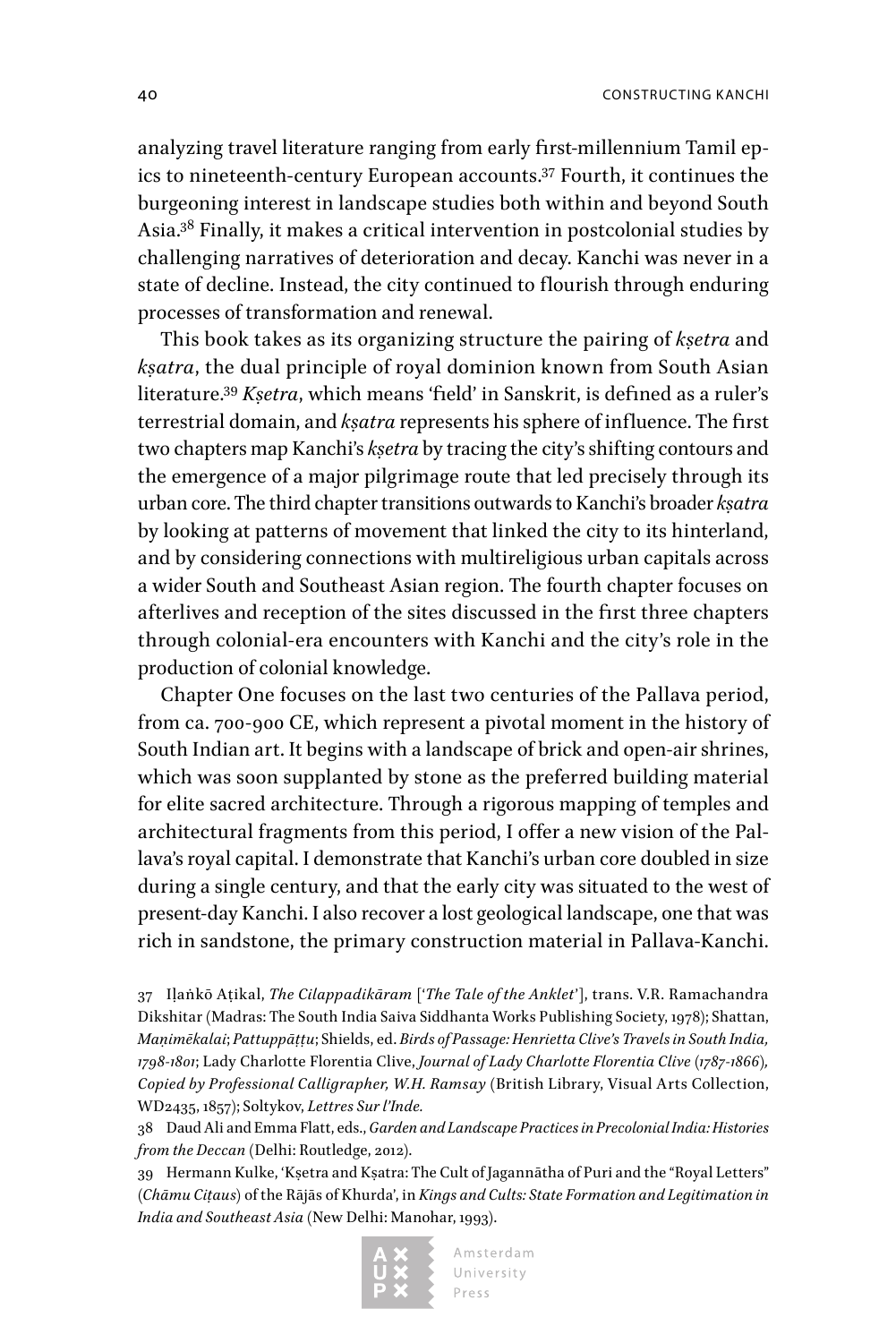Throughout the book, the terms 'Pallava-Kanchi' and 'Chola-Kanchi' refer to the physical footprint of the city and the entire sociocultural milieu that lay within it during each dynasty's reign. The chapter closes with the ninth century, when growing political instability within Kanchi prompted the Pallavas to concentrate their efforts on outlying areas, while new rulers vied for power inside the city.

Chapter Two centers on a road that emerged as a major pilgrimage route in the Chola period. Passing directly through the urban core and extending far beyond the city's boundaries, the road positioned Kanchi as one stop along an enduring pilgrimage network that connected northern Tamil Nadu with the holy hilltop temple at Tirupati. I identify a unique architectural pattern that exists within Kanchi alone – all temples face this main road. The chapter then follows the road to the villages south of Kanchi. Changes in structures of patronage and temple architecture in the rural hinterland supply important information concerning similar transformations that were taking place on a much larger scale and with greater complexity inside the borders of the city. This chapter represents the first time that Kanchi's Chola-period temples – often hidden behind perpetually locked doors or embedded within much later temples – have been identified, mapped, given a chronological ordering, and analyzed in the context of their contribution to the growth and intensification of the urban space.

Chapter Three widens the focus from the urban core to consider the creation of a rural-urban continuum that increasingly came to define Kanchi. Building on foundational studies by scholars such as Burton Stein, R. Champakalakshmi, and James Heitzman, it examines the more circumscribed settlements in the rural areas – being at a more manageable scale of two or three temples – to understand changes inside the city. Each of the settlements discussed shows evidence of a deep history, and each was then home to Pallava and/or Chola-era sacred architecture that received subsequent endowments and modifications over time. Together, these places became an interwoven network. The chapter traces interactions among the settlements through shared patterns in temple architecture, iconography, and inscriptions, as well as residential design. The chapter's final section considers the possibility of a cultural landscape that expanded Kanchi's *kṣatra* transregionally. Specifically, it looks at Kanchi's role in extended Buddhist networks and then explores connections across urban centers in an integrated South and Southeast Asian region.<sup>40</sup>

40 John Guy has demonstrated that South and Southeast Asia constituted an integrated region as early as the fifth century. John Guy, ed. *Lost Kingdoms: Hindu-Buddhist Sculpture of Early*